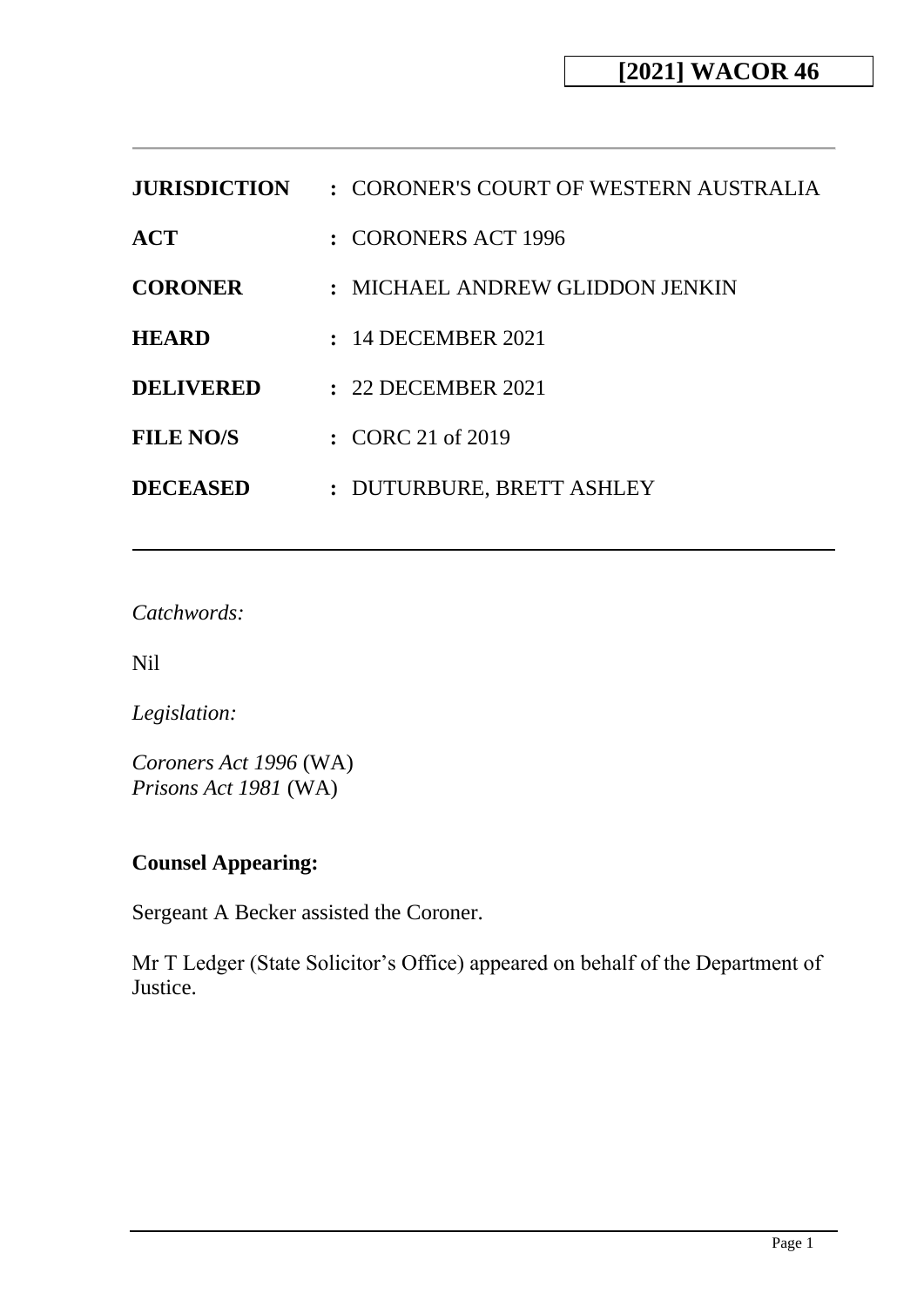*Coroners Act 1996* (Section  $26(1)$ )

#### **RECORD OF INVESTIGATION INTO DEATH**

*I, Michael Andrew Gliddon Jenkin, Coroner, having investigated the death of Brett Ashley DUTURBURE with an inquest held at Perth Coroners Court, Central Law Courts, Court 85, 501 Hay Street, Perth, on 14 December 2021, find that the identity of the deceased person was Brett Ashley DUTURBURE and that death occurred on or about 14 November 2019 at Wyndham Work Camp, Arthur Street, Wyndham, from ligature compression of the neck (hanging) in the following circumstances:*

#### **Table of Contents**

|                                                     | $\mathbf 3$ |
|-----------------------------------------------------|-------------|
|                                                     |             |
|                                                     |             |
|                                                     |             |
|                                                     |             |
|                                                     |             |
|                                                     |             |
|                                                     |             |
|                                                     |             |
|                                                     |             |
|                                                     |             |
|                                                     |             |
|                                                     |             |
|                                                     |             |
|                                                     |             |
|                                                     |             |
|                                                     |             |
|                                                     |             |
|                                                     |             |
|                                                     |             |
|                                                     |             |
| <b>QUALITY OF SUPERVISION, TREATMENT AND CARE37</b> |             |
|                                                     |             |
|                                                     |             |
|                                                     |             |
|                                                     |             |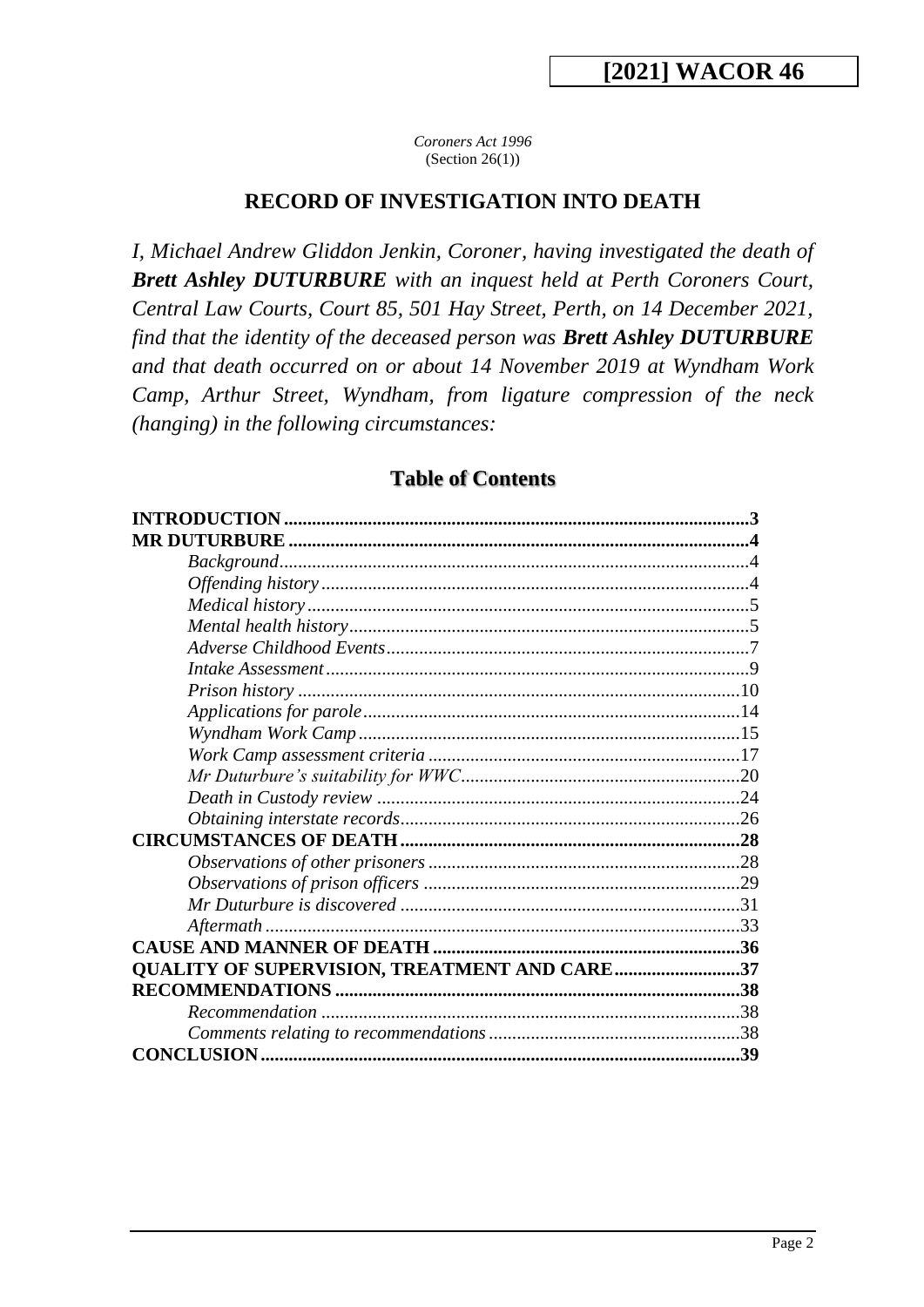## **INTRODUCTION**

- <span id="page-2-0"></span>**1.** Brett Ashley Duturbure (Mr Duturbure) was 29-years of age when he died on or about 14 November 2019, at the Wyndham Work Camp (WWC) from ligature compression of the neck. At the time of his death, he was a sentenced prisoner in the custody of the Chief Executive Officer of the Department of Justice (Director General). Thus, immediately before his death, Mr Duturbure was a "*person held in care*" within the meaning of the *Coroners Act 1996* (WA) and his death was a "*reportable death*". In such circumstances, a coronial inquest is mandatory.1,2,3,4,5,6,7,8,9
- **2.** Where, as here, the death is of a person held in care, I am required to comment on the quality of the supervision, treatment and care the person received while in that care.<sup>10</sup> On 14 December 2021, I held an inquest into Mr Duturbure's death. The documentary evidence adduced at the inquest included reports the Western Australia Police Force<sup>11</sup> and the Department of Justice (the Department), $12$  with the Brief comprising two volumes.
- **3.** The inquest focused on the care Mr Duturbure received while he was in custody, as well as on the circumstances of his death. The following witnesses from the Department gave evidence at the inquest:
	- a. Sen. Const. James Robinson (Investigating officer);
	- b. Mr Greg Sorell (Prison officer, Wyndham Work Camp);
	- c. Mr Stephen Gray (Prison officer, Wyndham Work Camp);
	- d. Mr Neil Branigan (Prison officer, Wyndham Work Camp);
	- e. Mr Nigel Smith (Superintendent, Custodial Services);
	- f. Ms Toni Palmer, (Performance Analyst); and
	- g. Dr Joy Rowland, (Director of Medical Services).

<sup>1</sup> Exhibit 1, Vol. 1, Tab 1, P100 - Report of Death (22.04.20)

<sup>2</sup> Exhibit 1, Vol. 1, Tab 5, P92 Identification of deceased person (14.11.19)

<sup>3</sup> Exhibit 1, Vol. 1, Tab 5, New South Wales Register of Births (31.08.90)

<sup>4</sup> Exhibit 1, Vol. 1, Tab 7, Post Mortem Report (20.11.19)

<sup>5</sup> Exhibit 1, Vol. 1, Tab 6, Life Extinct Form (14.11.19) <sup>6</sup> Exhibit 1, Vol. 1, Tab 6, Life Extinct Certification (14.11.19)

<sup>7</sup> Section 16, Prisons Act 1981 (WA)

<sup>8</sup> Sections 3 & 22(1)(a), Coroners Act 1996 (WA)

<sup>9</sup> Section 22(1)(a), Coroners Act 1996 (WA)

<sup>10</sup> Section 25(3) Coroners Act 1996 (WA)

<sup>11</sup> Exhibit 1, Vol. 1, Tab 2, Police Investigation Report (22.04.20)

<sup>12</sup> Exhibit 1, Vol. 2, Tab 44, Death in Custody Review (10.11.21)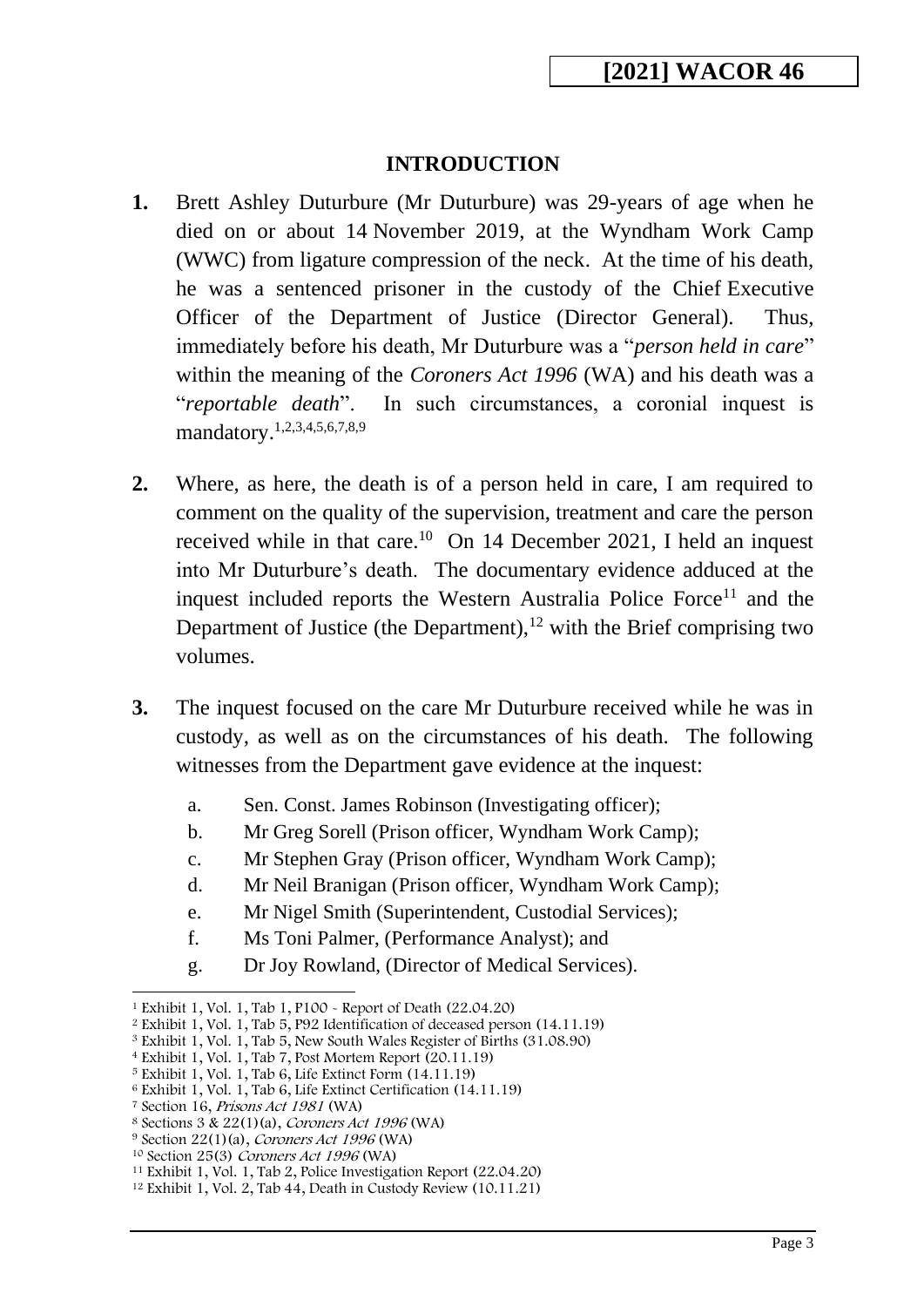## **MR DUTURBURE**

## <span id="page-3-1"></span><span id="page-3-0"></span>*Background*<sup>13</sup>*,*14*,*15*,*<sup>16</sup>

- **4.** Mr Duturbure was born in New South Wales and had three siblings. It appears he had a very traumatic childhood. He is said to have been subjected to regular physical abuse by his father and was allegedly sexually assaulted by one of his father's friends. Mr Duturbure is also said to have witnessed his father's alcohol fuelled, violent behaviour towards his stepmother, and it is also believed that he may have witnessed her take her own life.
- **5.** Mr Duturbure was reportedly placed in foster care in his mid-teens and spent time in juvenile detention. He worked as a labourer at various times and was a carer for his older brother, a role he reportedly discharged with skill. Mr Duturbure had two children from a previous relationship and prior to his most recent imprisonment, he was living in Kununurra with his partner. He enjoyed writing in his journals and composing rap music.

## <span id="page-3-2"></span>*Offending history*<sup>17</sup>

- **6.** Mr Duturbure had an extensive criminal history in the Northern Territory which began when he was a juvenile. As an adult, he accumulated 14 convictions for various offences including stealing and trespass and he was imprisoned in Darwin Prison after being convicted of robbery in company, an offence he committed in  $2011$ .<sup>18</sup>
- **7.** On 19 January 2018, in the District Court of Western Australia at Kununurra, Mr Duturbure was sentenced to 3 years imprisonment (with parole eligibility) for a violent and sustained assault on a police officer. His earliest possible release date (assuming parole was granted), was calculated to be 11 February 2019.19,20*,*<sup>21</sup>

<sup>13</sup> Exhibit 1, Vol. 1, Tab 1, P100 - Report of Death (22.04.20)

<sup>14</sup> Exhibit 1, Vol. 1, Tab 10, Sentencing submissions, District Court of WA, per Gething DCJ (19.01.18), pp8-9

<sup>15</sup> Exhibit 1, Vol. 1, Tab 11, Memo - Sen. Const. J Robinson (18.11.19)

<sup>16</sup> Exhibit 1, Vol. 2, Tab 44, Death in Custody Review (10.11.21), p8

<sup>17</sup> Exhibit 1, Vol. 2, Tab 44, Death in Custody Review (10.11.21), p8

<sup>18</sup> Exhibit 1, Vol. 2, Tab44.3, Information for Courts (Northern Territory)

<sup>19</sup> Exhibit 1, Vol. 2, Tab44.2, History for Courts (Western Australia)

<sup>20</sup> Exhibit 1, Vol. 1, Tab 10, Sentencing submissions, District Court of WA, per Gething DCJ (19.01.18), pp12 & 19

<sup>21</sup> Exhibit 1, Vol. 2, Tab 44.4, Sentence Summary - Offender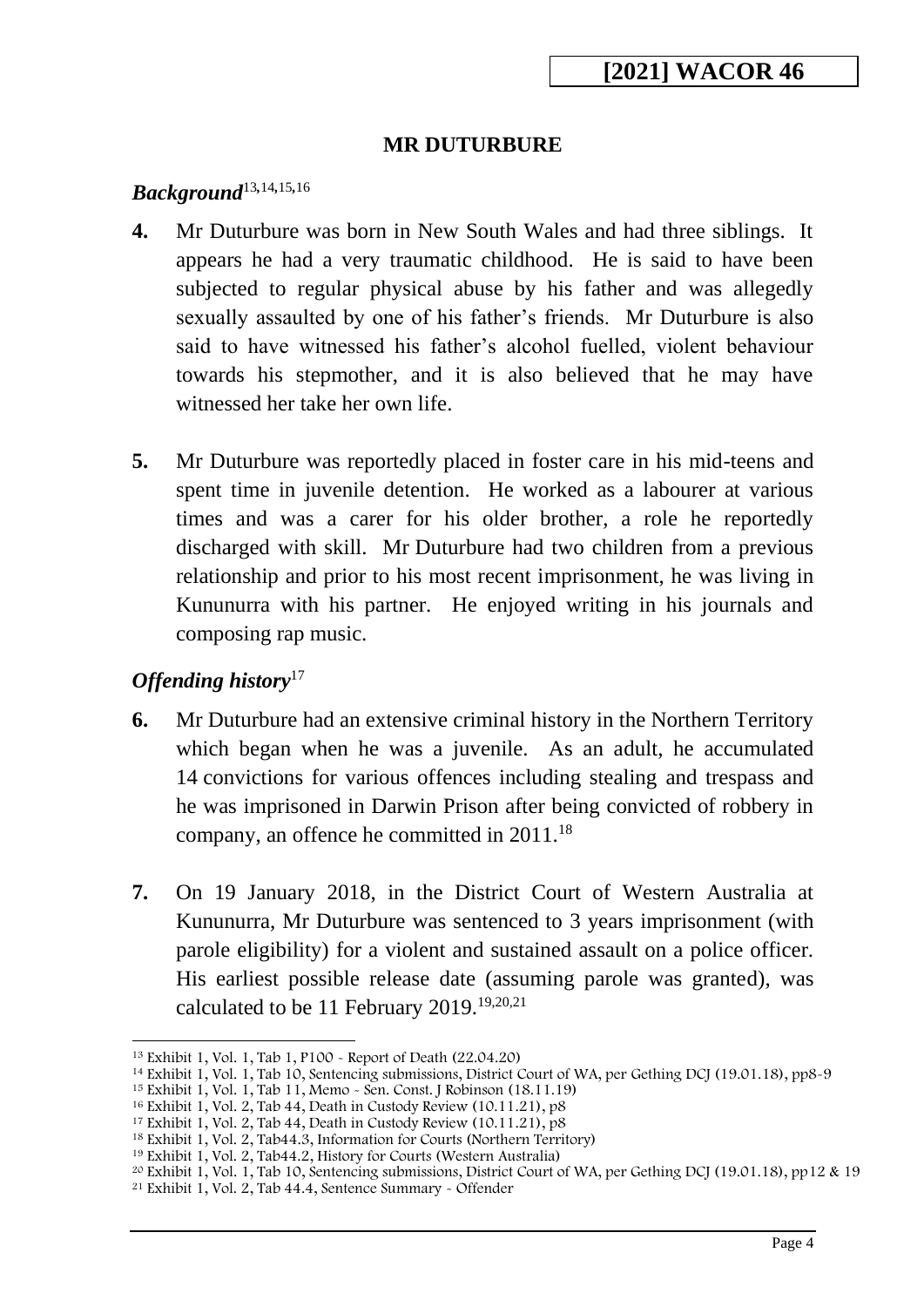# <span id="page-4-0"></span>*Medical history*22,23

- **8.** On admission to Broome Regional Prison (BRP), Mr Duturbure had a human bite mark on his right hand, sustained during incident for which he was imprisoned. Mr Duturbure was reviewed at Kununurra Hospital and prescribed a course of antibiotics, which he completed whilst in prison. He disclosed a past history of polysubstance use, including methylamphetamine and cannabis, but no chronic medical issues were identified.
- **9.** Whilst he was in custody, Mr Duturbure occasionally attended prison medical centres for treatment of minor issues including chest infections, blocked ears, insect bites and an itchy scalp. When it was discovered that he had hypertension, he was prescribed medication and his blood pressure was regularly monitored.
- **10.** On 9 July 2018, Mr Duturbure was reviewed by a physiotherapist after complaining of back pain. He had been exercising for one to two hours per day, having previously been inactive. He was advised to continue exercising but at a more gradual pace. Despite repeated reminders, he did not attend follow-up appointments.
- **11.** At his annual health review on 14 August 2019, Mr Duturbure disclosed a long history of heavy smoking and drinking and was counselled about both issues. He was also advised to wear a hat and sun protection when outdoors, as he had indicated he did not normally take these precautions.
- **12.** At the inquest, Dr Joy Rowland expressed the opinion that Mr Duturbure received comprehensive primary health care that "*was comparable to the care expected in the community*".<sup>24</sup>

## <span id="page-4-1"></span>*Mental health history*<sup>25</sup>

**13.** Records obtained by the Court establish that on 8 October 2005, Mr Duturbure was admitted to Royal Darwin Hospital (RDH) for treatment of facial fractures following an alleged assault.<sup>26,27</sup>

<sup>&</sup>lt;sup>22</sup> Exhibit 1, Vol. 2, Tab 44.40, Health Services Review (Oct 2021), pp3-10 and ts 14.12.21 (Rowland), p108-127

<sup>23</sup> Exhibit 1, Vol. 2, Tab 44, Death in Custody Report (10.11.21), pp21-22

<sup>&</sup>lt;sup>24</sup> Exhibit 1, Vol. 2, Tab 44.40, Health Services Review (Oct 2021), p10 and ts 14.12.21 (Rowland), p122

<sup>25</sup> Exhibit 1, Vol. 1, Tab 2, Police Investigation Report (22.04.20), p8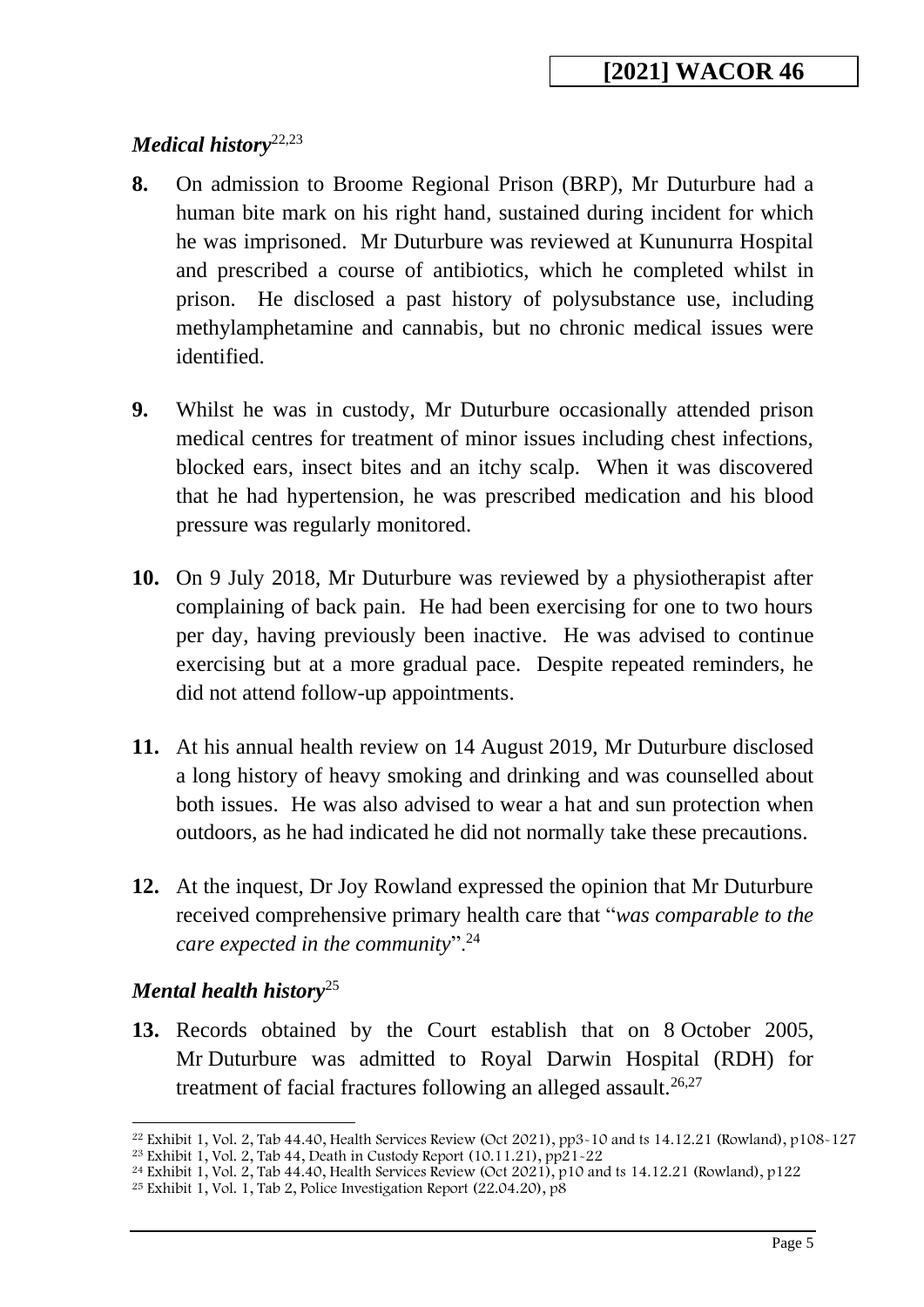- **14.** At that time, Mr Duturbure was 15-years of age and he had reportedly threatened to harm himself with a knife, although he subsequently denied any suicidal ideation. He absconded from RDH on 10 October 2005, and nursing staff reported him to police. Hospital staff spoke with Mr Duturbure's father who said his son was staying with friends and did not want to return to hospital, however, police located Mr Duturbure and he agreed to return to RDH. His mental state was monitored and he was discharged on 12 October 2005.<sup>28,29</sup>
- **15.** On 19 October 2008 (when he was 18-years of age) Mr Duturbure was brought to RDH by ambulance after attempting to hang himself following an argument with his then partner whilst intoxicated. Under the heading "*Past Medical History*", the emergency department nursing assessment lists "*previous suicide attempts*", although there is no further detail about these previous attempts.<sup>30</sup>
- **16.** Mr Duturbure underwent a mental health assessment during which he reported family dysfunction from when he was 9-years of age. He also said he had been regularly physically assaulted by his father as child and disclosed being sexually assaulted by one of his father's friends. He had also watched his stepmother stab herself, apparently to death.<sup>31,32</sup>
- **17.** On 28 November 2010, Mr Duturbure was brought to RDH by ambulance after taking an unknown number of cephalexin tablets with the intention of taking his life. He told staff he "*had his run in life and is over it*" and was sick of everything including harassment by police. During a mental health assessment, he mentioned his father was a violent alcoholic and he disclosed a history of self-harm. Mr Duturbure denied he was actively suicidal but told staff he had been charged with robbery and expected to be jailed and this was "*stressing him out*". He declined offers of counselling and was discharged home.<sup>33,34</sup>

<sup>26</sup> Exhibit 1, Vol. 1, Tab 39, National Police Search records (10.10.05)

<sup>27</sup> Royal Darwin Hospital (1003394-1), Emergency Department medical records, (08.10.05)

<sup>28</sup> Exhibit 1, Vol. 1, Tab 39, National Police Search records (10.10.05)

<sup>29</sup> Royal Darwin Hospital (1003394-1), Inpatient Clinical Progress notes (08-12.10.05)

<sup>30</sup> Royal Darwin Hospital (1003394-1), Emergency Department medical records, (19.10.08)

<sup>31</sup> Royal Darwin Hospital (1003394-1), Mental Health Triage Assessment (19.10.08)

 $32$  Exhibit 1, Vol. 1, Tab 11, Memo - Sen. Const. J Robinson (18.11.19) and ts 14.12.21 (Robinson), p9

<sup>33</sup> Exhibit 1, Vol. 1, Tab 39, Northern Territory Police record (28.11.10)

<sup>34</sup> Royal Darwin Hospital (1003394-1), Mental Health Triage Assessment (28.11.10)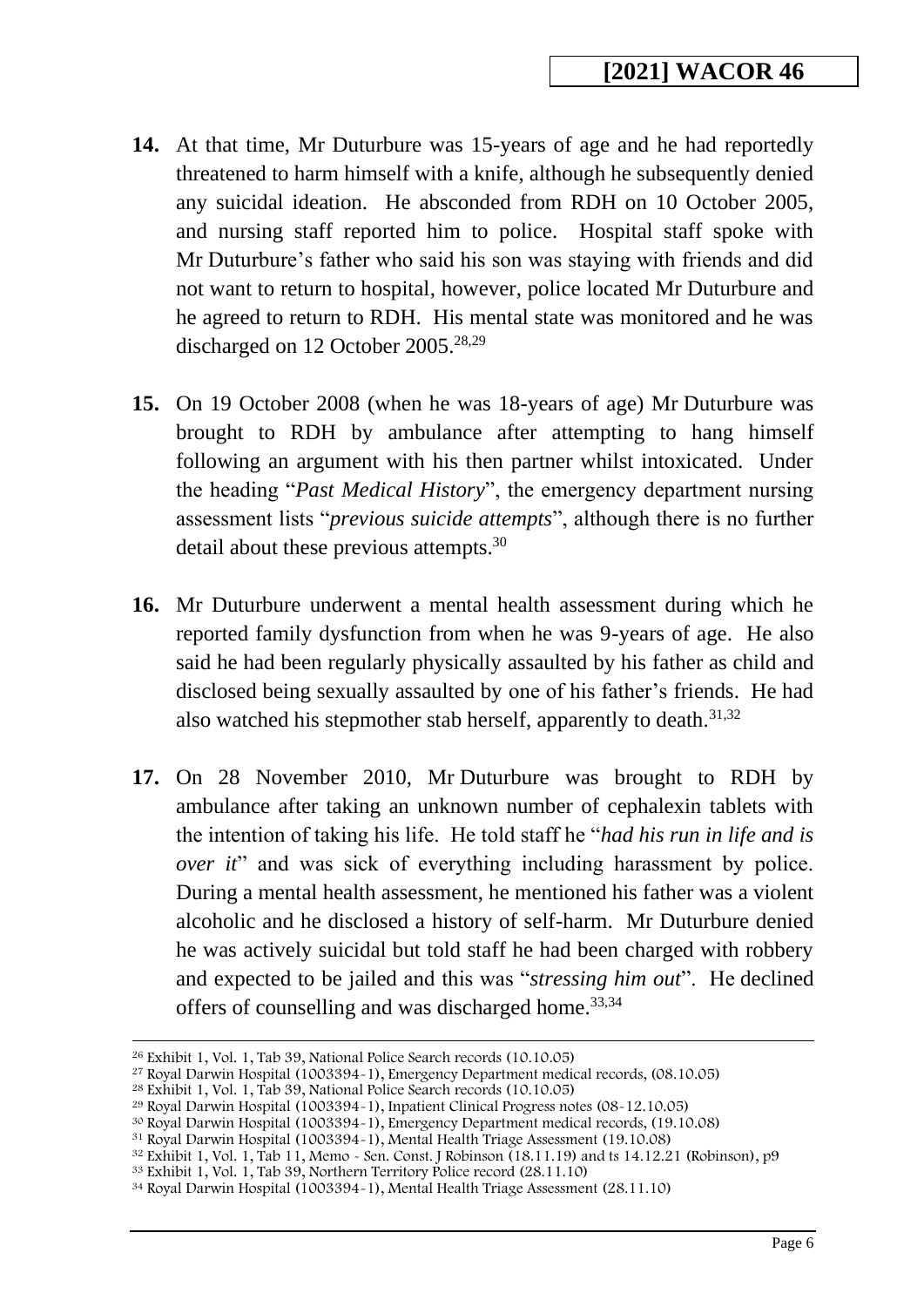### <span id="page-6-0"></span>*Adverse Childhood Events*

- **18.** The matters Mr Duturbure disclosed during his admissions to RDH in 2008 and 2010 are known as adverse childhood events (ACE). Examples of ACE include: family and domestic violence, sexual abuse, emotional abuse, physical abuse and neglect, the loss of parents and other loved ones (including by incarceration), parents or significant others with mental health issues and exposure to substance abuse at an early age.<sup>35,36,37</sup>
- **19.** I am aware from previous inquests I have conducted that in recent years, the pervasive and long-lasting impacts of ACE have been given more emphasis in the context of risk assessments directed at self-harm and suicide.<sup>38</sup>
- **20.** At the inquest, Dr Rowland confirmed that studies have repeatedly demonstrated a strong link between ACE and an increased risk of suicide. Indeed, people with significant history of ACE (especially multi-factor ACE) have been shown to be many times more likely to take their lives by suicide.<sup>39</sup>
- **21.** There is also a strong link between ACE and the development of personality and mental health disorders, including antisocial personality disorder (ASPD), which is associated with increased impulsivity. A greater level of impulsivity leads to a greater propensity to engage in criminal behaviour and for that reason, ASPD is associated with higher rates of imprisonment. 40
- **22.** Dr Rowland said that on the basis of the matters Mr Duturbure had disclosed to RDH in 2008 and 2010, his ACE score would have been 7 or higher, meaning he was up to 50 times more likely to take his life than a person without a history of  $ACE<sup>41</sup>$

<sup>39</sup> ts 14.12.21 (Rowland), p122

<sup>35</sup> Royal Darwin Hospital (1003394-1), Mental Health Triage Assessment (28.11.08)

<sup>36</sup> Royal Darwin Hospital (1003394-1), Mental Health Triage Assessment (28.11.10)

<sup>37</sup> ts 14.12.21 (Rowland), pp102-121 & 122-123

<sup>38</sup> Inquest into Five deaths at Casuarina Prison (14/19, 22.05.19)

<sup>40</sup> ts 14.12.21 (Rowland), pp122-123

<sup>41</sup> ts 14.12.21 (Rowland), pp118-119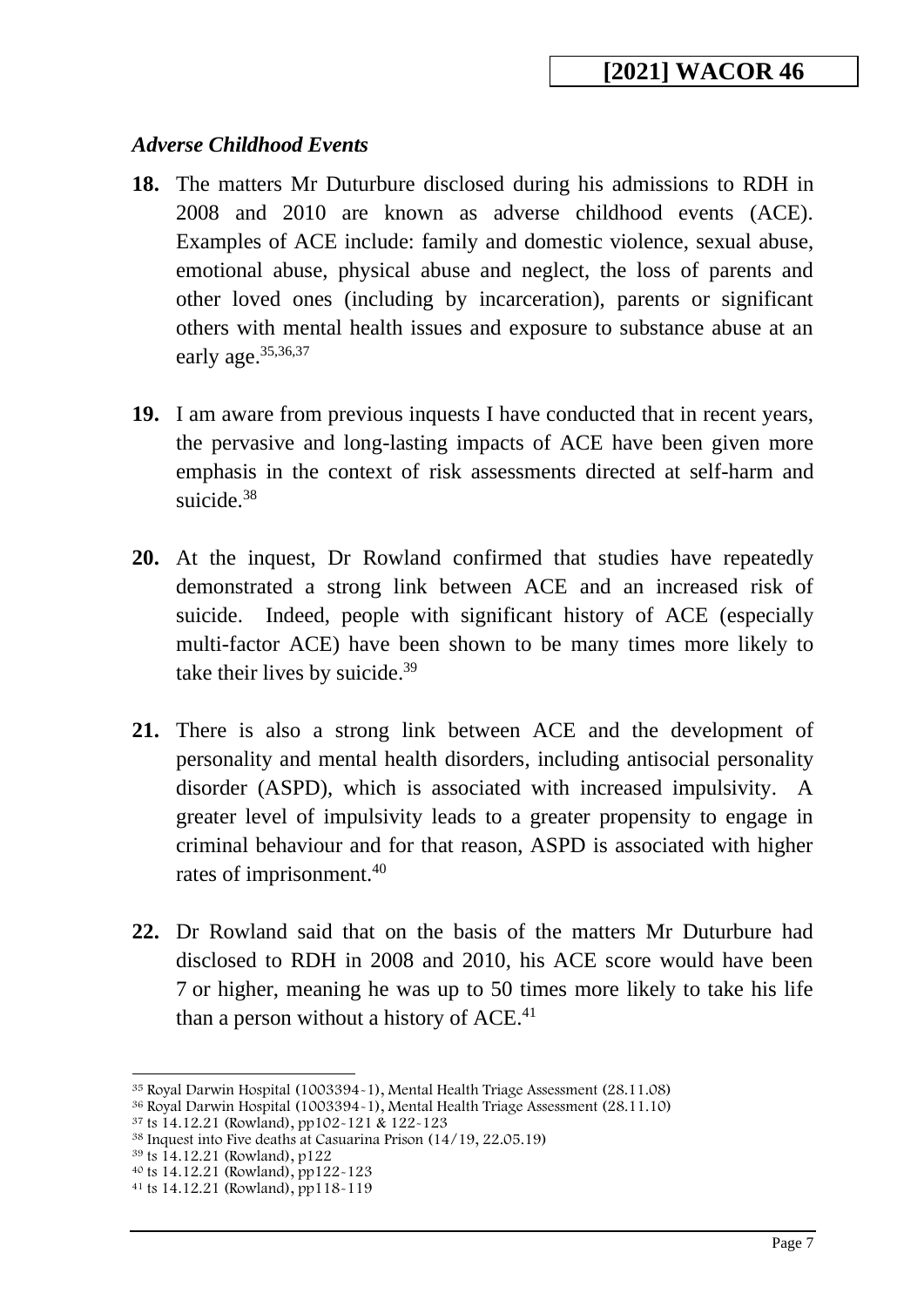- **23.** The Court obtained documents from the Northern Territory relating to Mr Duturbure's imprisonment at Darwin Prison with no difficulty. One of these documents was an "*Immediate Risk/Needs Assessment*" (IRNA) dated 17 August 2011, in which Mr Duturbure disclosed a history of juvenile detention and his attempt to take his life in 2010 by means of an overdose. In an IRNA dated 20 December 2013, Mr Duturbure also disclosed a history of polysubstance use and a history of self-harm and suicide attempts.<sup>42,43</sup>
- **24.** A security classification assessment (SCATE) dated 17 April 2012 from Darwin prison referred to Mr Duturbure's attempt to take his life in 2010 and well as his poor prison record which included assaults on other prisoners. The SCATE recommended Mr Duturbure's security classification be upgraded from low to medium noting:

Due to Duturbure's recent conduct and overall behaviour within the institution, he is not suitable for a low security rating. Sentence Management have been advised by the Deputy Superintendent Operations…to upgrade Duturbure to a medium rating. It is noted that as a low rating prisoner, LSU [Low Security Unit] senior staff refused to allow Duturbure to transfer to the LSU as they deemed him unsuitable.<sup>44</sup>

- **25.** The information contained in these three documents was obviously highly relevant to Mr Duturbure's management whilst he was in custody in Western Australia. For that reason, records from Darwin Prison should have been obtained by the Department when Mr Duturbure was received into BRP.
- **26.** The Court also obtained Mr Duturbure's medical records from RDH and, as I have outlined, those records disclosed his significant history of selfharm and his two attempts to take his life. Clearly, this information was also highly relevant to Mr Duturbure's management and the Department should have taken steps to obtain these documents.

 $42$  Exhibit 1, Vol. 2, Tab  $44.42B$ , Darwin Prison records - IRNA (17.08.11)

<sup>43</sup> Exhibit 1, Vol. 2, Tab 44.42C, Darwin Prison records - IRNA (20.12.13)

<sup>44</sup> Exhibit 1, Vol. 2, Tab 44.42A, Darwin Prison records - SCATE (17.04.12)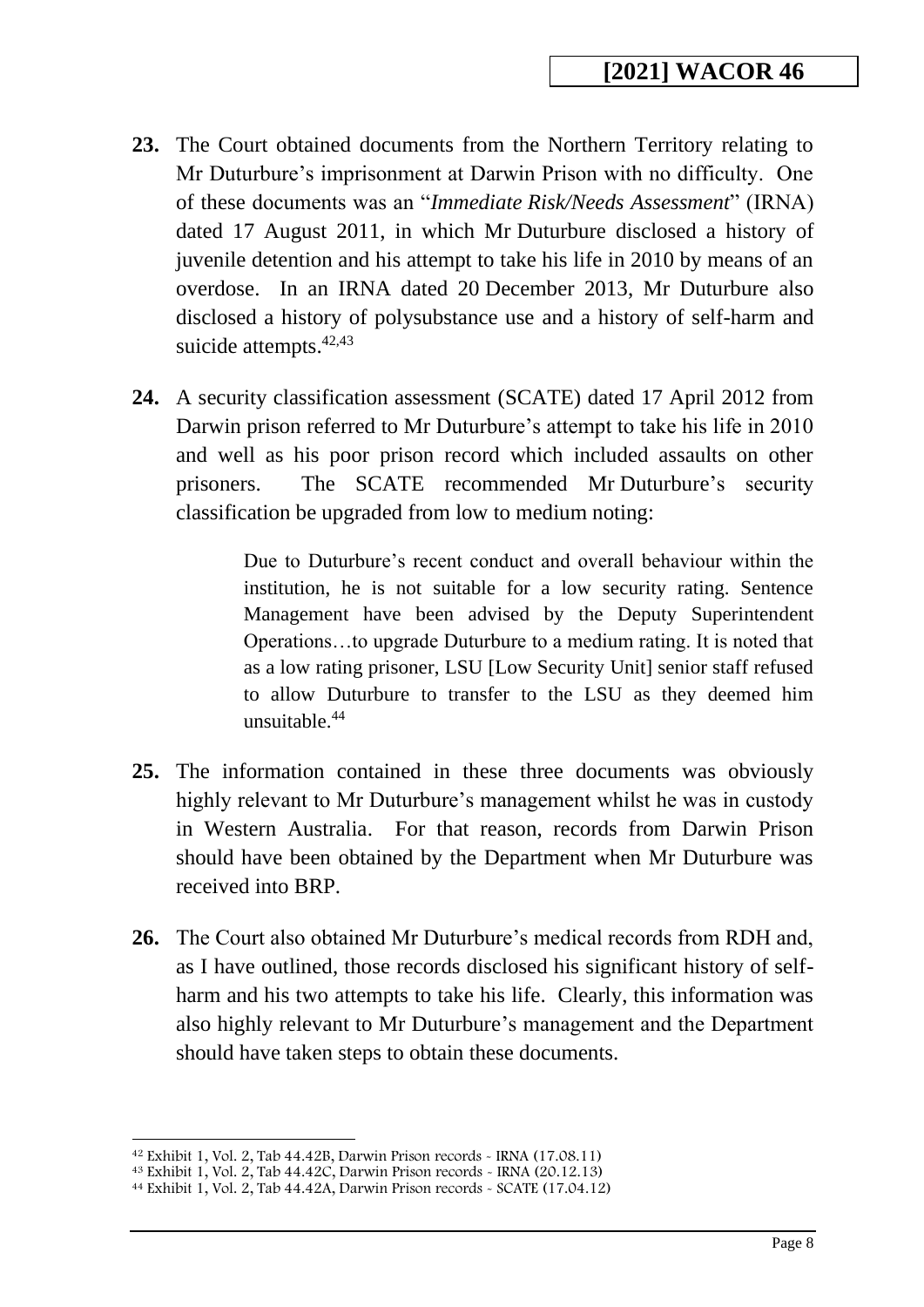### <span id="page-8-0"></span>*Intake Assessment*<sup>45</sup>*,*<sup>46</sup>

- **27.** When a prisoner is received at a prison, an experienced prison officer (i.e.: a reception officer) conducts a formal assessment designed to identify any presenting risk factors. Within 24-hours of arriving at a prison, the prisoner's physical health needs are also assessed by a nurse.<sup>47</sup> During his reception interview at BRP on 12 August 2017, Mr Duturbure was asked various standard questions about his past and present mental health. He denied any self-harm or suicidal ideation and said he had never attempted to take his life or lost a family member to suicide. He also denied ever being hospitalised for mental health issues and said he had never been seen by a mental health professional.
- **28.** Mr Duturbure also disclosed he had previously been incarcerated at Darwin Prison and said that his only current stressor was his concern for his partner, who had been imprisoned for her role in assisting Mr Duturbure to assault a police officer. I note that the Death in Custody Review in this matter states that Mr Duturbure disclosed "*he had spent time in a Darwin Prison approximately two years earlier*",<sup>48</sup> although the reception officer's assessment report notes:

Prisoner was polite and compliant throughout the interview, answered all questions put to him in what appeared to be an open, honest and polite manner advising the writer he had spent time in Darwin Prison, is fully aware of his current situation and the possibility that he is facing mandatory sentencing.<sup>49</sup>

**29.** Although Mr Duturbure's responses may well have been polite, they were clearly neither open nor honest. As I have explained, Mr Duturbure had a significant mental health history and his responses to the reception officer were demonstrably false. It is deeply troubling that despite Mr Duturbure having disclosed his previous incarceration at Darwin Prison, the Department took no steps to obtain his Northern Territory prison records.

<sup>45</sup> Exhibit 1, Vol. 2, Tab 44.1, ARMS Reception Intake Assessment (12.08.17)

<sup>46</sup> Exhibit 1, Vol. 2, Tab 44.5, Statement - Mr M Anderson (10.02.20)

 $47$  ts 14.12.21 (Rowland), p110

 $48$  Exhibit 1, Vol. 2, Tab  $44$ , Death in Custody Review (10.11.21), p9

<sup>49</sup> Exhibit 1, Vol. 2, Tab 44.1, ARMS Reception Intake Assessment (12.08.17), p5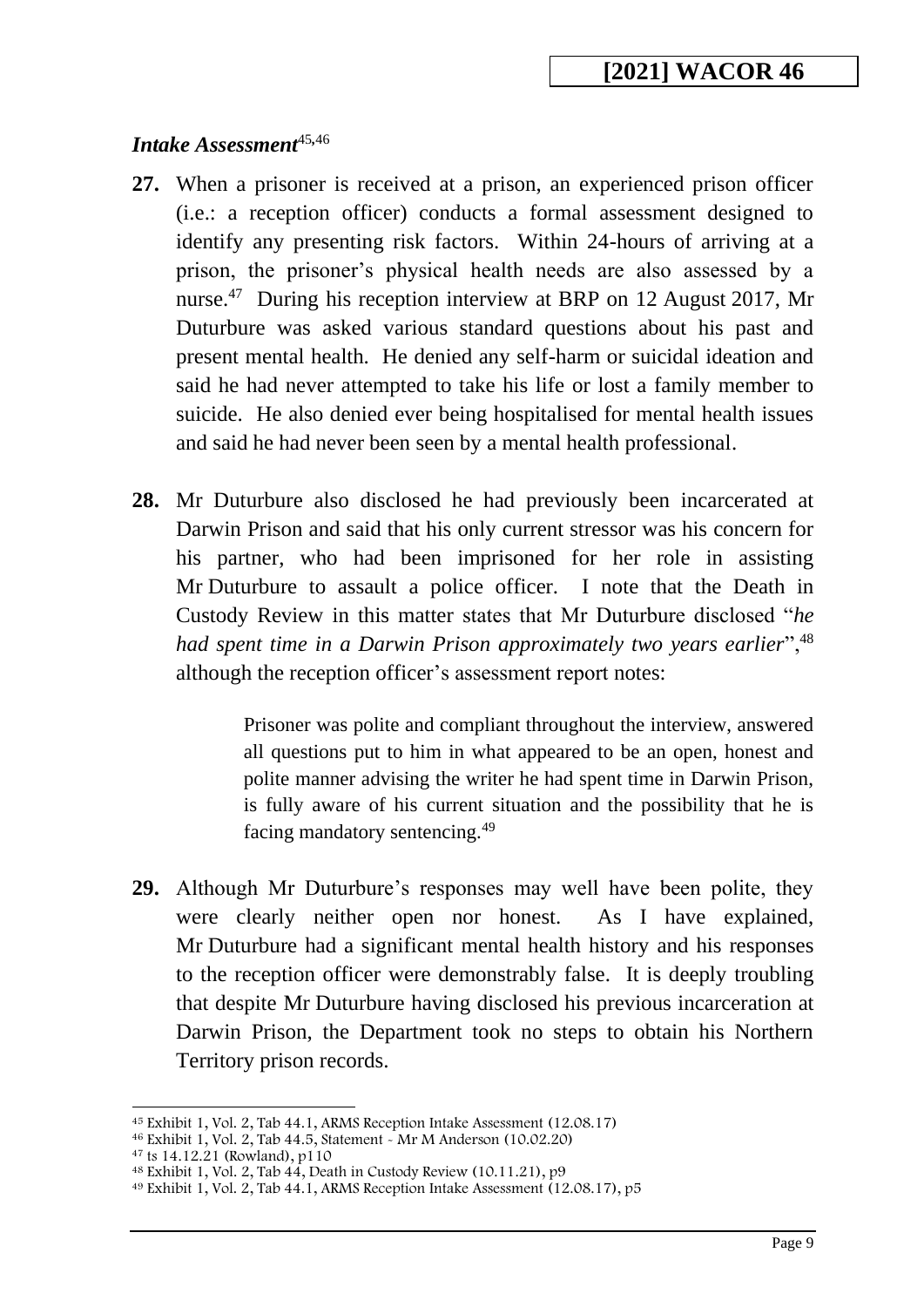- **30.** Had the Department obtained these records, they would have been given the SCATE (obtained by the Court) that records Mr Duturbure's attempt to take his life in 2010.<sup>50</sup> Once this information had been obtained, the most basic of enquiries would have unearthed Mr Duturbure's RDH medical records and revealed the significant mental health history I have just outlined. $51$
- **31.** Had the reception officer at BRP been privy to Mr Duturbure's mental health history at the time of the intake assessment on 12 August 2017, it is almost certain that Mr Duturbure would have been referred to a mental health professional who could have challenged his denials of previous self-harm and suicide attempts.<sup>52</sup>
- **32.** As I will explain later in this finding, this information would also have been relevant to the assessment of Mr Duturbure's suitability for placement at WWC. It is my view that the Department's failure to make basic enquiries about the circumstances of Mr Duturbure's previous imprisonment was a very serious error.

# <span id="page-9-0"></span>*Prison history*<sup>53</sup>

- **33.** During his incarceration, Mr Duturbure had the following placements:
	- **a.** *Broome Regional Prison:* 12.08.17 25.08.17 (13 days);
	- **b.** *West Kimberley Regional Prison:* 25.08.17 18.01.18 (146 days);
	- **c.** *Broome Regional Prison:* 18.01.18 25.01.18 (7 days);
	- **d.** *West Kimberley Regional Prison:* 25.01.18 10.10.19 (623 days);
	- **e.** *Broome Regional Prison:* 10.10.19 18.10.19 (8 days); and
	- **f.** *Wyndham Work Camp:* 18.10.19 14.11.19 (27 days).
- **34.** Five days after Mr Duturbure was received at BRP, his partner was transferred to West Kimberley Regional Prison (WKRP). Mr Duturbure requested a transfer to WKRP to facilitate intra-prison visits with his partner and he was transferred there on 25 August 2017.

<sup>50</sup> Exhibit 1, Vol. 2, Tab 44.42, Darwin Prison SCATE Assessment (17.04.12), p2

<sup>51</sup> Royal Darwin Hospital (1003394-1), Medical records (2005-2010)

<sup>52</sup> ts 14.12.21 (Rowland), pp116-118

<sup>53</sup> Exhibit 1, Vol. 2, Tab 44, Death in Custody Report (10.11.21), pp9-14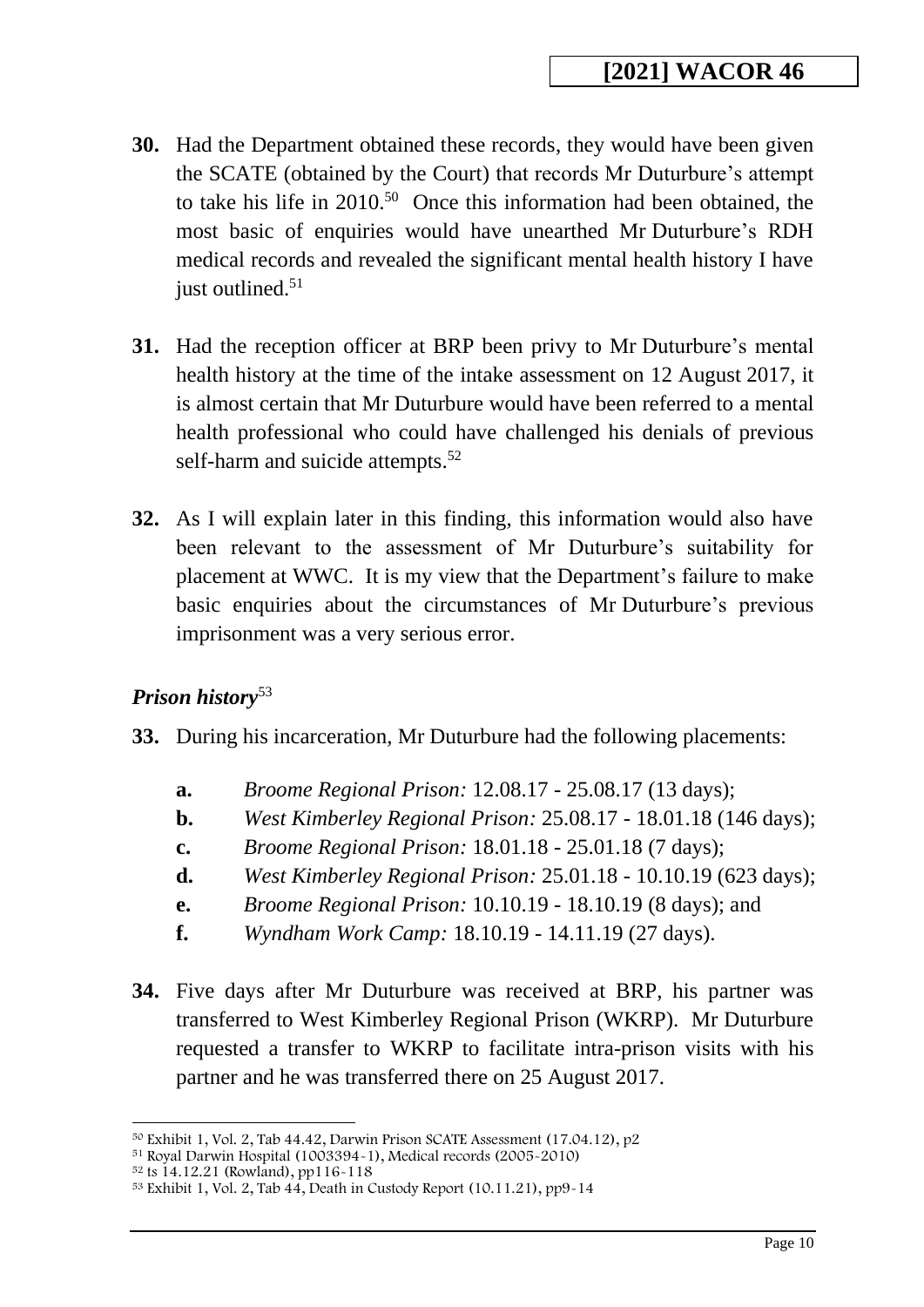- **35.** On 28 August 2017, Mr Duturbure had a routine consultation with a counsellor from the Prison Counselling Service  $(PCS)^{54}$  during which he disclosed he had spent time in juvenile and adult prisons in the Northern Territory. Mr Duturbure also described a dysfunctional childhood, but he denied any current self-harm or suicidal ideation, and stated "*he has never had those thoughts*". Once again, these disclosures prompted no action on the part of the Department. <sup>55</sup>
- **36.** The reason for Mr Duturbure's persistent denial of his history of selfharm ideation and attempts to take his life is unclear. Perhaps he was motivated by a desire to avoid any potential restrictions on his movement within the prison system [as may have happened had he been placed on the At Risk Management System  $(ARMS)^{56}$  at any stage]. All that can be said is that if the counsellor who conducted what she described as a "*meet and greet*" with Mr Duturbure had access to his previous history she would surely have explored the reason for his denials (as well as his current mental state) in more detail.<sup>57</sup>
- **37.** Whilst at WKRP, Mr Duturbure completed several training courses and indicated an interest in working in the automotive industry. As a result it was suggested that he undertake classes at the prison's TAFE facility.<sup>58</sup>
- **38.** A treatment assessment conducted in May 2018, identified that Mr Duturbure had issues with violence and alcohol consumption and recommended he undertake the Department's "*Pathways Program*" to address these issues. The treatment assessment report states "*He has no previous violent convictions recorded on his Northern Territory criminal history*", however, this statement is false. Mr Duturbure's criminal history from the Northern Territory lists a variety of violent offences including weapons and disorderly conduct offences, including one that involved resisting arrest by a police officer.<sup>59,60</sup>

<sup>54</sup> Prison Counselling Service is now known as Psychological Health Services

<sup>55</sup> Exhibit 1, Vol. 2, Tab 44.9, Prison Counselling Session - File Note (28.08.17)

<sup>56</sup> ARMS is the is the Department's primary suicide prevention strategy

<sup>&</sup>lt;sup>57</sup> Exhibit 1, Vol. 2, Tab 44.9, Prison Counselling Session - File Note (28.08.17) and ts 14.12.21 (Rowland), pp118-119

<sup>58</sup> Exhibit 1, Vol. 2, Tab 44.10, Education and Vocational Training Checklist (13.04.18), p7

<sup>59</sup> Exhibit 1, Vol. 2, Tab 44.3, Northern Territory Criminal Record

 $60$  Exhibit 1, Vol. 2, Tab 44.12, Treatment Assessment Report (15.05.18), p2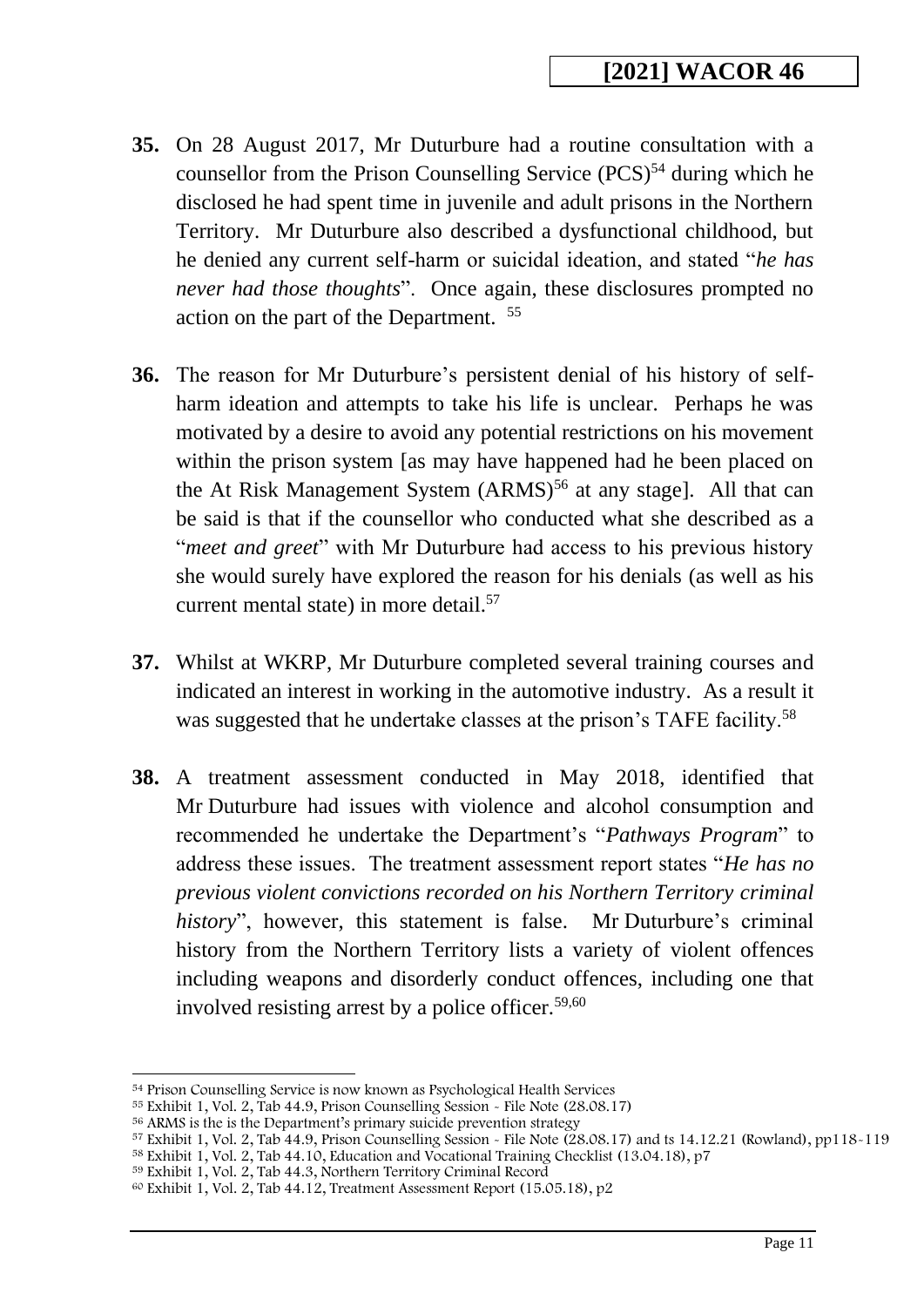- **39.** Perhaps more importantly, the offence for which Mr Duturbure had been imprisoned in Darwin Prison was robbery in company, an offence categorised in the SCATE from Darwin Prison as "*Violent - Serious*".<sup>61</sup>
- **40.** By the time of the treatment assessment, the Department had known that Mr Duturbure had spent time in Darwin Prison for over nine months. Had the Department taken the trouble to obtain Mr Duturbure's records from Darwin Prison, it would have had a much clearer understanding of his background, and thereby his treatment needs.<sup>62</sup>
- **41.** In the absence of records from Darwin Prison, the treatment assessment proceeded on the basis that Mr Duturbure had only committed one offence of violence, namely the assault on a police officer for which he had been imprisoned in Western Australia. That simply wasn't true and therefore, the assessment process was flawed because Mr Duturbure's background was not adequately understood.
- **42.** In June 2018, a case conference report (whilst Mr Duturbure was at WKRP) noted that his cell cleanliness and personal hygiene were of a good standard. Although he had received sanctions for being out of bounds on two occasions, it was noted that this had occurred shortly after his arrival at WKRP and he may not have been fully aware of local rules.<sup>63</sup>
- **43.** The case conference report also noted that Mr Duturbure had not been the subject of community supervision in Western Australia, but that on 20 April 2017, he had completed community service in the Northern Territory. The case conference report notes: "*Katherine Corrections advised he completed those hours in a timely manner*".<sup>64</sup>
- **44.** This indicates that the Department must have obtained Mr Duturbure's community service records from the Northern Territory and makes its failure to obtain his Darwin Prison records even more difficult to understand.

<sup>61</sup> Exhibit 1, Vol. 2, Tab 44.42A, Darwin Prison records - SCATE (17.04.12)

 $62$  Exhibit 1, Vol. 2, Tab 44.1, ARMS Reception Intake Assessment (12.08.17)

<sup>63</sup> Exhibit 1, Vol. 2, Tab 44.13, Case Conference Report (07.06.18)

<sup>64</sup> Exhibit 1, Vol. 2, Tab 44.13, Case Conference Report (07.06.18), p4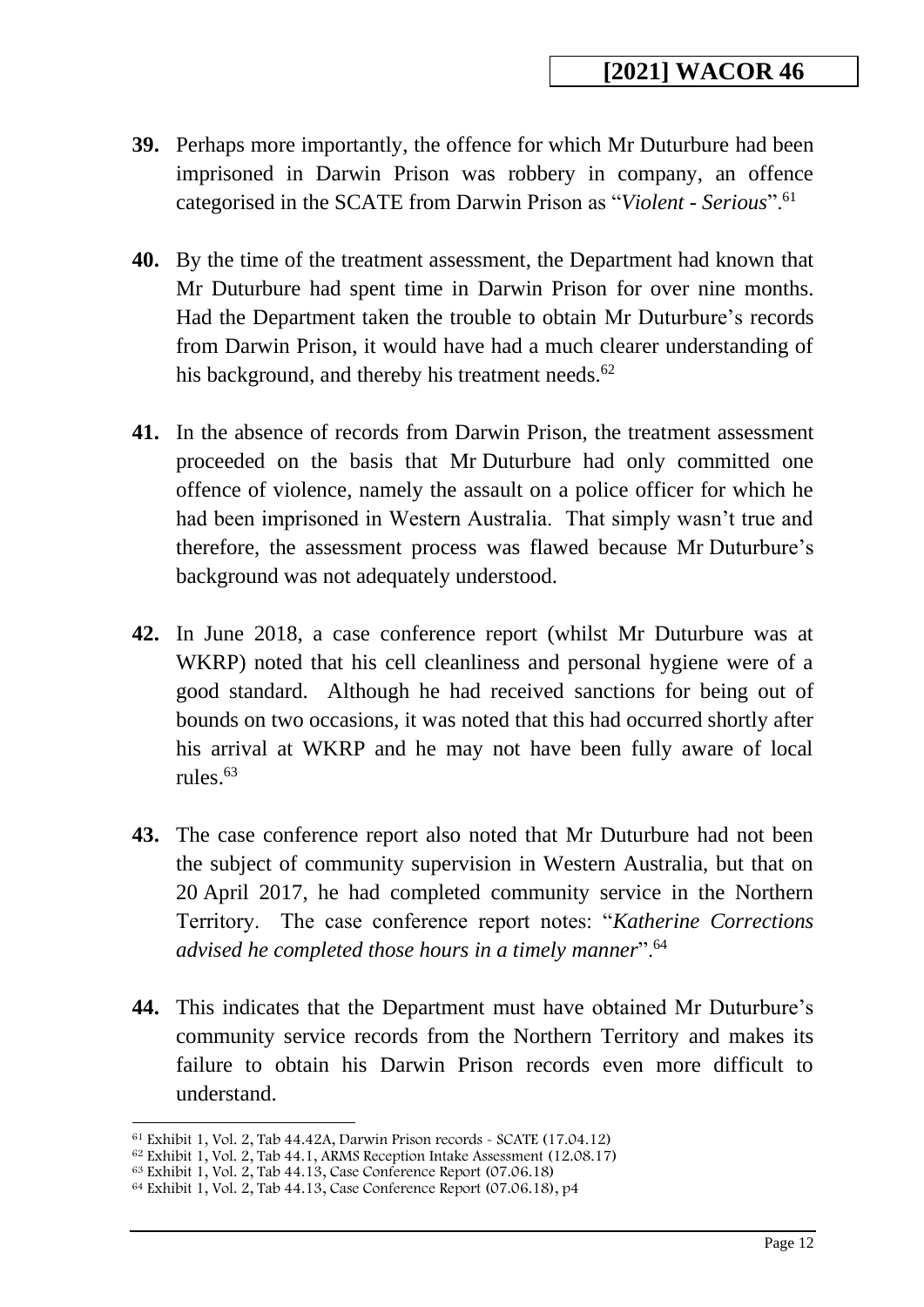- **45.** Mr Duturbure's security classification and placement options were reviewed on a number of occasions between January 2018 and October 2019. These reviews noted his "*positive work attitude and excellent work ethic*" in the laundry and as a cleaner and on 7 August 2019, his security rating was reclassified to minimum.<sup>65</sup>
- **46.** On 5 September 2019, Mr Duturbure self-referred to the PCS, and presented as "*agitated and anxious*". He said he was confused about his current relationship and that the Pathways program he was undertaking had brought "*a lot of things to the surface*" which left him feeling "*somewhat overwhelmed with emotions*". He disclosed unspecified childhood events that continued to "*haunt him*", but denied suicidal ideation citing his children as protective factors.<sup>66</sup>
- **47.** Mr Duturbure saw the prison counsellor on a further four occasions. At his last session on 1 October 2019, he said he did not wish to continue with counselling and had applied for a transfer to WWC. During the counselling sessions he attended, Mr Duturbure spoke about anger relating to childhood issues, although it is unclear exactly what information he disclosed.67,68
- **48.** During his last session, Mr Duturbure also said he "*does not experience feelings*" and had closed off his feelings for most of his life and "*will be happy to do it again*". He spoke about his relationship with his partner and the prison counsellor noted:

He seems to have made up his mind that he wants to finish the relationship with his partner in the female unit. He seems to think she has been unfaithful and he does not trust her any more. He has no evidence that she has been unfaithful and tends to believe the word of another prisoner rather than have trust that his partner is being faithful.<sup>69</sup>

<sup>68</sup> See also: Exhibit 1, Vol. 2, Tab 44.19, Mental Health, Alcohol & Other Drugs Summary (August 2021)

<sup>65</sup> Exhibit 1, Vol. 2, Tab 44.16, Classification Reviews (02.10.18; 18.03.19; and 07.08.19)

<sup>66</sup> Exhibit 1, Vol. 2, Tab 44.19, Prison Counselling Session - File Note (05.09.19)

 $67$  Exhibit 1, Vol. 2, Tab 44.19, Prison Counselling Session - File Notes (05, 09, 16 & 23.09.19 & 01.10.19)

<sup>69</sup> Exhibit 1, Vol. 2, Tab 44.19, Prison Counselling Session - File Note (01.10.19)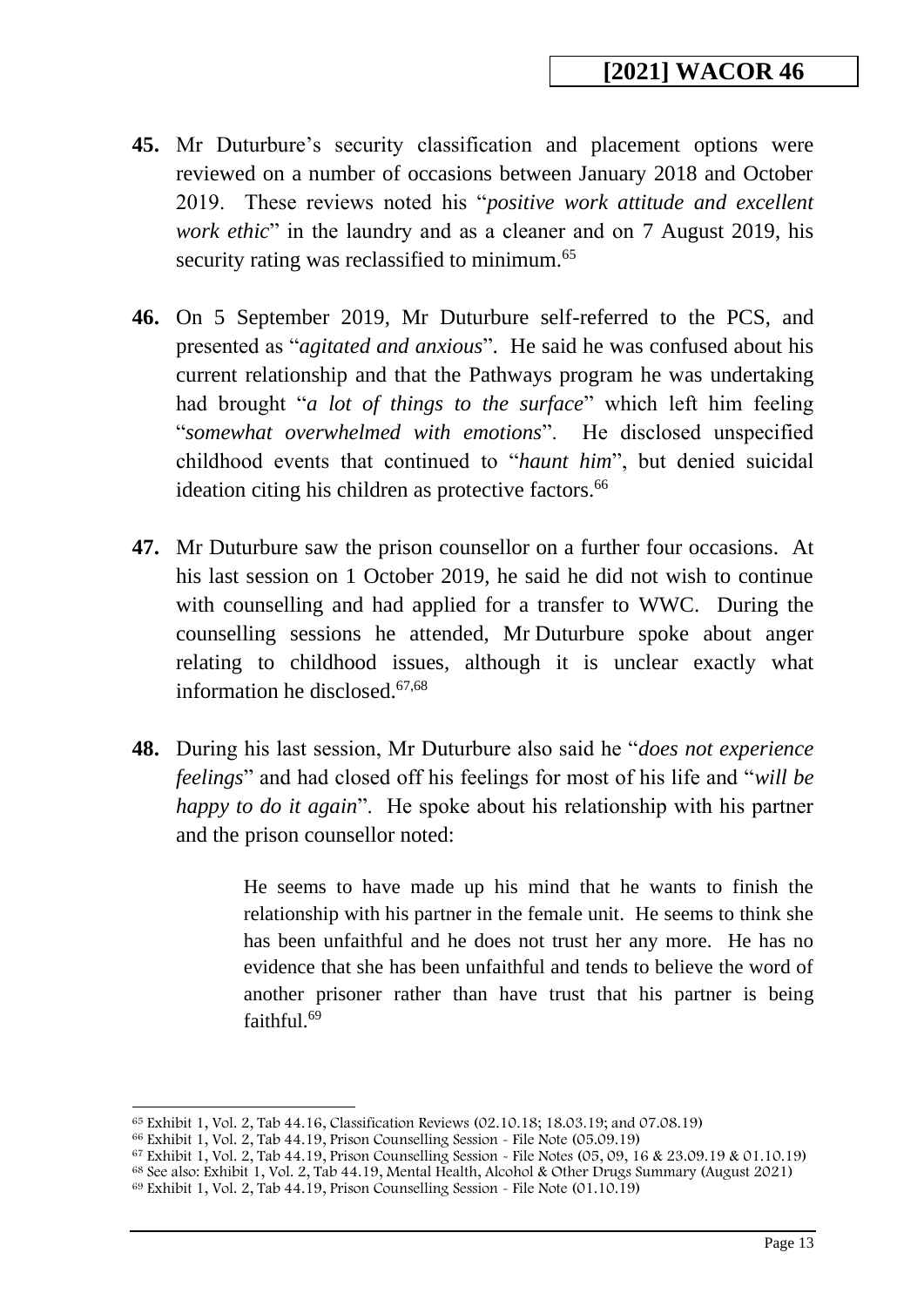- **49.** These counselling sessions proceeded in the absence of crucial information about Mr Duturbure's ACE and his previous self-harm and suicide history. Had the prison counsellor had access to this information, it is inconceivable that these matters would not have been discussed with Mr Duturbure, and may have helped explain his anger issues, his inability to trust his partner and his sense of being emotionally overwhelmed.
- **50.** Whilst in prison, Mr Duturbure underwent seven illicit substance tests, all of which returned negative results. He was employed as a general worker, cook's assistant and laundry hand and he was also a leading hand on the cleaning party. Although he did receive some adverse comments on TOMS, no alerts were noted and he was not the subject of any prison charges. 70,71,72,73,74
- **51.** Whilst he was at WKRP, Mr Duturbure had numerous intra-prison visits with his partner and they sent letters to each other on a regular basis. He also maintained regular contact with family members and friends using the Prison Telephone System. During Mr Duturbure's last recorded call with his partner, she sounded distressed and said she thought he was going to leave her. Despite what Mr Duturbure had earlier told a prison counsellor about his relationship, he reassured his partner that he was not going to leave and also told her he loved her.<sup>75,76,77</sup>

#### <span id="page-13-0"></span>*Applications for parole*<sup>78</sup>

**52.** Mr Duturbure's suitability for parole was first assessed on 29 November 2018. At that time, a review officer noted that there were no effective protective strategies in place to prevent reoffending and that Mr Duturbure had declined to transfer to another prison to undertake the Pathways program (which was not available at WKRP at the time).

<sup>70</sup> Total Offender Management System is the computer system the Department uses to manage prisoners

<sup>71</sup> Exhibit 1, Vol. 2, Tab 44.29, Alert History - Offender

<sup>72</sup> Exhibit 1, Vol. 2, Tab 44.30, Work History - Offender

<sup>73</sup> Exhibit 1, Vol. 2, Tab 44.31, Charge History - Offender and Loss of Privileges History - Offender

<sup>74</sup> Exhibit 1, Vol. 2, Tab 44.32, Substance Use Test Results - Prisoner Copy

<sup>75</sup> Exhibit 1, Vol. 2, Tab 44.33, Prisoner Mail - Offender and Visits History - Offender

<sup>76</sup> Exhibit 1, Vol. 2, Tab 44.19, Prison Counselling Session - File Note (01.10.19)

<sup>77</sup> Exhibit 1, Vol. 2, Tab 44.34, Transcript of phone conversation between Mr Duturbure and his partner

<sup>78</sup> Exhibit 1, Vol. 2, Tab 44, Death in Custody Report (10.11.21), pp12-13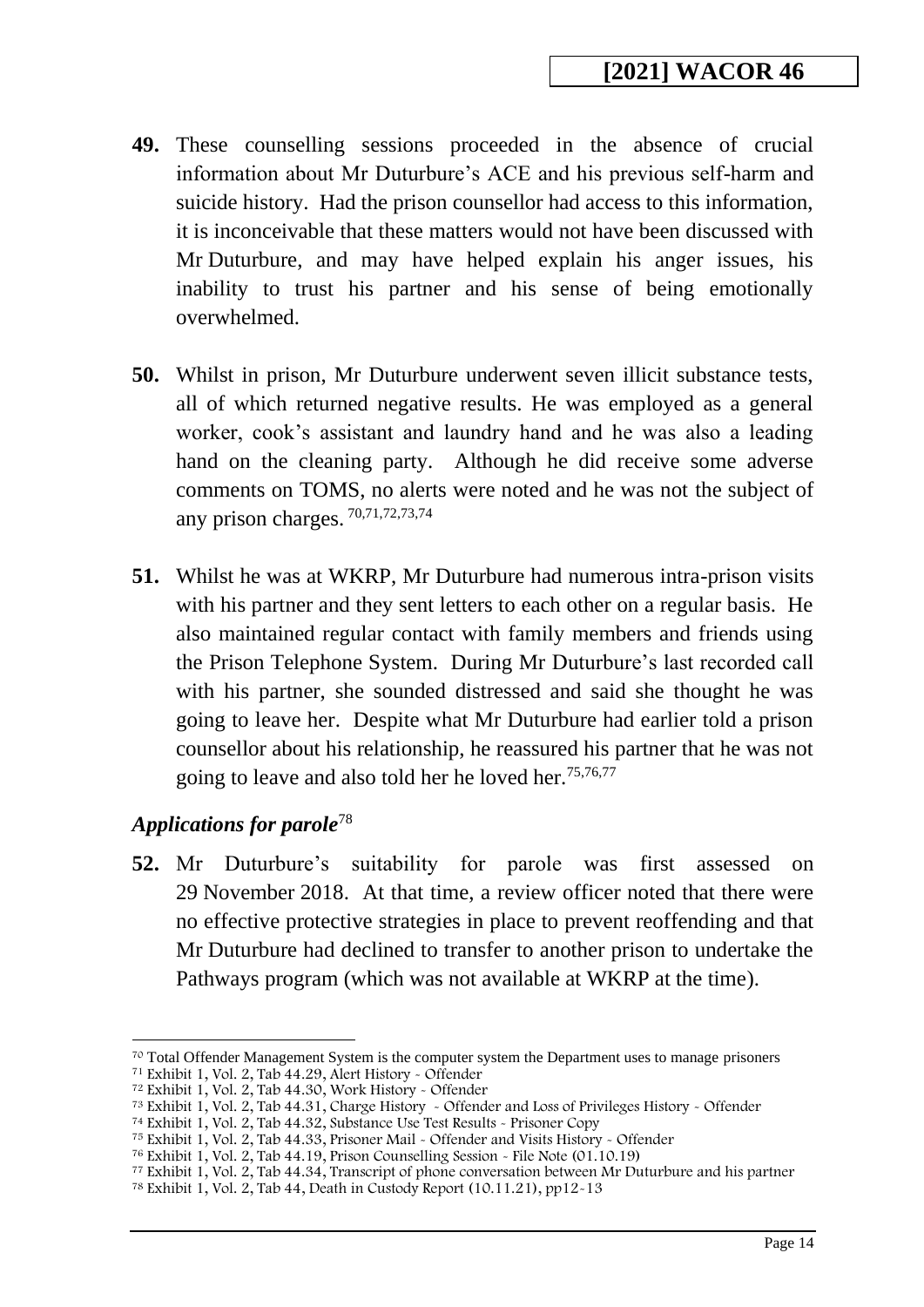**53.** Mr Duturbure's application was also rejected because he was unable to demonstrate a viable accommodation plan and had no employment prospects.<sup>79</sup> Mr Duturbure's suitability for parole was also rejected on 15 October 2019. Although he had completed the Pathways program by that time, he still had no suitable accommodation or employment options. 80,81

#### <span id="page-14-0"></span>*Wyndham Work Camp*<sup>82</sup>*,*83*,*84*,*85*,*86*,*<sup>87</sup>

- **54.** WWC opened in 2011, and is a purpose-built minimum-security facility located about 100 kms from Wyndham. The facility aims to give prisoners the opportunity to develop new skills while "*helping the local community with valuable work such as conservation, maintenance and community projects*".<sup>88</sup>
- **55.** The work camp model aims to: "*maximise prisoner rehabilitation and community reparation*". Future employment opportunities for prisoners at WWC are enhanced by encouraging self-responsibility and the development of job-ready skills through appropriate community work projects.<sup>89</sup>
- **56.** WWC can accommodate up to 40 prisoners in five identical units, each with eight, single occupancy cells. The muster at WWC usually ranges from 12 to 25 prisoners, with staff preferring a higher muster because it allows more meaningful work projects to be undertaken.
- **57.** Facilities at WWC include shared ablutions, a cultural area, recreation room and fully equipped gym. Cells are furnished with a bed, desk and cupboards and are lockable by prisoners, although prisoner officers have an override key that allows them to access cells at will.

<sup>79</sup> Exhibit 1, Vol. 2, Tab 44.14, Parole Review Report (29.11.18)

<sup>80</sup> Exhibit 1, Vol. 2, Tab 44.21, Parole Review Report (15.10.19)

<sup>81</sup> Exhibit 1, Vol. 2, Tab 44.18, Printout of Treatment and E&VT Assessment Outcomes

<sup>82</sup> Exhibit 1, Vol. 2, Tab 44.24, Statement - Mr B Wilson (13.09.21), paras 4-53

<sup>83</sup> Exhibit 1, Vol. 1, Tab 15, Statement - Mr G Sorrell (06.03.20), paras 10-27

<sup>84</sup> ts 14.12.21 (Sorrell), pp11-17, 27-28 & 29-32 and ts 14.12.21 (Branigan), pp53-53

<sup>85</sup> Exhibit 1, Vol. 1, Tab 16.1, Statement - Mr S Gray (06.03.20), paras 4-9 and ts 14.12.21 (Gray), p34

<sup>86</sup> Exhibit 1, Vol. 1, Tab 16.2, Statement - Mr S Gray (29.11.21), paras 4-22

<sup>87</sup> Exhibit 1, Vol. 1, Tab 17, Statement - Mr D Daniel (11.03.20), paras 4-11

<sup>88</sup> Media statement, Minister for Corrective Services (29.06.11)

<sup>89</sup> Exhibit 1, Vol. 2, Tab 44.24, Statement - Mr B Wilson (13.09.21), para 4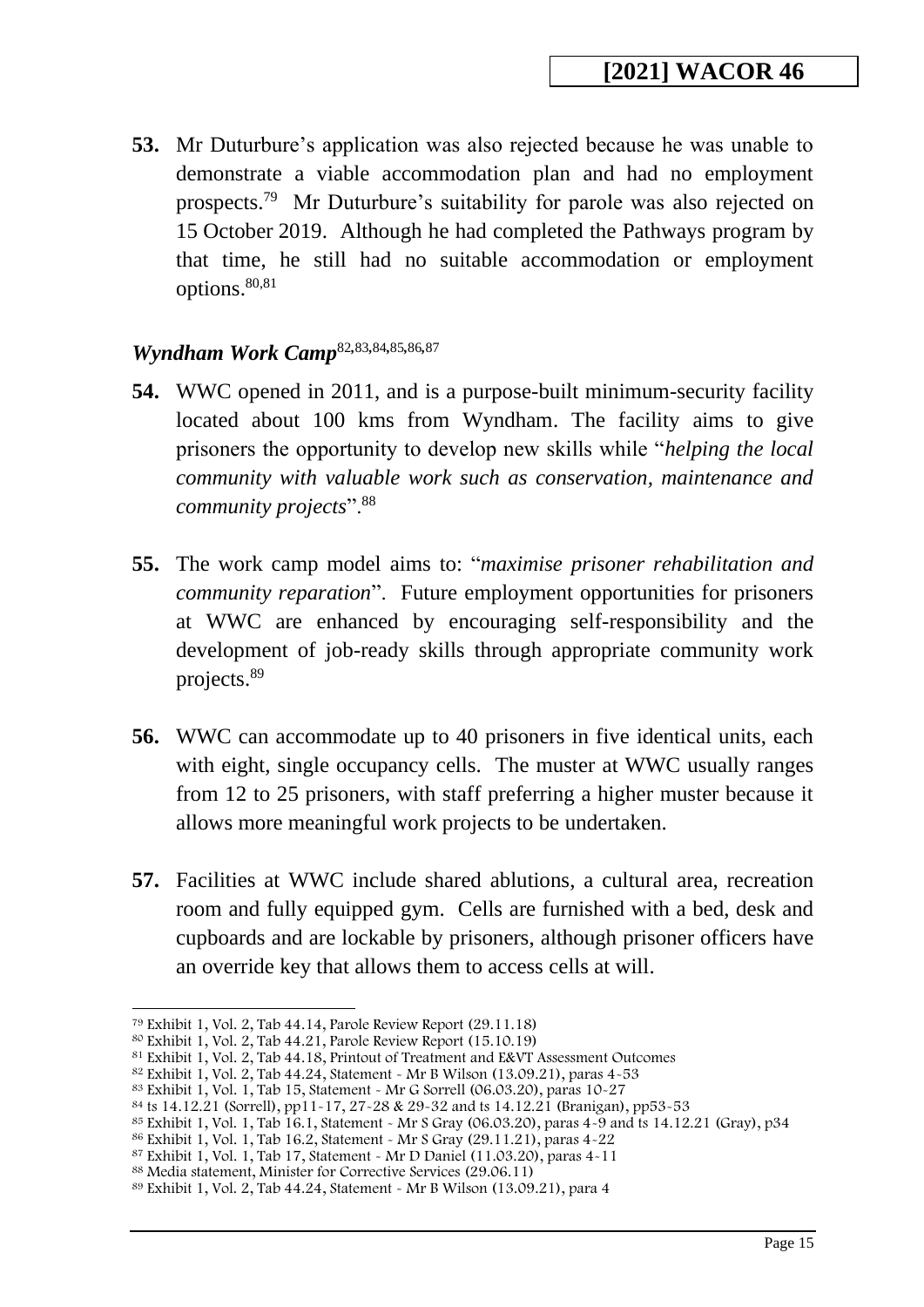- **58.** The daily routine at WWC includes a morning muster at 6.00 am, job tasks at the facility or in the local community and a recreation period at the end of the work day. Prisoners have some freedom of movement during periods of recreation but are required to be on the verandahs of their units by 9.30 pm, ready for the final evening muster at 10.00 pm. Prisoners must remain in their cells overnight, but are not locked in and are not subject to overnight checks. Prison officers retire to their quarters at 10.00 pm, and are on "*stand by*" until the next morning. Prisoners may leave their cells to use the shared ablutions or to seek help from prison staff in the case of an emergency.
- **59.** There are no medical or mental health staff based at WWC and staff therefore perform a range of duties including providing basic medical assistance, overseeing visits, facilitating hospital or medical appointments and counselling prisoners who have "*had a bad phone*  call" or "*are feeling down*".<sup>90</sup> Vulnerable prisoners can also be referred to Peer Support prisoners and have access to Elders and Traditional Owners. Staff can also facilitate contact with mental health professionals by phone, and more recently, via telehealth video consultations. Prisoners requiring more intensive support may be offered face-to-face consultations with local mental health professionals or through PCS following a transfer to BRP.
- **60.** Prisoners currently have access to telephones at WWC until the evening muster and receive a weekly phone card allowance. Calls to family and friends in other prisons can be arranged. Calls are not presently recorded, but the Department is currently upgrading the phone system at WWC so that this will be possible. Two prison officers are generally on duty 24-hours per day, with a senior officer on-site for eight hours per day. As it happens, on 13 November 2019 there were three prison officers on duty because of a leave roster issue. Unlike all other work camps (except Walpole, which is a one officer outpost) WWC does not have a senior officer on site overnight. This regrettable situation is currently being reviewed and hopefully, this anomaly will soon be rectified.91,92,93

<sup>90</sup> Exhibit 1, Vol. 1, Tab 17, Statement - Mr D Daniel (11.03.20), para 9

<sup>91</sup> Exhibit 1, Vol. 2, Tab 44.24, Att. BW1, Wyndham Work Camp Unit Plan 2021 (April 2021), p5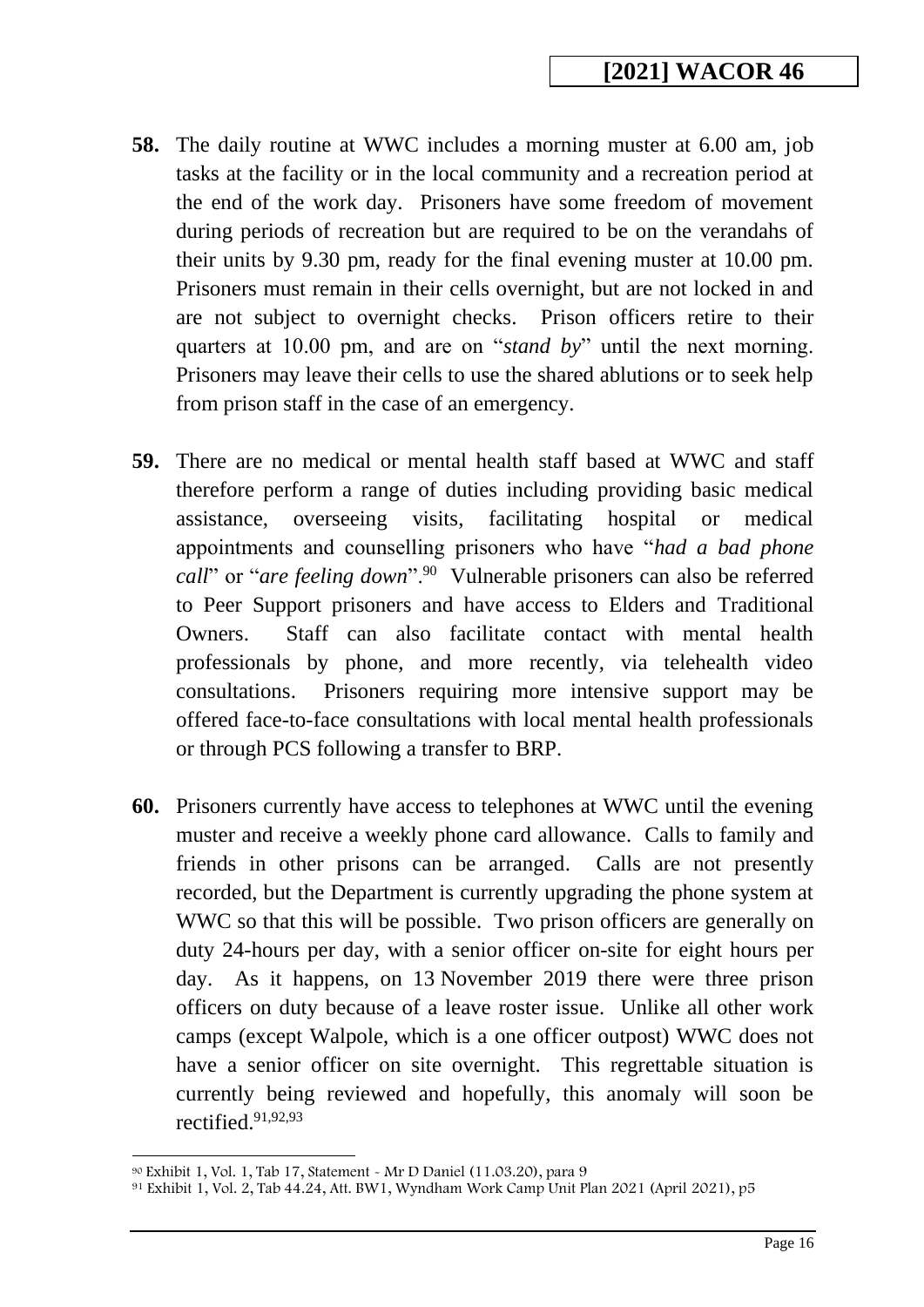- **61.** There are no facilities at WWC to detain volatile or violent prisoners and staff had been directed to call local police in the first instance. However, at the inquest, Officer Gray said that the local Police Superintendent had advised that police would no longer attend WWC for this purpose. This leaves WWC staff in a very vulnerable position and highlights the critical importance of ensuring that the suitability of all prisoners transferred to WWC is carefully and rigorously assessed.<sup>94</sup>
- **62.** The evidence before me was that this screening process has not always been as thorough as it should be and that the views of WWC staff about the suitability of certain prisoners for transfer to WWC, have not always been considered. In this case, a number of WWC staff had significant concerns about Mr Duturbure's suitability for placement there.<sup>95,96</sup>

#### <span id="page-16-0"></span>*Work Camp assessment criteria*<sup>97</sup>*,*<sup>98</sup>

- **63.** The suitability of all prisoners transferred to WWC is assessed against established criteria. Prisoners must have a minimum-security classification, demonstrate "*good behaviours*", and be approved for what is referred to as "*s95 status*".
- **64.** This is a reference to section 95 of the *Prisons Act 1981* (WA) (Prisons Act), which empowers the Director General to provide prisoners with access to programs (including work skills and employment projects) inside and outside of a prison.
- **65.** The Department's work camps policy states:

A work camp placement is a privilege and prisoners need to meet stringent criteria in order to be selected. As such the 'Suitability for External Activities or Work Camp Placement' on TOMS must be completed for all prison placements.<sup>99</sup>

<sup>92</sup> Exhibit 1, Vol. 2, Tab 44.41, Statement - Mr N Branigan (17.11.21), paras 61 & 65

<sup>93</sup> ts 14.12.21 (Branigan), pp68-69 &73

<sup>94</sup> ts 14.12.21 (Sorrell), pp31-32 and ts 14.12.21 (Gray), pp38-39

<sup>95</sup> Exhibit 1, Vol. 2, Tab 44.41, Statement - Mr N Branigan (17.11.21), paras 26

<sup>96</sup> ts 14.12.21 (Branigan), pp60-61 and ts 14.12.21 (Gray), pp37-38

<sup>97</sup> Exhibit 1, Vol. 2, Tab 44.43, Statement - Mr N Smith (13.12.21), para 22

<sup>98</sup> Exhibit 1, Vol. 1, Tab 16.2, Statement - Mr S Gray (29.11.21), paras 4-22

<sup>99</sup> Exhibit 1, Vol. 2, Tab 44.24, Att. BW3, Prisons Procedure 302 - Work Camps (29.06.19), para 6.1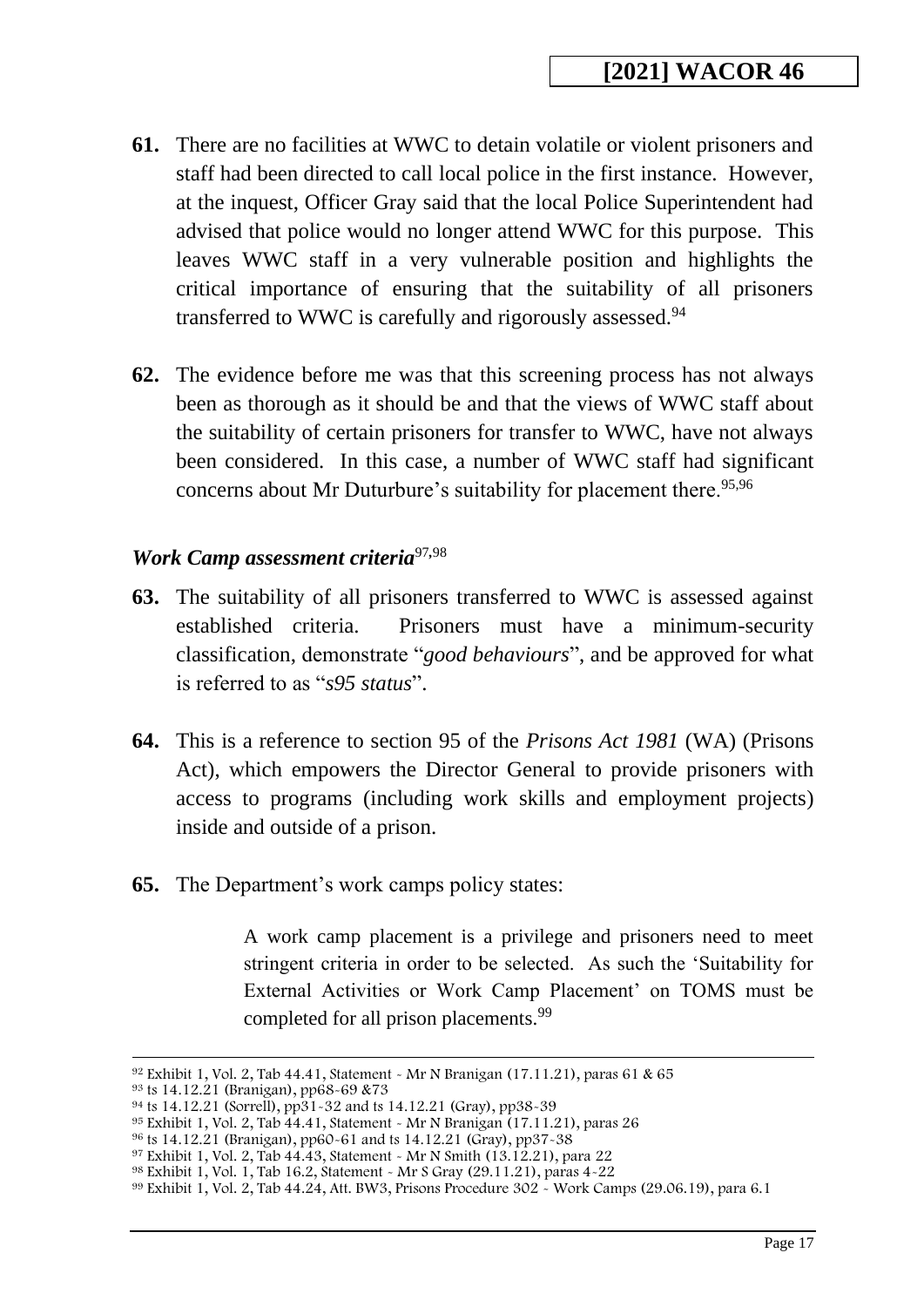- **66.** The use of the words "*privilege*" and "*stringent*" in this section of the work camps policy suggests that the suitability of prisoners must be very carefully considered. Work camps are minimum-security facilities that are generally isolated and have much lower staff ratios than higher security prisons. In addition to those characteristics, WWC lacks appropriate facilities to deal with unstable, violent or agitated prisoners and has no senior officer available after about 3.00 pm.<sup>100</sup>
- **67.** All of these factors strongly suggest that a prisoner whose suitability is deemed to be marginal should not be considered for placement at WWC until such time as they meet the relevant criteria without difficulty.
- **68.** Certain categories of prisoners are ineligible for work camp placement, including those detained for some serious sexual offences and those with outstanding Prison Act charges. Assessment criteria for placement in a work camp include: victim issues (e.g.: the likely proximity of any identified victims to the external activity location); the nature of the prisoner's offences and the prisoner's mental health history.101,102
- **69.** Prisoners approved for s95 activities are classified as either "*supervised*" or "*unsupervised*". Unsupervised prisoners do not require the physical presence of prison officers at their work site locations, whereas supervised prisoners do. Prior to 2017, only prisoners with unsupervised status were eligible for transfer to a work camp. However, following a policy review, both supervised and unsupervised prisoners are now routinely placed at work camps. Departmental policy provides that prisoners at work camps may not participate in either supervised or unsupervised external activities without being assessed and approved.<sup>103</sup>
- **70.** Officer Gray said he and other WWC staff had argued against this policy change on the basis that it was not possible to monitor supervised prisoners at night at WWC because there were only two prison officers on site, and after 10.00 pm, those officers were on "*standby*". It appears these concerns were ignored.<sup>104</sup>

<sup>100</sup> Exhibit 1, Vol. 2, Tab 44.41, Statement - Mr N Branigan (17.11.21), paras 5-7 and ts 14.12.21 (Branigan), pp68-69 <sup>101</sup> Exhibit 1, Vol. 2, Tab 44.24, Att. BW3, Prisons Procedure 302 - Work Camps (29.06.19), section 8, pp7-9

<sup>102</sup> Exhibit 1, Vol. 1, Tab 15, Statement - Mr G Sorrell (06.03.20), paras 11-12

<sup>103</sup> Exhibit 1, Vol. 2, Tab 44.24, Att. BW4, Prisons Procedure 301 - External Activities (10.07.20), paras 4.1 & 5.1.3

<sup>104</sup> Exhibit 1, Vol. 1, Tab 16.2, Statement - Mr S Gray (29.11.21), para 13 and ts 14.12.21 (Gray), pp35 & 36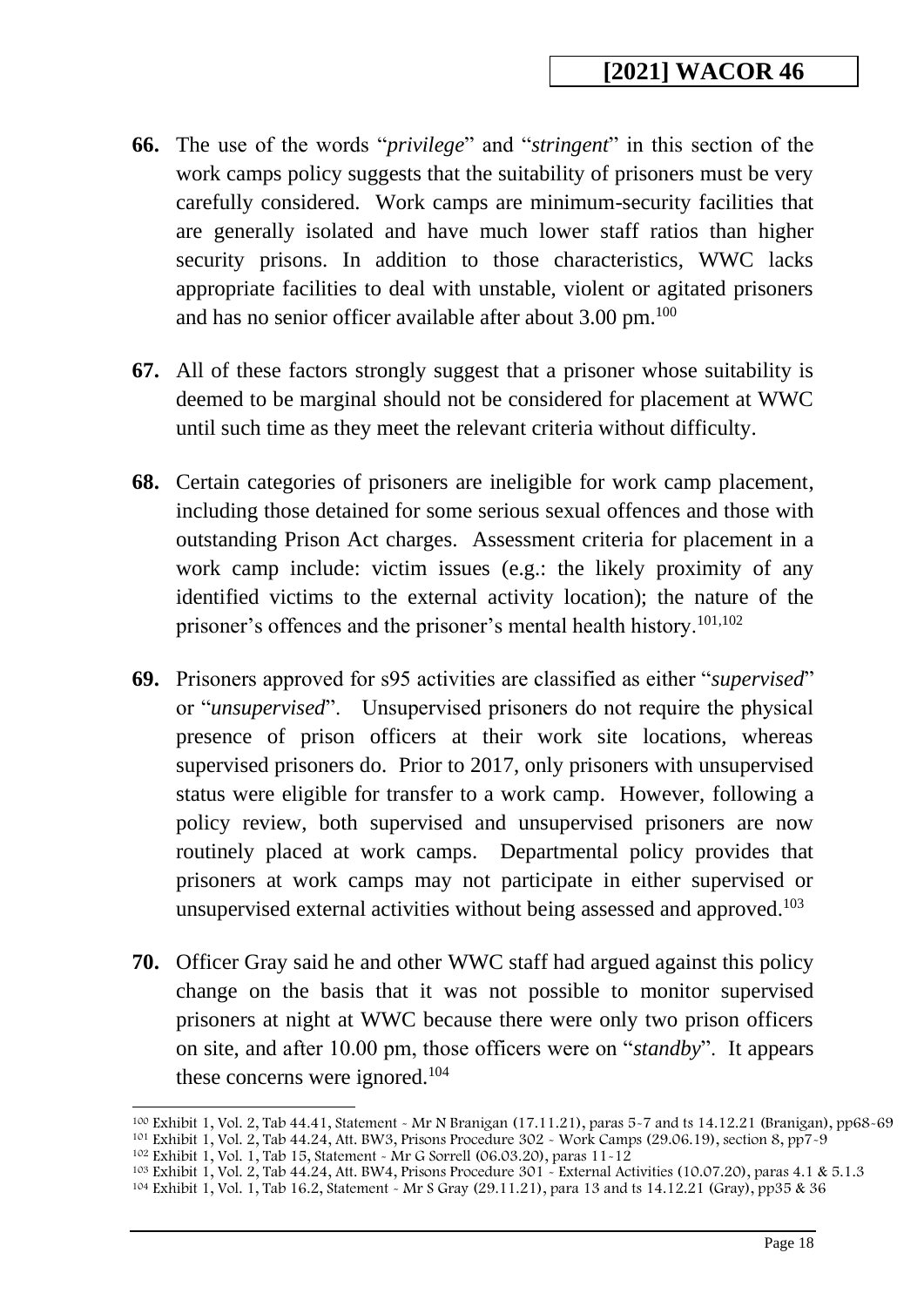**71.** Prisoners may transition from supervised to unsupervised status after successfully completing 10-days of supervised external activity.<sup>105</sup> For prisoners at WWC, management at BRP are responsible for this reclassification process, however, Officer Gray said:

> Unfortunately, this reclassification rarely occurs, with 60% of our muster still classified as supervised. At times the number of supervised prisoners has been higher.<sup>106</sup>

- **72.** Assistant Superintendent Smith (Officer Smith) explained that the distinction between supervised and unsupervised prisoners relates to external activities, not whether the prisoner requires monitoring overnight. With respect, this distinction is ludicrous. Given that a supervised prisoner is deemed to require the physical presence of an officer during all external activities, I fail to understand how the Department can assert that such a prisoner is suitable for placement at WWC, given the staffing levels and lack of detention facilities I have referred to. In any event, there is no policy guidance about the status of supervised prisoners at WWC overnight.<sup>107</sup>
- **73.** Officer Smith explained that prior to the policy change, it was considered that the assessment process was too long and rigorous and could take up to three months to complete. The 2017 review had the effect of enabling minimum-security prisoners serving short sentences for non-violent crimes to be considered for the work camp program. This provided an opportunity for a large number of prisoners to be placed in a less punitive environment, thus "*reinforcing community expectations and engagement in community reparative programs*".<sup>108</sup>
- **74.** As laudable as these sentiments may be, staff at WWC have (what appear to me to be) legitimate concerns about the manner in which the suitability of prisoners for placement at their facility is being assessed. Officer Gray said he did not think supervised prisoners should be received at WWC for several reasons.

<sup>105</sup> Exhibit 1, Vol. 2, Tab 44.43, Statement - Mr N Smith (13.12.21), para 22

<sup>106</sup> Exhibit 1, Vol. 1, Tab 16.2, Statement - Mr S Gray (29.11.21), para 13

<sup>107</sup> Exhibit 1, Vol. 2, Tab 44.43, Statement - Mr N Smith (13.12.21), paras 51-54 and ts 14.12.21 (Smith), pp77-78

<sup>108</sup> Exhibit 1, Vol. 2, Tab 44.43, Statement - Mr N Smith (13.12.21), paras 35-37 and ts 14.12.21 (Smith), pp83-84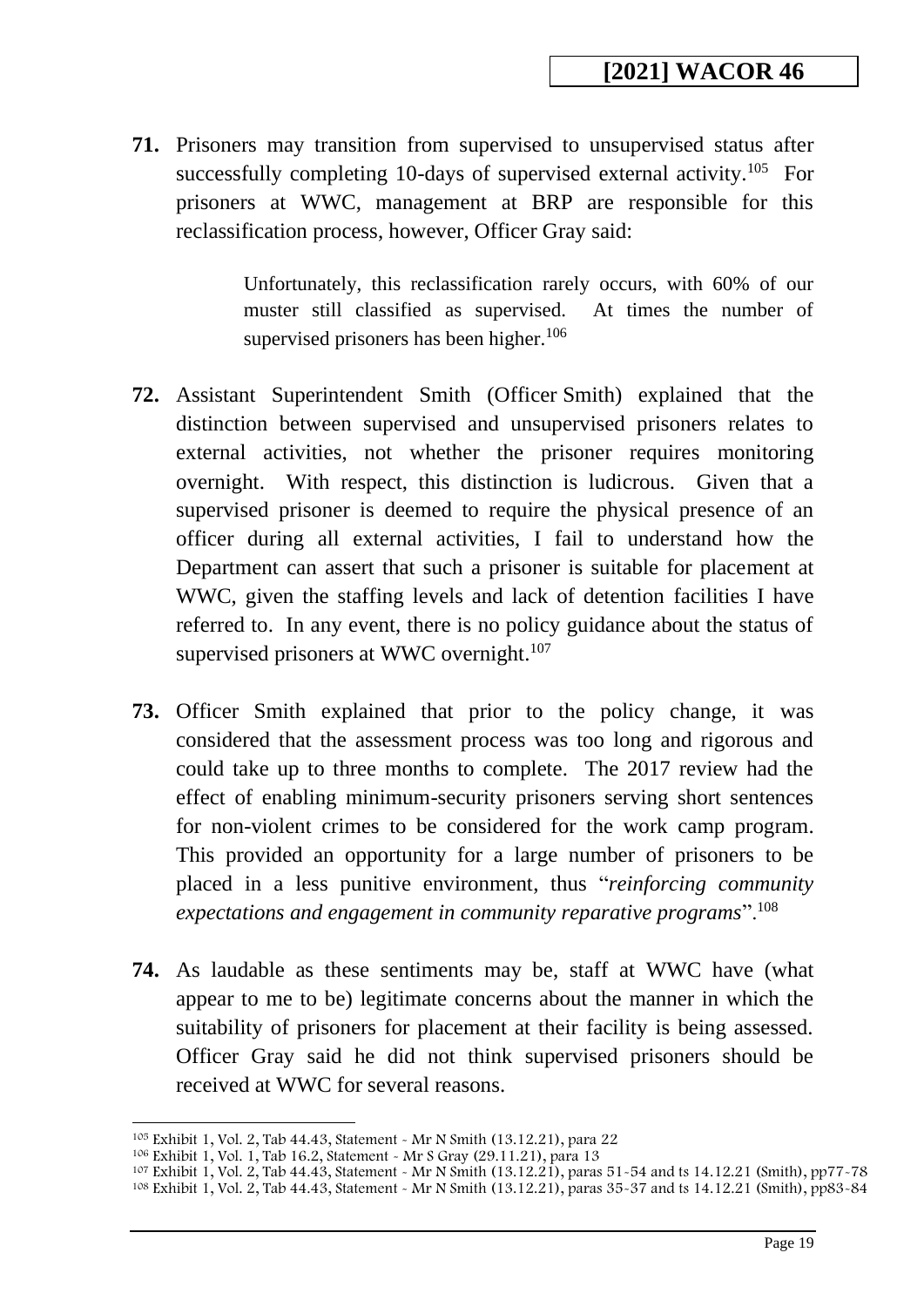- **75.** First, with only two officers available during the day it is extremely difficult, if not practically impossible, to appropriately manage supervised prisoners at external locations given the "*constant line of sight*" monitoring that is required.<sup>109</sup>
- **76.** Further, a large muster of supervised prisoners effectively limits the activities that prisoners housed at WWC can engage in. A number of WWC's standard work locations also have physical barriers affecting the line of sight requirement. This includes the Kununurra Police station where one prison officer can only effectively supervise two prisoners at a time. $110$
- **77.** Whilst I can see great merit in ensuring that as many suitable prisoners as possible can be placed in work camps, the appropriateness of allowing supervised prisoners into the program seems questionable. At the inquest, Officer Smith agreed that there would be no impediment to reverting to the previous arrangements (i.e.: where only prisoners with unsupervised status are placed at work camps) and I would urge the Department to seriously consider doing so.<sup>111</sup>
- **78.** Pleasingly, I note that senior officers at WWC are now involved in prisoner assessments at "*intake meetings*". In my view, this is absolutely essential and it is to be hoped that due regard is taken of the opinion and lived experiences of these senior staff.<sup>112</sup>

## <span id="page-19-0"></span>*Mr Duturbure's suitability for WWC*<sup>113</sup>*,*<sup>114</sup>

**79.** Mr Duturbure's suitability for placement at WWC was assessed on two occasions, just under one month apart. The first assessment occurred on 19 September 2019, at WKRP, where Mr Duturbure had been incarcerated for a total of 602 days. On that occasion, placement at WWC was not approved.

<sup>109</sup> Exhibit 1, Vol. 1, Tab 16.2, Statement - Mr S Gray (29.11.21), paras 14-16

<sup>110</sup> Exhibit 1, Vol. 1, Tab 16.2, Statement - Mr S Gray (29.11.21), paras 18-20 and ts 14.12.21 (Smith), pp88-89 <sup>111</sup> ts 14.12.21 (Smith), pp78-79

<sup>112</sup> ts 14.12.21 (Gray), pp46-47

<sup>113</sup> Exhibit 1, Vol. 2, Tab 44.17, Suitability for External Activities or Work Camps (19.09.19)

<sup>114</sup> Exhibit 1, Vol. 2, Tab 44.22, Suitability for External Activities or Work Camps (17.10.19)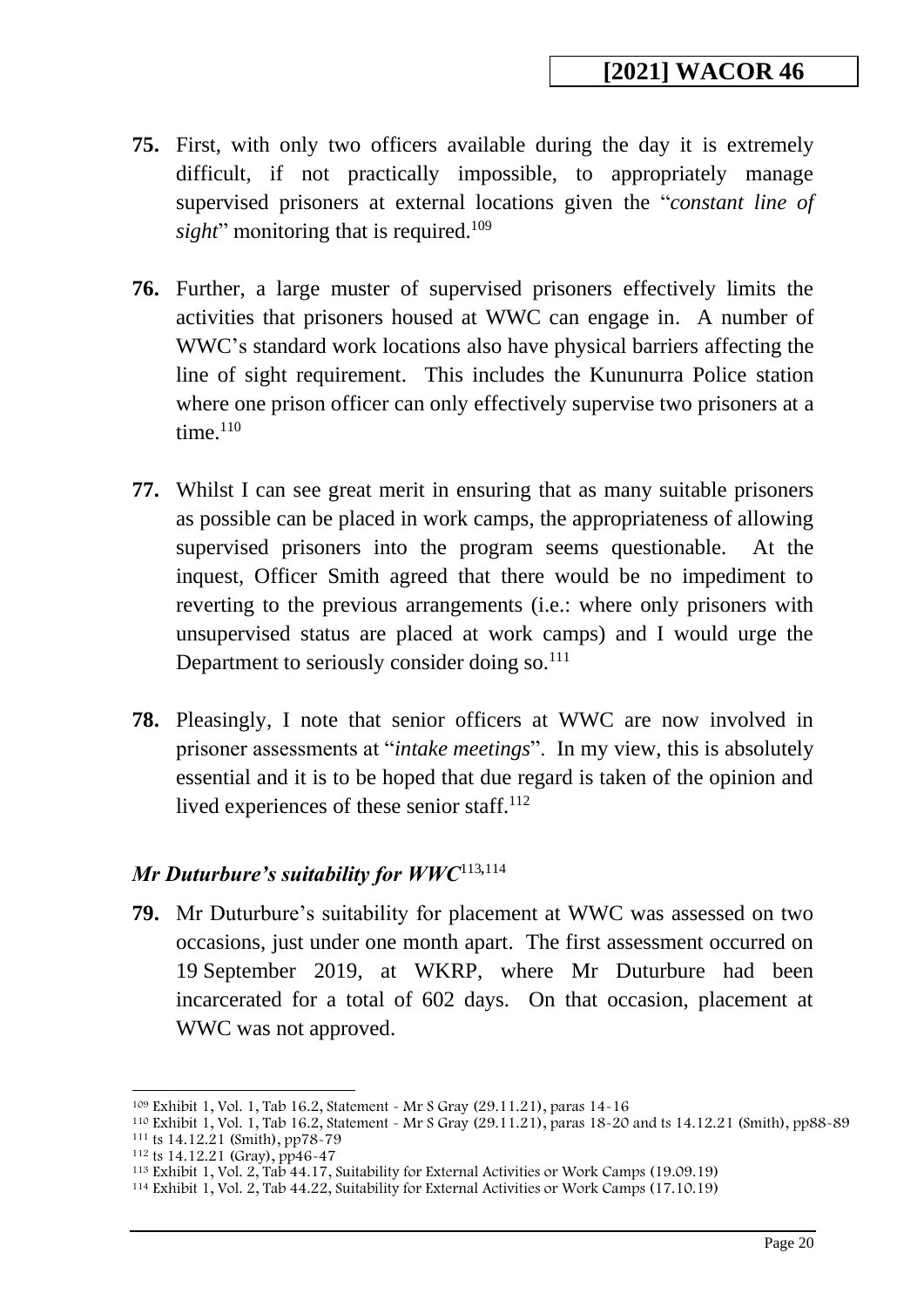- **80.** Instead, it was recommended that Mr Duturbure undergo a number of s95 supervised placements to gauge his suitability, before being considered further. Despite this recommendation, Mr Duturbure did not complete any s95 activities whilst he was at WKRP, and instead was employed in the laundry.<sup>115</sup>
- **81.** WWC's Operational Philosophy and Guidelines Manual states that assessments for placement at WWC will be determined by the host prison, namely WKRP. Notwithstanding this provision, Mr Duturbure's suitability for WWC was assessed for a second time during the period 15-17 October 2019, at BRP where Mr Duturbure had been incarcerated for a total of only 27 days.  $116$
- **82.** The report on this second assessment (the Report) stated that Mr Duturbure was approved for "*External activities and placement at the Wyndham Work Camp*". The Report contains no analysis of why, less than one month after his first unsuccessful assessment, Mr Duturbure was now deemed suitable for placement at WWC.<sup>117</sup>
- **83.** The Report also fails to mention that Mr Duturbure had not completed the supervised s95 placements that had been recommended and therefore, how it had been established that he was now suitable to be transferred to WWC. In my view, it is also the case that issues related to Mr Duturbure's offending were not adequately addressed, given that the victim of his unprovoked assault was a police officer.<sup>118,119</sup>
- **84.** Although the Report makes a brief reference to the circumstances of Mr Duturbure's assault offence, it merely notes: "*Victim issues in the Kununurra area are not a concern at this time*". Presumably this is because it was thought that the police officer Mr Duturbure assaulted was no longer in Kununurra. However, this analysis completely fails to address the fact that witnesses to the assault and the police officers who responded to the incident still lived there.<sup>120,121</sup>

<sup>115</sup> Exhibit 1, Vol. 2, Tab 44.30, Work History - Offender

<sup>116</sup> Exhibit 1, Vol. 2, Tab 44.25, WWC Operational Philosophy & Guidelines Manual (2011), para 2.1.5

<sup>117</sup> Exhibit 1, Vol. 2, Tab 44.22, Suitability for External Activities or Work Camps (17.10.19), p7

<sup>118</sup> Exhibit 1, Vol. 2, Tab 44.25, WWC Operational Philosophy & Guidelines Manual (2011), para 2.1.5

<sup>119</sup> ts 14.12.21 (Smith), pp86-87

<sup>120</sup> Exhibit 1, Vol. 2, Tab 44.22, Suitability for External Activities or Work Camps (17.10.19),

<sup>121</sup> ts 14.12.21 (Gray), pp45-46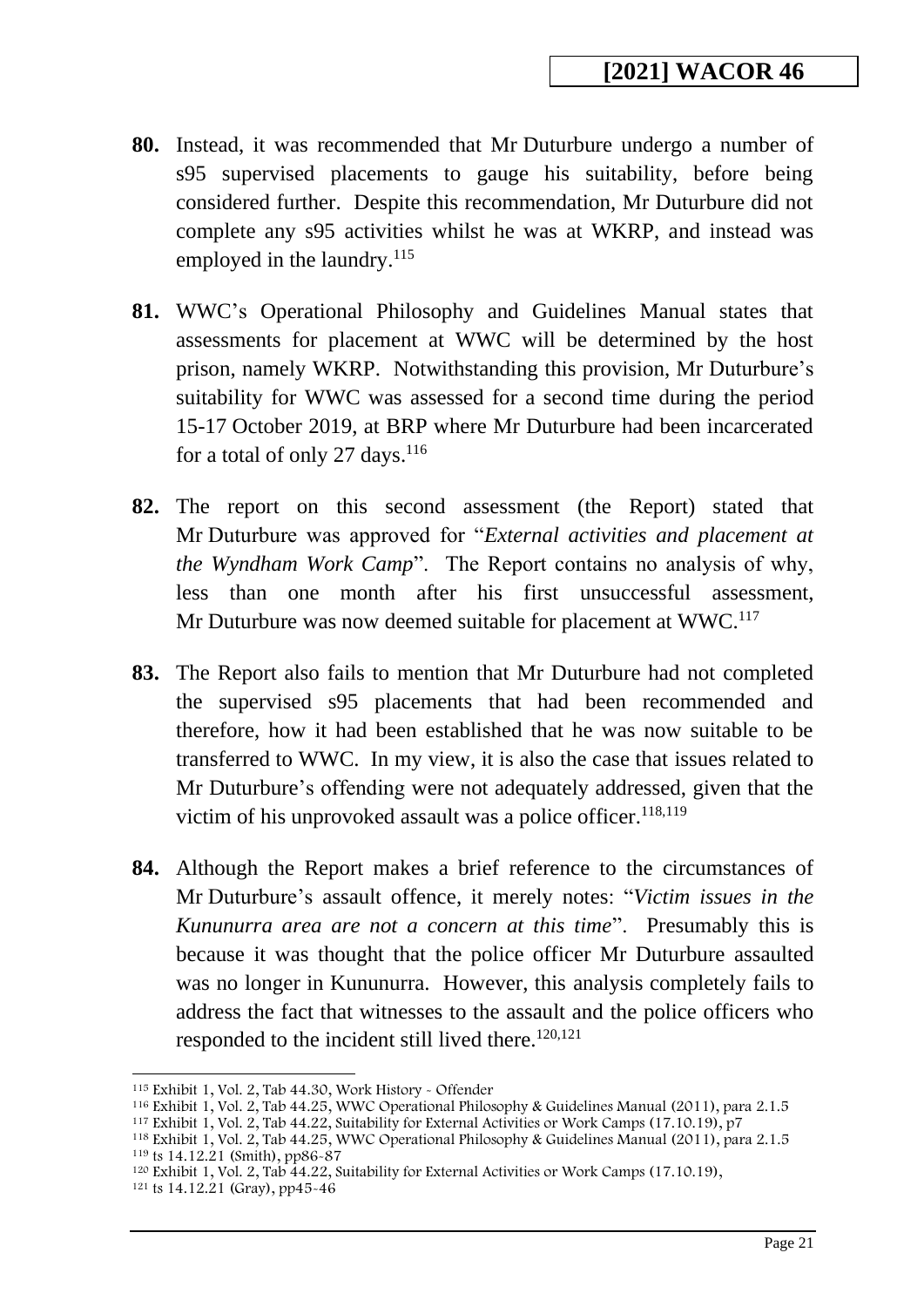- **85.** Setting to one side the fact Mr Duturbure's Offender Severity Scale remained "*high*", there is a more fundamental problem. Neither assessment took any account of Mr Duturbure's Northern Territory prison record or his significant mental health history. This was because the Department had failed to obtain Mr Duturbure's Northern Territory records, as it should have.
- **86.** On 16 October 2019, Officer Branigan received an email from Mr Ian West, Assistant Superintendent, Operations (Officer West) advising him that Mr Duturbure was to be transferred to WWC. Officer Branigan made some enquiries about the violent nature of Mr Duturbure's offending and identified that offender notes on TOMS suggested he had issues with authority figures. Officer Branigan felt these factors made Mr Duturbure an unsuitable candidate for WWC, and his staff agreed.<sup>122,123,124</sup>
- **87.** Officer Branigan emailed Mr West to express his grave concerns about Mr Duturbure's suitability for placement at WWC. Officer West called to discuss the matter and Officer Branigan told Officer West that a number of WWC staff had also raised concerns, and said that:

During our telephone call, Mr West conceded that it was **a line ball call**, but on this occasion, he was going to allow the transfer to take place. Mr West did not give any reason for supporting Mr Duturbure's transfer, and as he was my Assistant Superintendent, I did not push the matter despite my concerns.<sup>125,126,127</sup> [Emphasis added]

**88.** Officer Branigan had only been a senior officer at WWC since 23 September 2019, and at the inquest, he said he now regretted not pressing his concerns more forcefully.<sup>128</sup>

<sup>122</sup> Exhibit 1, Vol. 2, Tab 44.41, Statement - Mr N Branigan (17.11.21), paras 10-20 and ts 14.12.21 (Branigan), p55 <sup>123</sup> ts 14.12.21 (Branigan), pp55-57

<sup>124</sup> Exhibit 1, Vol. 1, Tab 16.2, Statement - Mr S Gray (29.11.21), paras 23-29 and ts 14.12.21 (Gray), pp36-38

<sup>125</sup> Exhibit 1, Vol. 2, Tab 44.41, Statement - Mr N Branigan (17.11.21), paras 21-32

<sup>126</sup> ts 14.12.21 (Branigan), pp57-58 & 60-62

<sup>&</sup>lt;sup>127</sup> See also: Exhibit 1, Vol. 1, Tab 16.2, Statement - Mr S Gray (29.11.21), paras 23-29 and ts 14.12.21 (Gray), pp45-49 <sup>128</sup> Exhibit 1, Vol. 2, Tab 44.41, Statement - Mr N Branigan (17.11.21), para 3 and ts 14.12.21 (Branigan), p57-58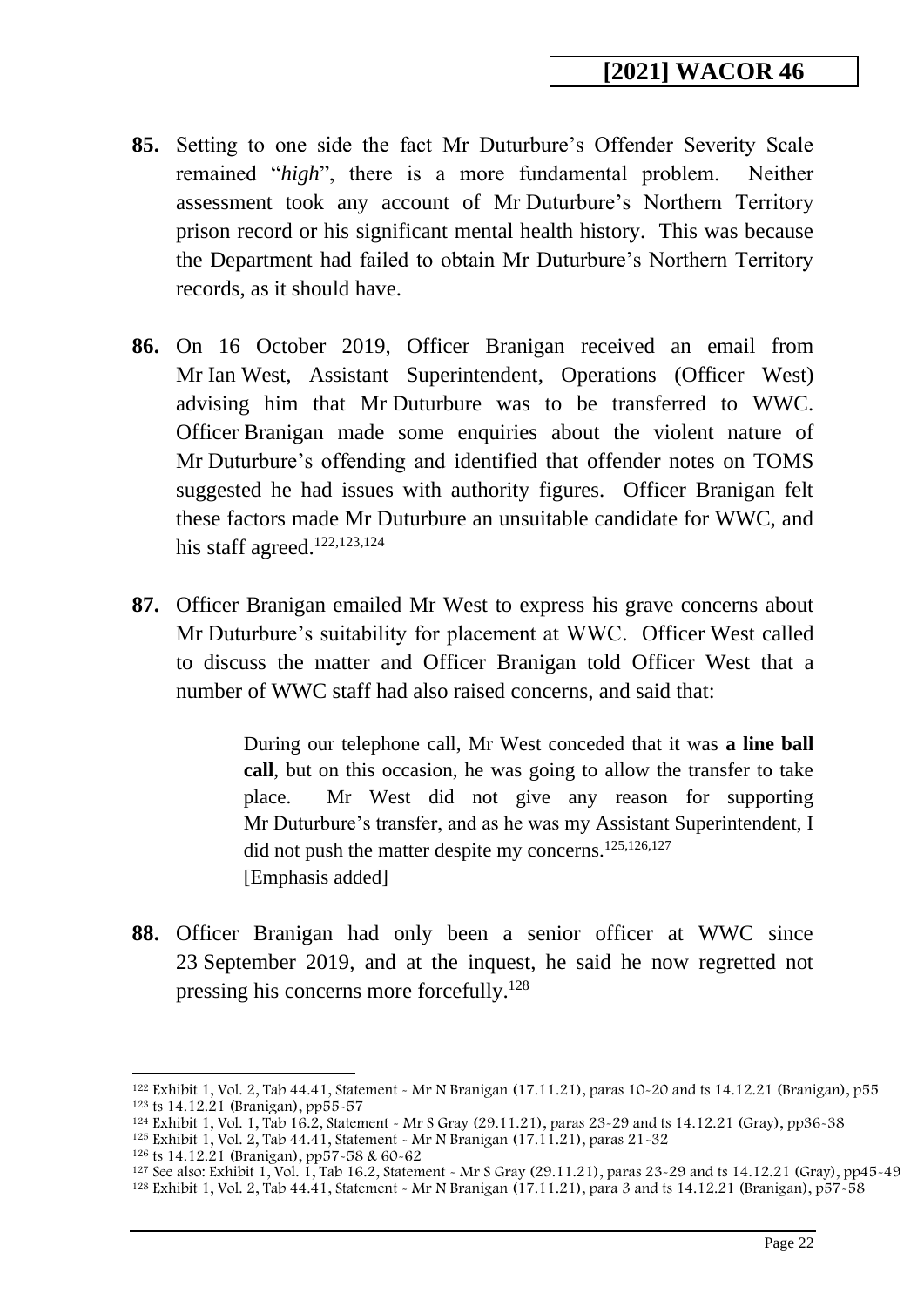- **89.** As it happens, Mr Duturbure was not the subject of any adverse comments about his behaviour whilst he was at WWC and on 12 November 2019, he was assessed as suitable to progress to "*unsupervised*" status for external activities, although he died before participating in any. $129$
- **90.** Notwithstanding the fact that Mr Duturbure's behaviour at WWC was not a cause for concern, it is troubling that the Report's analysis was so superficial and that the concerns of staff at WWC appear to have been brushed aside. It is least possible that had the Department been aware of Mr Duturbure's interstate prison record and his mental health history, the "*line ball call*" made by Officer West in October 2019, might have gone the other way.<sup>130</sup>
- **91.** In an email to Ms Palmer on 21 April 2021, Officer West confirmed that the 10-day trial period prisoners usually complete before being assessed for unsupervised activities might be extended to 28-days where a prisoner has had no previous exposure to external activities. Neither trial period occurred in Mr Duturbure's case. Mr West also stated that:

There may be variance due to individual circumstances including age, health, length of sentence and logistics etc that generally increase the time for a prisoner to achieve placement at the work camp. **From time to time there has been a push from Adult Male Prisons to increase placements at the work camp also, however, this has not been at the expense of eligibility criteria to the best of my knowledge.**<sup>131</sup> [Emphasis added]

**92.** The "*push*" referred to in Mr West's email may account for the fact that Mr Duturbure's second assessment for placement at WWC was approved, notwithstanding the fact it was a "*line ball call*" which appears to have been made in the absence of any detailed assessment of the nature of Mr Duturbure's offending and without access to records relating to his Northern Territory incarceration or his significant mental health history.

<sup>129</sup> Exhibit 1, Vol. 2, Tab 44, Death in Custody Review (10.11.21), p14

<sup>130</sup> ts 14.12.21 (Branigan), p71

<sup>131</sup> Exhibit 1, Vol. 2, Tab 44.23, Email Mr I West to Ms T Palmer (21.04.21)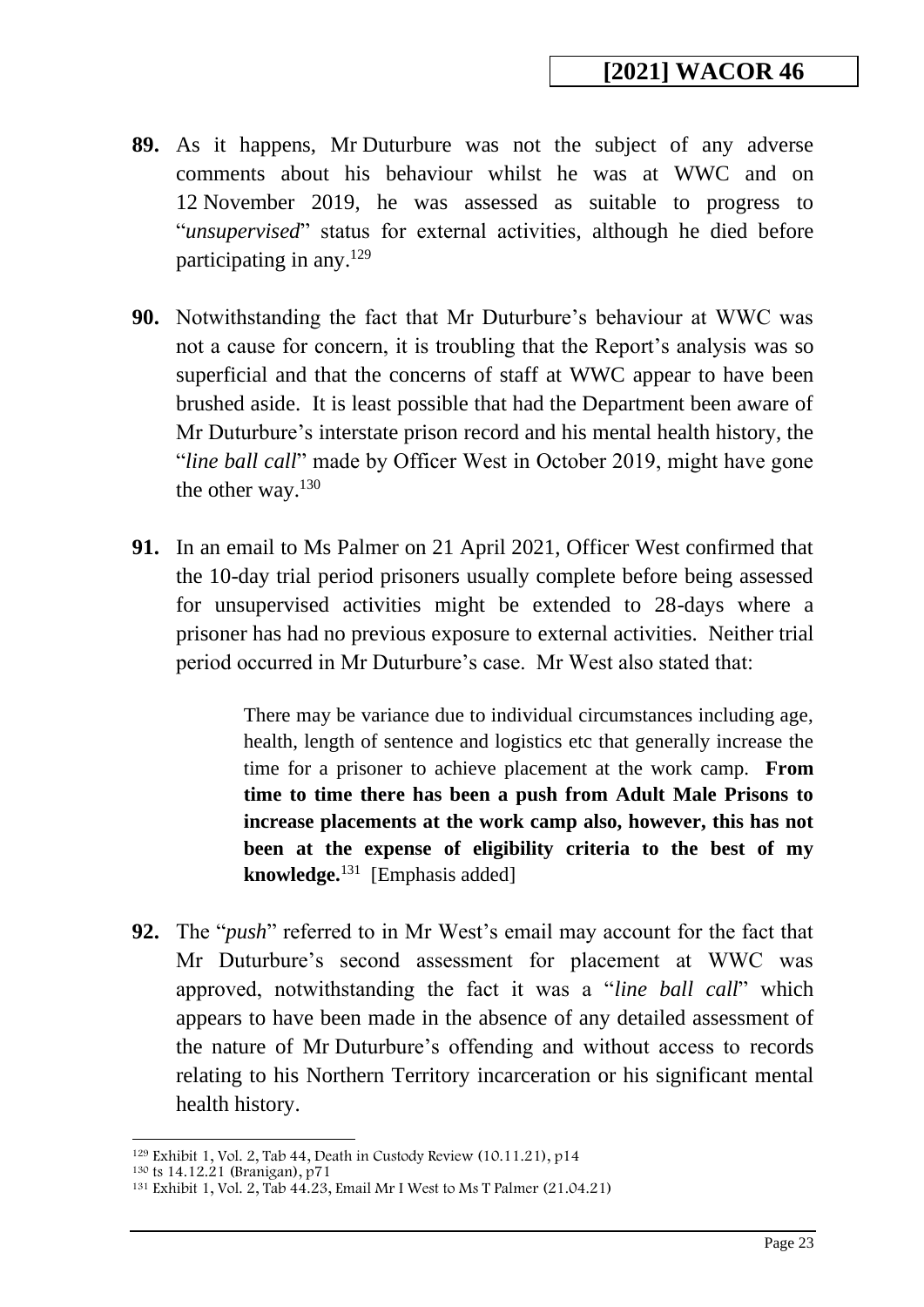**93.** At the inquest, Officer Branigan said that if he had access to this information at the time of his phone call with Mr West, it would have assisted him to make the case that Mr Duturbure was not an appropriate candidate for placement at WWC.<sup>132</sup>

## <span id="page-23-0"></span>*Death in Custody review*

- **94.** Whenever there is a death in custody, the Department conducts a review of the circumstances of the death with a view to identifying whether there are any "*business improvements*" to be made. In appropriate cases, these business improvements might include recommendations for changes to policies or procedures; identifying areas requiring additional resources and/or physical improvements to the prison estate.<sup>133</sup>
- **95.** The review into Mr Duturbure's death (DIC review) was conducted by Ms Toni Palmer, the Department's Senior Review Officer. The introduction section of the DIC review states that the Department's Performance Assurance and Risk Directorate (PAR) carries out a coronial coordination function on behalf of the Department in preparing matters of inquest and that:

Independent reviews are undertaken by PAR for the purpose of supporting the Department in proactively identifying systemic issues and operational risks that may need to be addressed to prevent similar deaths from happening in the future. The objectives of the review undertaken by the PAR are to:

- Provide information relating to custodial management, supervision and care of the deceased while in custody to assist the Coroner's investigation; and
- **Proactively identify policy or procedural opportunities for improvement.** [Emphasis added]<sup>134</sup>

<sup>132</sup> ts 14.12.21 (Branigan), pp70-72 & 73-74

<sup>133</sup> ts 14.12.21 (Palmer), p99

<sup>134</sup> Exhibit 1, Vol. 2, Tab 44, Death in Custody Review (10.11.21), p4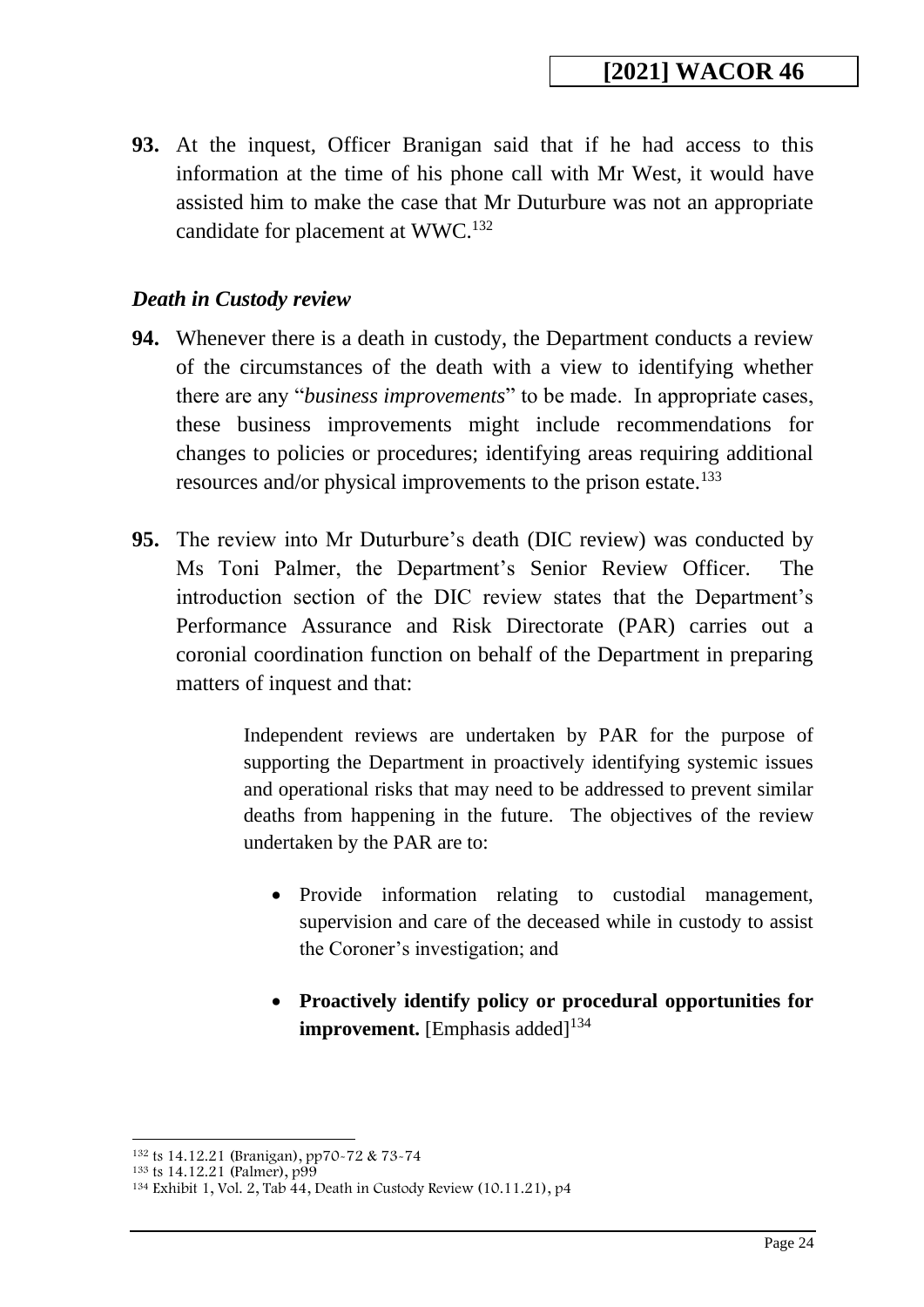- **96.** In conducting her review, Ms Palmer had access to a range of documents including those listed in Appendix 1 to the DIC review. One of those documents is described as "*Coronial Police Investigation Report*", which is a reference to the investigation report completed by Senior Constable Robinson (Officer Robinson). As I have outlined, Officer Robinson's report specifically refers to Mr Duturbure's self-harm ideation in 2005 and his suicide attempt by means of an overdose in 2010.<sup>135,136</sup>
- **97.** Given the stated purpose of the death in custody review process, I was surprised that there was no mention of Mr Duturbure's history of selfharm and suicide in the DIC review and, presumably for that reason, no suggestions for business improvements in this respect. It would appear that Ms Palmer has been directed not to review documents other than those contained within the Department's own records.<sup>137</sup>
- **98.** In my view, such an approach places Ms Palmer in a difficult position and significantly impacts on the scope of her reviews. At the inquest, Ms Palmer agreed that with the benefit of hindsight, the Department's lack of knowledge of Mr Duturbure's mental health history (caused by its abject failure to make even the most basic of enquiries) was an issue that should have been addressed in the DIC review.<sup>138</sup>
- **99.** If the Department really is interested in "*proactively*" identifying policy or procedural improvements, then it is patently obvious that in appropriate cases (like Mr Duturbure's) it may be necessary to examine failures to obtain such information. Relying solely on documents that actually form part of the Department's own records is clearly overly restrictive and renders the death in custody review process somewhat pointless.
- **100.** The DIC review should have squarely addressed the fact that after Mr Duturbure's death, the Department became aware of information about his mental health history that was clearly of critical importance to its risk assessment and management processes.

<sup>&</sup>lt;sup>135</sup> Exhibit 1, Vol. 1, Tab 2, Police Investigation Report (22.04.20), p8

<sup>&</sup>lt;sup>136</sup> Exhibit 1, Vol. 2, Tab 44, Appendix 1 to Death in Custody Review (10.11.21), p23

<sup>137</sup> ts 14.12.21 (Palmer), pp98-100

<sup>138</sup> ts 14.12.21 (Palmer), p99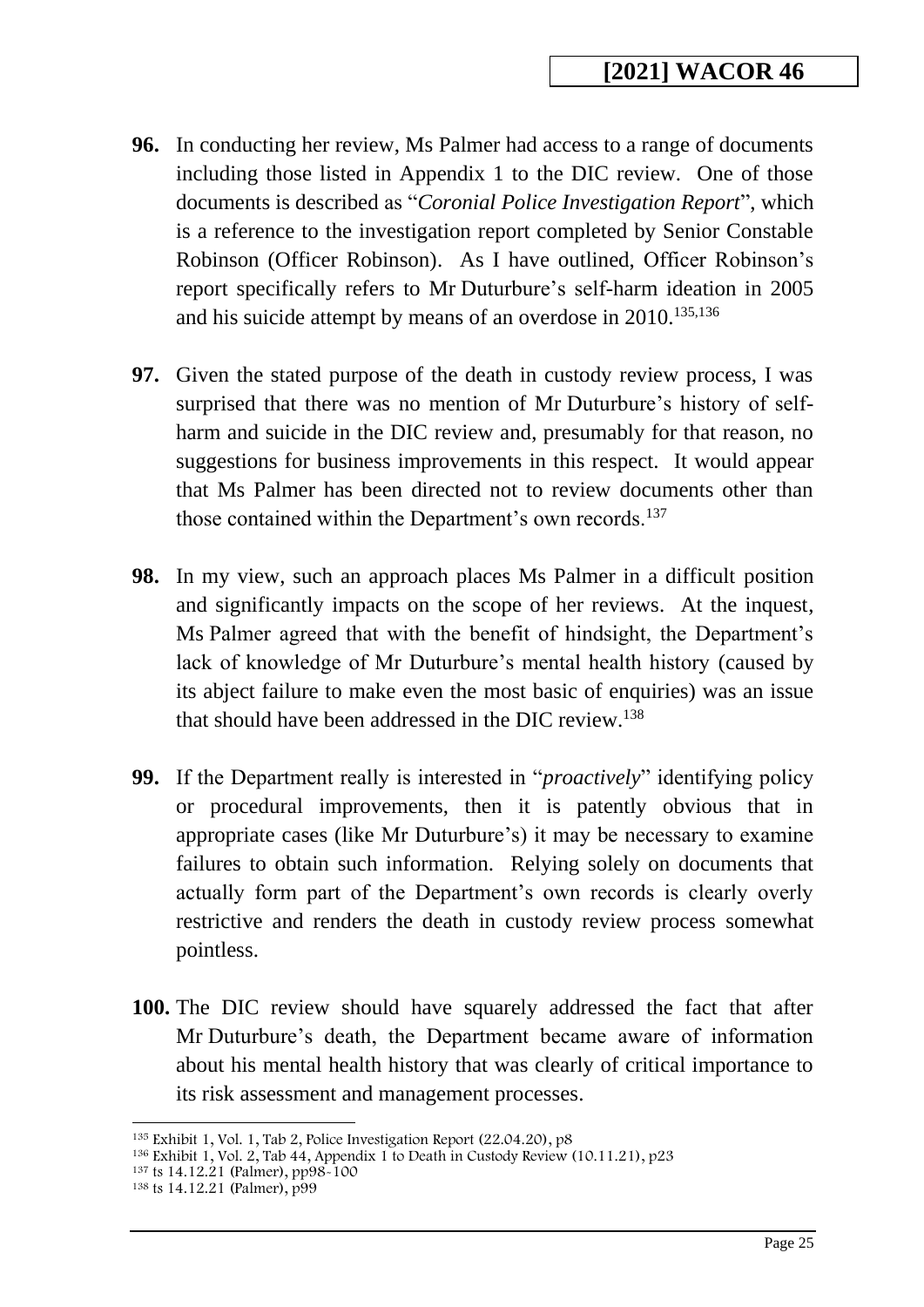**101.** The reasons why that information was not obtained should also have been explored, especially given the fact that Mr Duturbure told the reception officer about having been incarcerated in Darwin Prison during the ARMS risk assessment process on 17 August 2017. Finally, suggested improvements to procedures to prevent this serous error from ever happening again should have been outlined. At the inquest, Ms Palmer agreed that with the benefit of hindsight, these issues should have been canvassed in the DIC review.<sup>139</sup>

#### <span id="page-25-0"></span>*Obtaining interstate records*

**102.** At the inquest, Ms Palmer also said she had anticipated that she might be asked about obtaining access to a prisoner's interstate prison records and had raised the question with relevant parties. Ms Palmer said:

> I did make some inquiries with both the receiving prison on this occasion and with a metropolitan prison, to see what the process was for a prisoner coming from interstate, and both facilities advised me that **they don't request interstate records because of the volume [or] potential volume** [of the records that might be forthcoming]. 140 [Emphasis added]

**103.** If that response actually represents the Department's position, then this is completely unacceptable, and runs counter to the Director General's statutory obligations. Relevantly, section 7(1) of the *Prisons Act 1981* (WA) provides:

> Subject to this Act and to the control of the Minister, the chief executive officer is responsible for the management, control, and security of all prisons and **the welfare and safe custody of all prisoners**. [Emphasis added]

**104.** Given this clear and unequivocal statement, I have difficulty understanding why the Department would not make every effort to obtain information about a prisoner's previous history of incarceration, and where relevant, that prisoner's medical history.

<sup>139</sup> ts 14.12.21 (Palmer), p102

<sup>140</sup> ts 14.12.21 (Palmer), pp101-102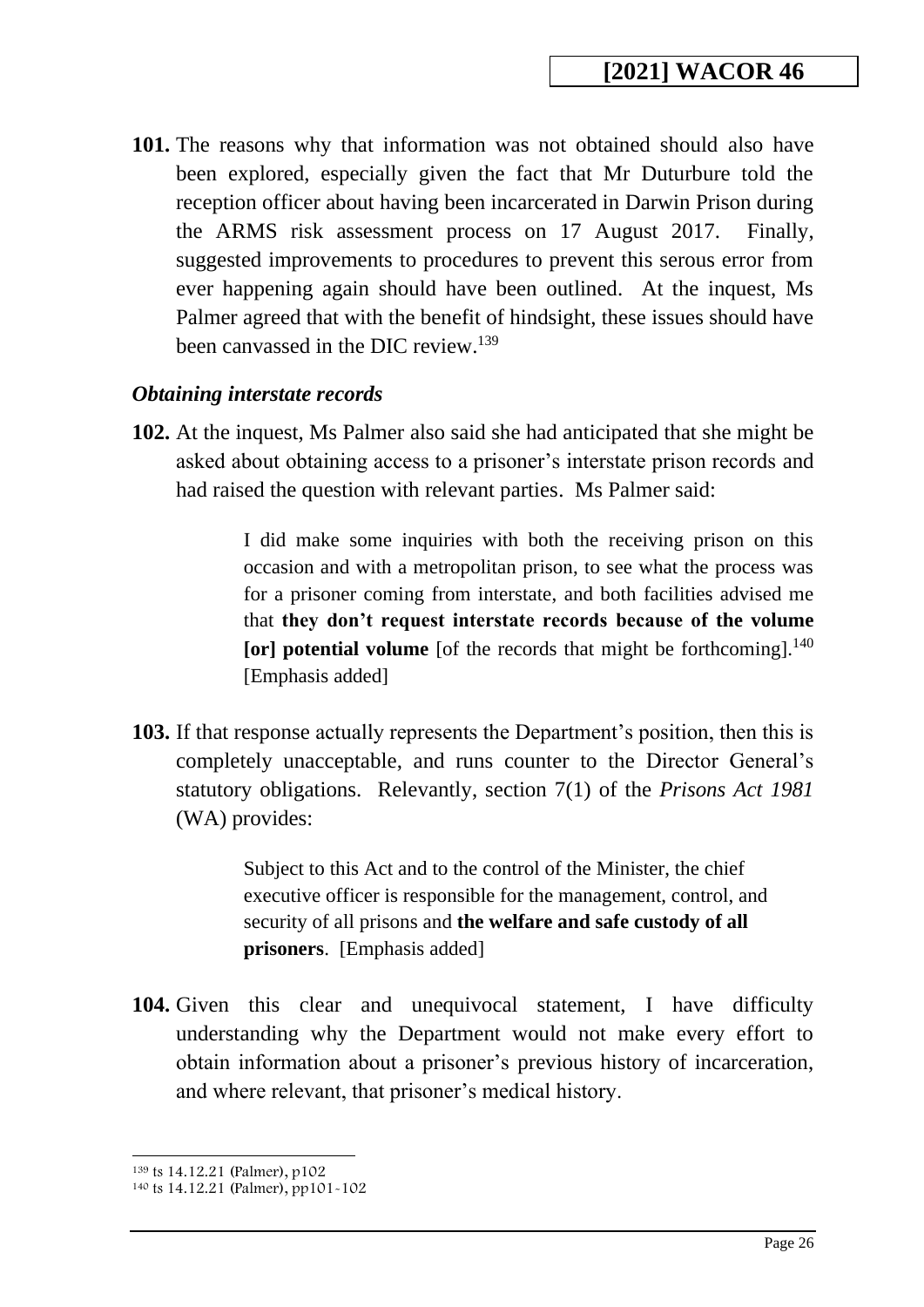- **105.** As was starkly demonstrated in Mr Duturbure's case, information that was critically important to his welfare and safe custody was readily available, and was hardly voluminous. Taken together the three key documents from Mr Duturbure's Darwin Prison records comprised 15 pages. His medical record from RDH (which any reasonable person reviewing the Darwin Prison records would have requested) comprised a few dozen more.
- **106.** However, even if the records in Mr Duturbure's case had been voluminous, in my view, the Director General's statutory responsibilities mean that those records should have been obtained and reviewed.
- **107.** At the inquest, Officer Smith was asked whether it would be burdensome or difficult for departmental officers to review interstate records for prisoners like Mr Duturbure. His response was "*No*", but he agreed that the intake assessment process might take longer than it currently does for these types of prisoners. However, Officer Smith also agreed that access to a prisoner's interstate record would make the reception assessment process more comprehensive and therefore more appropriate.<sup>141</sup>
- **108.** In my view, the situation is very clear. Regardless of how burdensome or otherwise it might be to obtain a prisoner's interstate prison record, those records should be obtained. In view of the onerous statutory responsibilities placed on the Director General with respect to prisoner welfare, a failure to take reasonable steps to obtain relevant records would not just be unwise, it would be reprehensible.
- **109.** As I have outlined, Mr Duturbure's Northern Territory prison records contained a trove of important information about his previous behaviour and mental health. It is difficult to argue with the proposition that had this information been available to the Department, Mr Duturbure's ARMS assessment reception interview would have been different. The information would also have been of enormous value to the PCS counsellor who Mr Duturbure consulted.

<sup>141</sup> ts 14.12.21 (Smith), pp92-93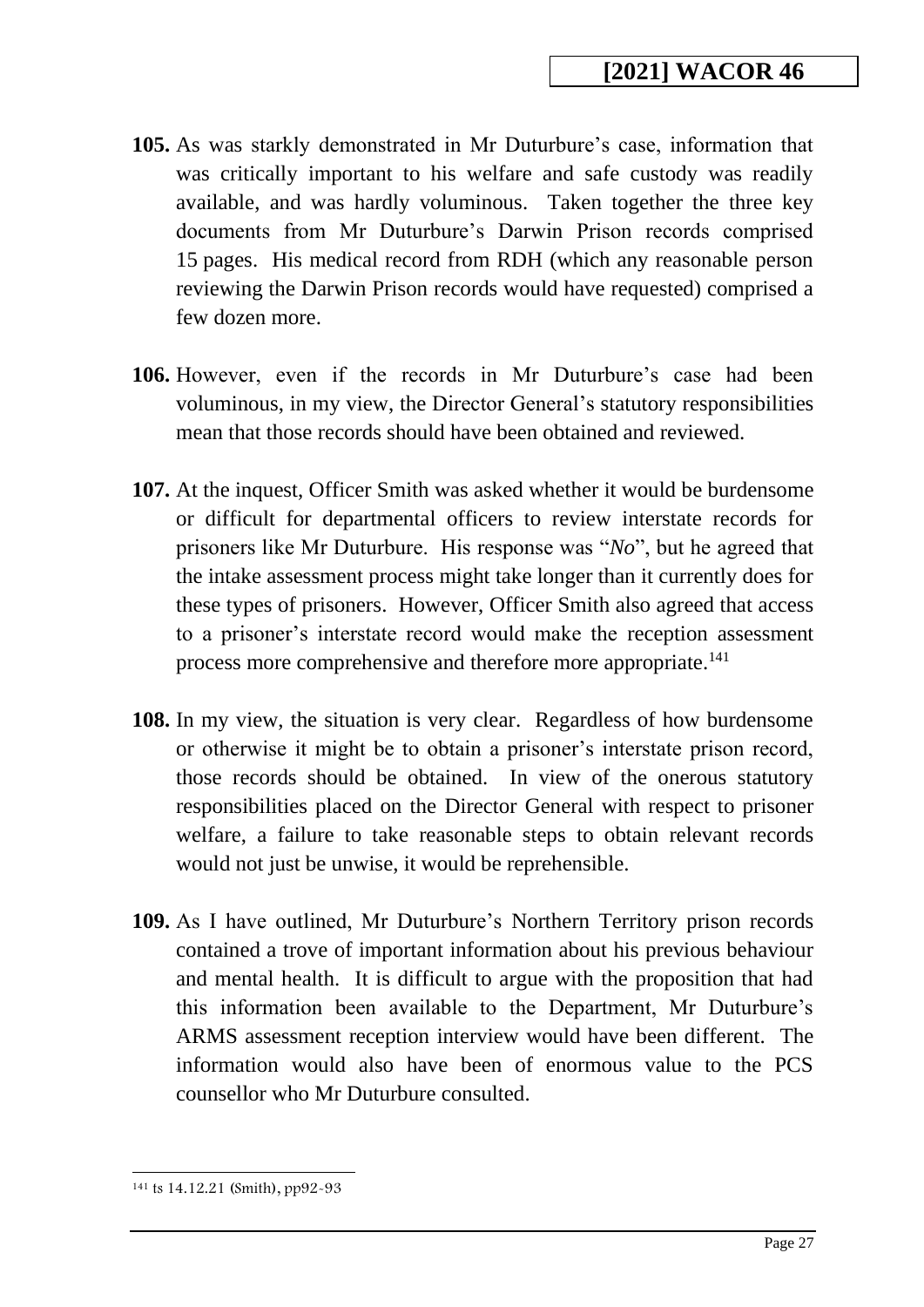- **110.** In addition, the assessment of Mr Duturbure's suitability for placement at WWC would have been more comprehensive had the Department been aware of his history. In this case, Mr Duturbure's first assessment for WWC was negative and his second, less than a month later, was "*a line ball call*". It is tantalising to consider whether that second assessment would also have been negative, had the information obtained by the Court been obtained by the Department instead.
- **111.** To be clear, I am not suggesting that Mr Duturbure might not ultimately have taken his life even if the Department had obtained his Northern Territory records. His ACE history meant that he was always at chronic risk of doing so. What I am suggesting is that at the very least, his second assessment for suitability for transfer to WWC would have been more informed and might have yielded in a different outcome.

#### **CIRCUMSTANCES OF DEATH**

<span id="page-27-1"></span><span id="page-27-0"></span>**Observations of other prisoners**<sup>142,143,144,145,146,147,148,149,150,151,152,153,154,155,156,157</sup>

- **112.** In the period following Mr Duturbure's death, police interviewed inmates that were located at WWC at the relevant time. Officer Branigan also spoke to these prisoners as a group.
- **113.** None of these prisoners mentioned anything that might have suggested that Mr Duturbure had expressed any self-harm or suicidal ideation in the period leading up to his death, and several said that they were shocked when they learnt he had died.

<sup>142</sup> Exhibit 1, Vol. 1, Tab 2, Police Investigation Report (22.04.20), pp5-8

<sup>143</sup> Exhibit 1, Vol. 2, Tab 44-28, Incident Report - Mr N Branigan (14.11.19)

<sup>144</sup> Exhibit 1, Vol. 1, Tab 20, Statement - Prisoner MS (10.12.19), paras 10-14 <sup>145</sup> Exhibit 1, Vol. 1, Tab 21, Statement - Prisoner DL (29.11.19), paras 9-14

<sup>146</sup> Exhibit 1, Vol. 1, Tab 22, Statement - Prisoner CN (29.11.19), paras 6-13

<sup>147</sup> Exhibit 1, Vol. 1, Tab 23, Statement - Prisoner CP (29.11.19), paras 10-14

<sup>148</sup> Exhibit 1, Vol. 1, Tab 24, Statement - Prisoner NG (10.12.19), paras 5-9

<sup>149</sup> Exhibit 1, Vol. 1, Tab 25, Statement - Prisoner KF (29.11.19), paras 17-43

<sup>150</sup> Exhibit 1, Vol. 1, Tab 26, Statement - Prisoner MM (10.12.19), paras 8-15

<sup>151</sup> Exhibit 1, Vol. 1, Tab 27, Statement - Prisoner KB(10.12.19), paras 6-11

<sup>152</sup> Exhibit 1, Vol. 1, Tab 28, Statement - Prisoner MM (10.12.19), paras 5-8

<sup>153</sup> Exhibit 1, Vol. 1, Tab 29, Statement - Prisoner JC (29.11.19), paras 6-21

<sup>154</sup> Exhibit 1, Vol. 1, Tab 30, Statement - Prisoner JL (29.11.19), paras 8-16

<sup>155</sup> Exhibit 1, Vol. 1, Tab 31, Statement - Prisoner LM (10.12.19), paras 8-28 <sup>156</sup> Exhibit 1, Vol. 1, Tab 32, Statement - Prisoner EM (29.11.19), paras 7-10

<sup>157</sup> Exhibit 1, Vol. 1, Tab 33, Statement - Prisoner AJ (29.11.19), paras 9-20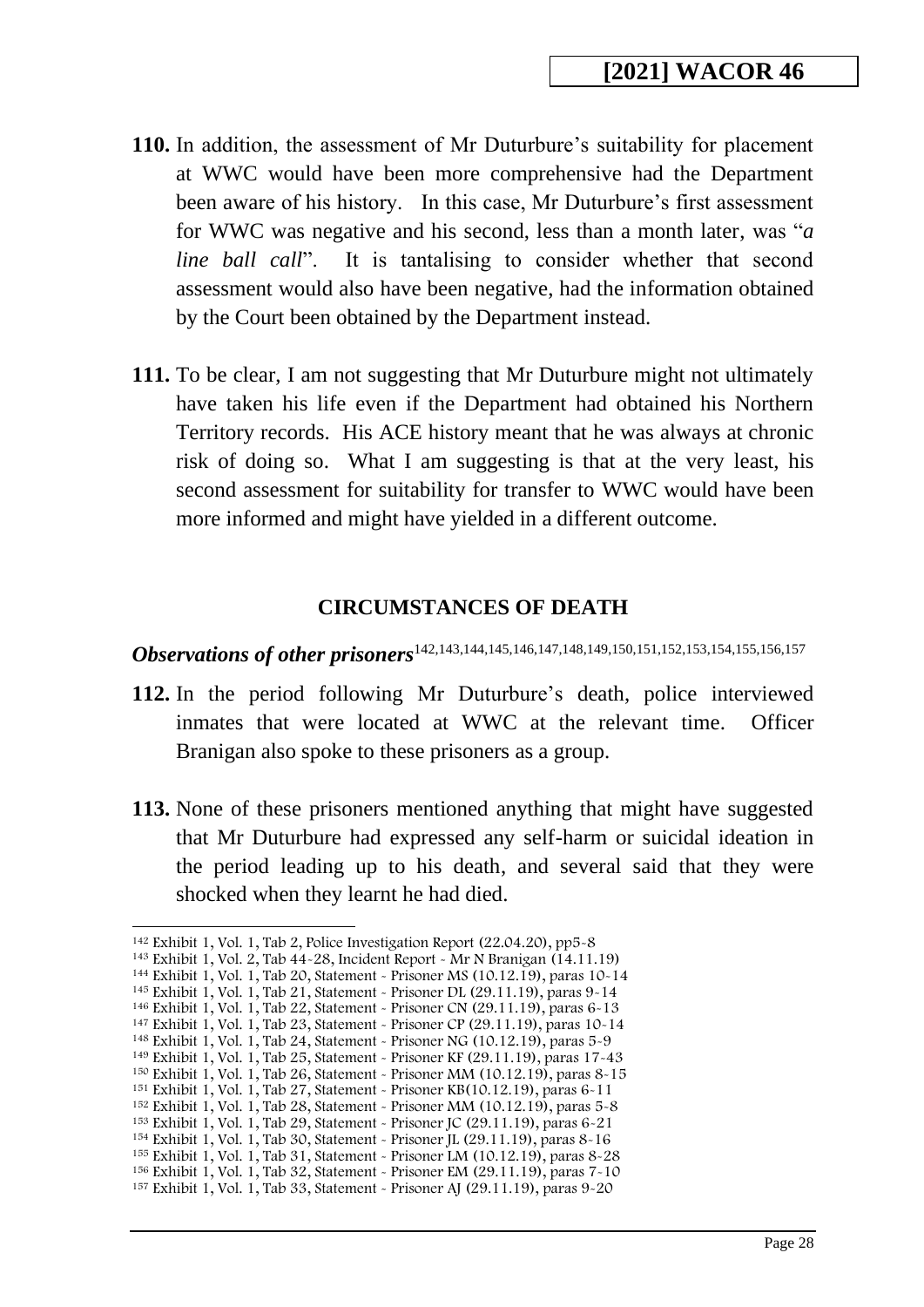- **114.** The majority of prisoners said Mr Duturbure was a happy person who could be quiet at times. Several prisoners noted he had been having relationship issues with his partner and two said they had heard rumours that Mr Duturbure had burnt one of his partner's recent letters. Two other prisoners said that Mr Duturbure had been "*stressed out*" about his partner and that he had not heard from her for a few days.
- **115.** One prisoner said that Mr Duturbure had mentioned hearing voices, that his water bottle smelled of perfume, and seemed "*paranoid*" that someone was coming into his room at night. Another prisoner says Mr Duturbure said he could hear singing when no one else could. Two prisoners said that Mr Duturbure had stopped taking his medication several days before he died and another said for some unknown, Mr Duturbure had stopped lifting weights at the gym recently. Seven prisoners said they had seen Mr Duturbure talking with others on the night before he died and several said he had been laughing.
- **116.** One prisoner said that on the afternoon of 13 November 2019, Mr Duturbure had asked him how to tie a fishing knot that wouldn't snap. This prisoner says he demonstrated a reef knot and how to tie a snapper rig and a sinker line. The same prisoner also said that Mr Duturbure had mentioned something "*about the smell of death*". Officer Sorrell said that even if he had been aware of this information at the time, he would have seen it as a good sign, because it would have indicated that Mr Duturbure was interested in the recreational activities offered at WWC. 158,159

#### <span id="page-28-0"></span>*Observations of prison officers*

**117.** Officer Branigan said he was in the office at WWC at about 2.50 pm on 13 November 2019, when Mr Duturbure knocked on the door and came in. Officer Branigan saw what he described as "*the lack of light*" behind Mr Duturbure eyes and wondered whether something was wrong. A short time later, Officer Branigan told Officers Daniel, Sorrell and Gray that he was concerned about Mr Duturbure and that in his view, "*something was not quite right*".<sup>160</sup>

<sup>158</sup> See also: Exhibit 1, Vol. 1, Tab 12, Statement - Sgt. S Womersley (17.11.19), paras 33-34

<sup>159</sup> See also: Exhibit 1, Vol. 1, Tab 15, Statement - Mr G Sorrell (06.03.20), para 62 and ts 14.12.21 (Sorrell), p29

<sup>160</sup> Exhibit 1, Vol. 2, Tab 44-41, Statement - Mr N Branigan (17.11.21), paras 38-41 and ts 14.12.21 (Branigan), pp63-65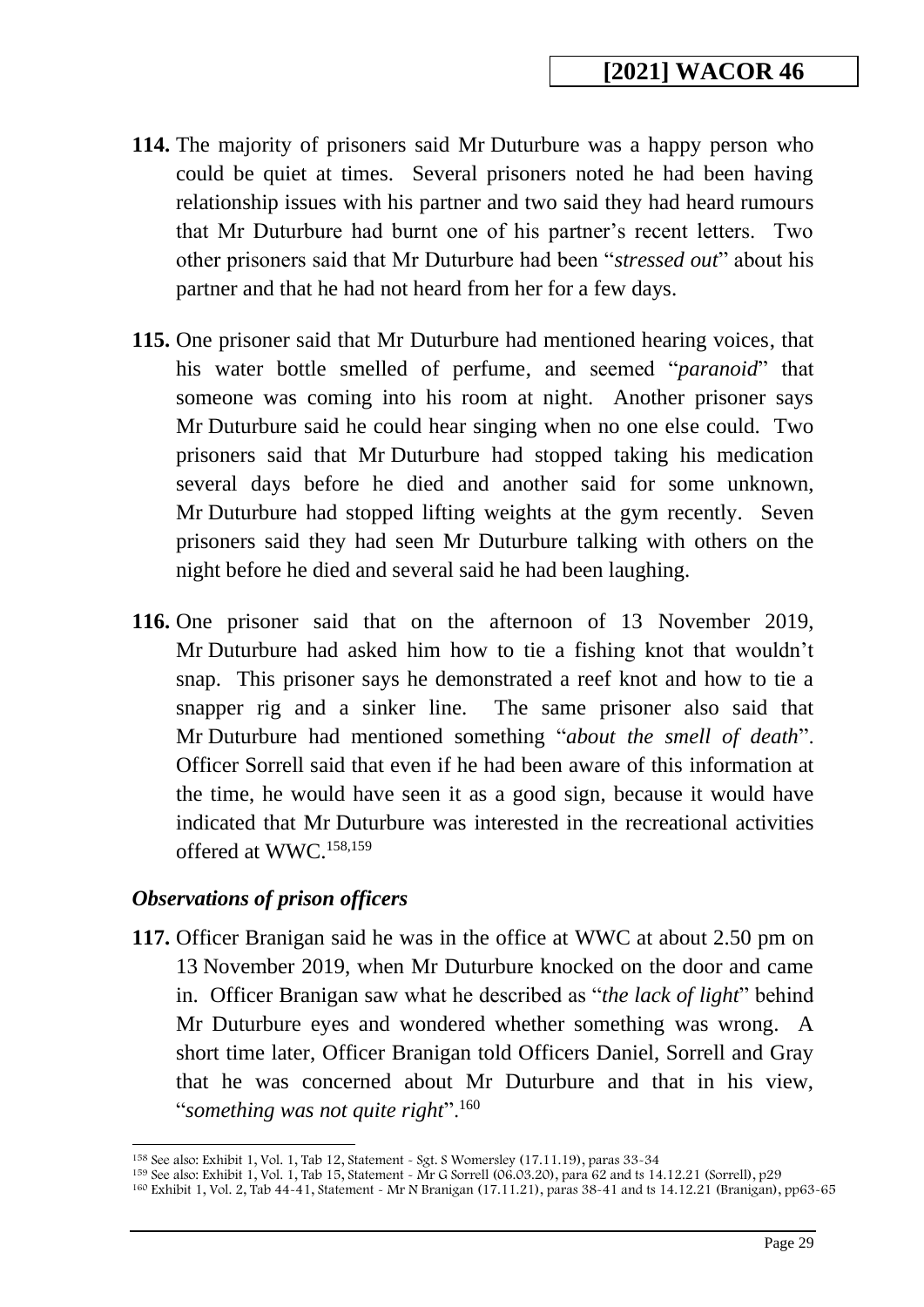- **118.** Officer Sorrell told Officer Branigan that Mr Duturbure had been laughing and joking during the day and Officer Branigan replied: "*That may well be the case, but I need you to keep a close eye on him for me*".161,162
- **119.** At the inquest, Officer Branigan said he had "*a gut instinct*" that something was wrong with Mr Duturbure, based on his lengthy experience of managing offenders when he was a police officer. He said he couldn't quantify what he thought was wrong with Mr Duturbure, but he had not been concerned that Mr Duturbure was at risk of self-harm or suicide. $163$  Officer Branigan said that if he had thought that Mr Duturbure was at risk of self-harm or suicide, he would have stayed at WWC and placed Mr Duturbure on ARMS, even though this would have been problematic given the facility's remote location.<sup>164</sup>
- **120.** Officers Sorell and Gray say that after Officer Branigan raised his concerns with them, they kept an eye on Mr Duturbure during the rest of the day until the night time muster at 10.00 pm. Both said their observations were discreet and unobtrusive, and neither noted anything out of the ordinary.<sup>165</sup>
- **121.** Officer Gray said he conducted an evening muster check at WWC at about 9.15 pm on 13 November 2019. He saw Mr Duturbure sitting with other prisoners having a chat and that there was nothing about Mr Duturbure's demeanour that caused him any concern.<sup>166</sup>
- **122.** Officer Daniel said he had thought about his interactions with Mr Duturbure in the days leading up to 14 November 2019, and that there was nothing about Mr Duturbure's presentation that caused him any concern. Officer Daniel also noted that no prisoners had raised any concerns with him about Mr Duturbure's mental state.<sup>167</sup>

<sup>161</sup> Exhibit 1, Vol. 2, Tab 44-41, Statement - Mr N Branigan (17.11.21), paras 42-44 and ts 14.12.21 (Branigan), p64 <sup>162</sup> ts 14.12.21 (Sorrell), p19-21 and ts 14.12.21 (Gray), p39-42

<sup>163</sup> ts 14.12.21 (Branigan), p65-67

<sup>164</sup> ts 14.12.21 (Gray), pp42-43 and ts 14.12.21 (Branigan), pp64-66

<sup>165</sup> ts 14.12.21 (Sorrell), pp19-21 and ts 14.12.21 (Gray), p39-42

<sup>166</sup> Exhibit 1, Vol. 1, Tab 16.1, Statement - Mr S Gray (06.03.20), para 15 and ts 14.12.21 (Gray), pp41-42 <sup>167</sup> Exhibit 1, Vol. 1, Tab 17, Statement - Mr D Daniel (11.03.20), para 31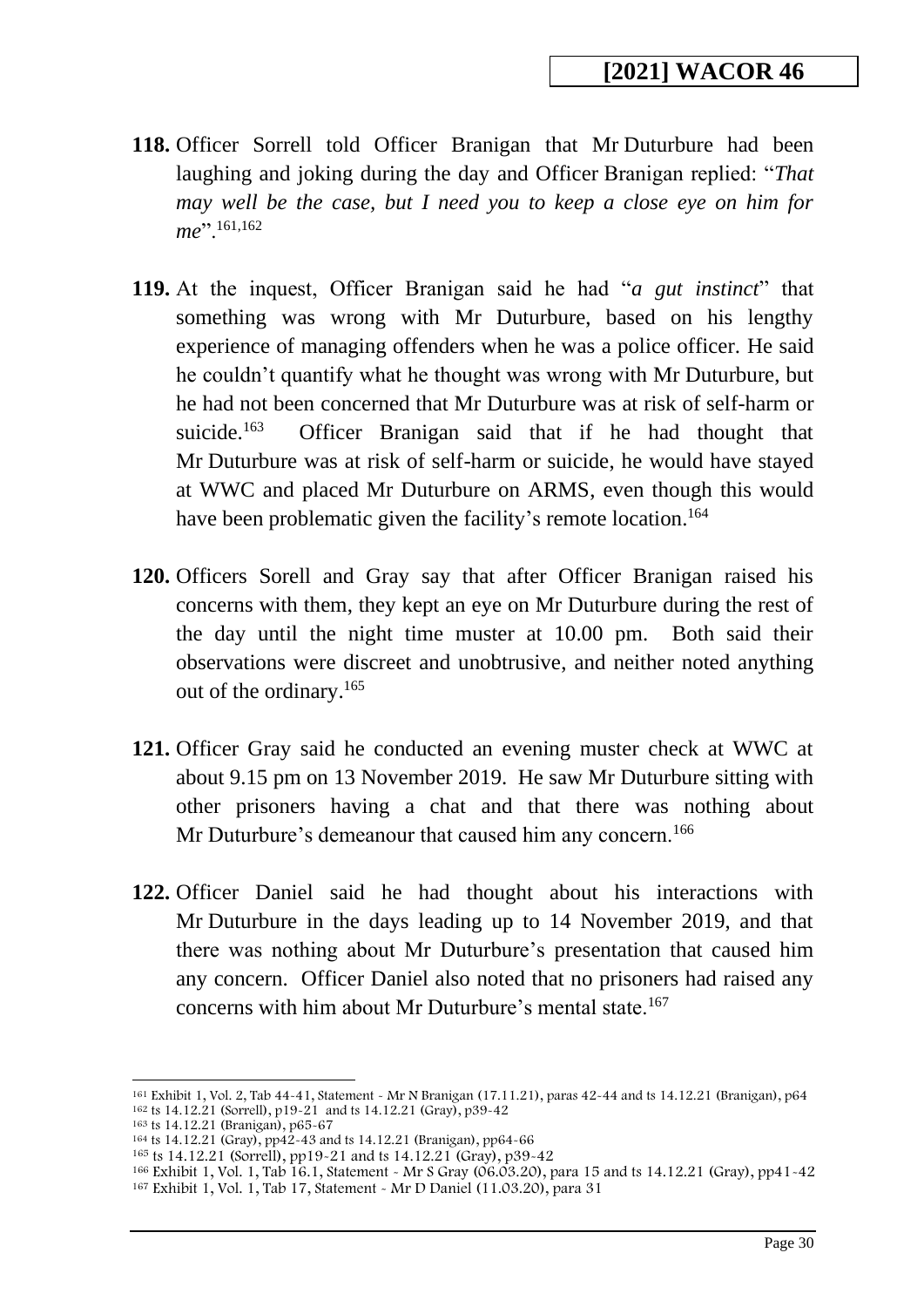**123.** Officer Sorrell said he spoke to Mr Duturbure on the evening of 13 November 2019 when affixing a nametag to a cell door. During their conversation, Mr Duturbure had said he thought Officer Sorrell had sounded angry while making an announcement on the PA system earlier that day. Officer Sorrell replied that was just his normal PA voice and the pair "*had a laugh*" about the matter. There was nothing about this interaction that caused Officer Sorrell any concern.<sup>168</sup>

# <span id="page-30-0"></span>*Mr Duturbure is discovered*<sup>169,170,171,172173,174,175,176,177</sup>

- **124.** At about 4.00 am on 14 November 2019, one of the prisoners at WWC, (LM) says he woke up and saw Mr Duturbure's door open. LM assumed that Mr Duturbure had got up early for a shower and went back to sleep. $178$
- **125.** Sometime after 4.30 am, another prisoner at WWC, (MS), got up and as he did every morning, went outside to water the lawn and fill up the bird feeder troughs. MS says that as he picked up a hose to move it, he looked up and saw Mr Duturbure hanging from a tree branch in the recreation area adjacent to the prisoner accommodation, with a garden hose tied around his neck. MS ran to fetch another prisoner (DL) and together, they ran to the staff accommodation to alert prison officers as to what they had discovered.<sup>179,180</sup>
- **126.** Officer Sorrell said he was in bed when, at about 5.00 am, he heard banging on the door of his quarters. He got up and spoke with MS and DL who pointed in the direction of Unit 3 and told him that a prisoner was hanging. Unit 3 was about 75 metres away, and at the time was vacant. Officer Sorrell ran towards Unit 3 and as he did so, he heard Officer Gray say that he would grab a phone and a knife.

<sup>168</sup> Exhibit 1, Vol. 1, Tab 15, Statement - Mr G Sorrell (06.03.20), para 31 ts 14.12.21 (Sorrell), p19-21

<sup>169</sup> Exhibit 1, Vol. 1, Tab 2, Police Investigation Report (22.04.20), pp3-5

<sup>170</sup> Exhibit 1, Vol. 2, Tab 44, Death in Custody Review (10.11.21), pp17-21

<sup>171</sup> Exhibit 1, Vol. 2, Tab 44-28, Incident Report Minutes (14-15.11.19)

<sup>172</sup> Exhibit 1, Vol. 1, Tab 15, Statement - Mr G Sorrell (06.03.20), paras 34-56 and ts 14.12.21 (Sorrell), pp22-27

<sup>173</sup> Exhibit 1, Vol. 2, Tab 44-28, Incident Report - Mr G Sorrell (14.11.19)

<sup>174</sup> Exhibit 1, Vol. 1, Tab 16.1, Statement - Mr S Gray (06.03.20), paras 16 - 24 and ts 14.12.21 (Gray), pp43-45

<sup>175</sup> Exhibit 1, Vol. 1, Tab 17, Statement - Mr B Daniel (11.03.20), paras 19-28

<sup>176</sup> Exhibit 1, Vol. 2, Tab 44-28, Incident Report - Mr B Daniel (14.11.19)

<sup>&</sup>lt;sup>177</sup> Exhibit 1, Vol. 1, Tab 41, Scene photos showing recreation area, tree and hose

<sup>178</sup> Exhibit 1, Vol. 1, Tab 28, Statement - Prisoner LM (10.12.19), paras 31-32

<sup>179</sup> Exhibit 1, Vol. 1, Tab 20, Statement - Prisoner MS (10.12.19), paras 15-21

<sup>180</sup> Exhibit 1, Vol. 1, Tab 21, Statement - Prisoner DL (29.11.19), paras 16-25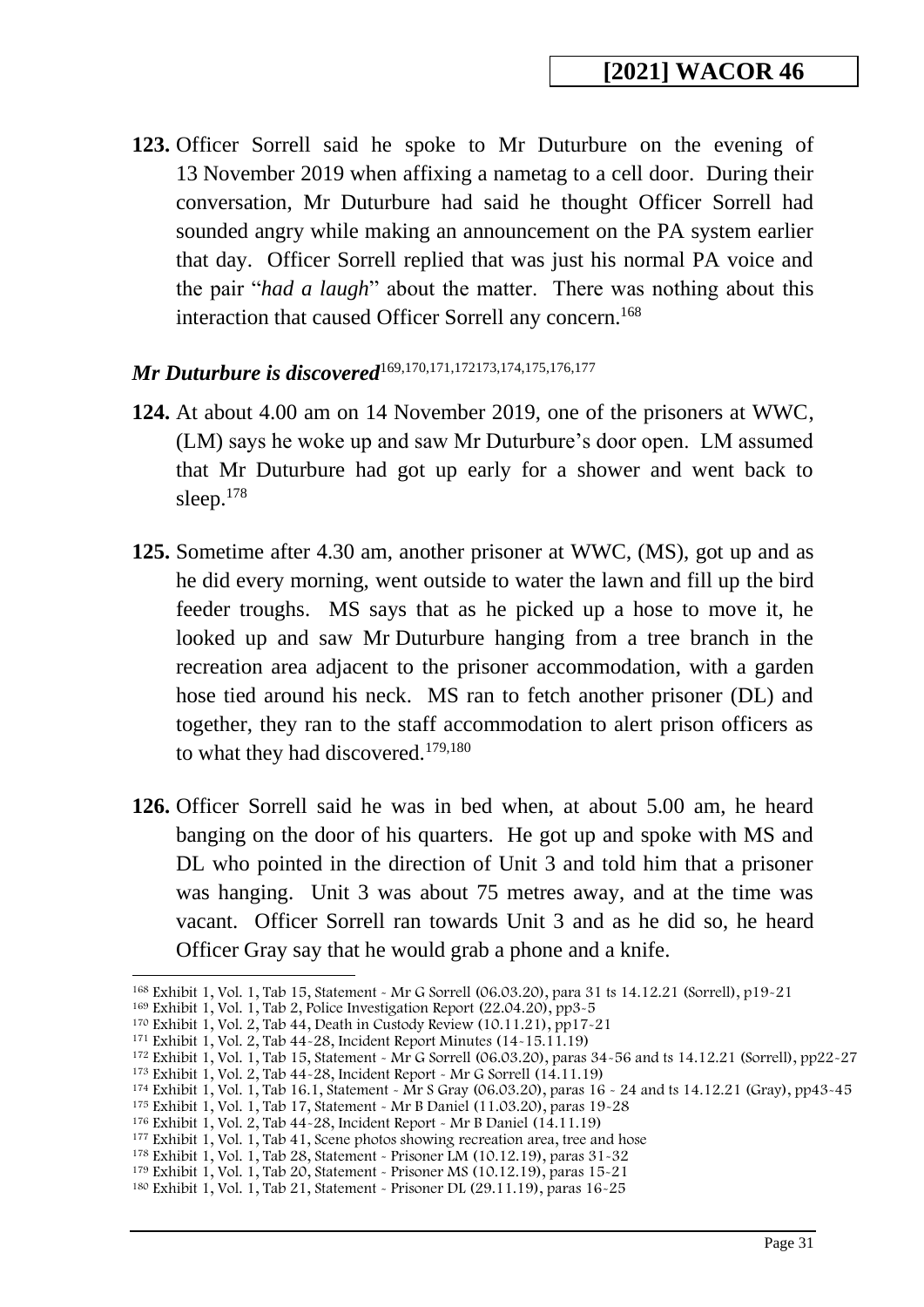- **127.** When Officer Sorrell arrived at the recreation area he noticed there was a chair next to the tree Mr Duturbure was hanging from. Officer Sorrell stood on the chair and used the knife Officer Gray handed to him to cut the garden hose around Mr Duturbure's neck.<sup>181</sup> The hose had been doubled over and after Officer Sorrell cut through two sections of hose Mr Duturbure slid to the base of the tree.
- **128.** At 5.09 am, Officer Gray called emergency services to request an ambulance while Officer Sorrell started CPR. Meanwhile, Officer Daniel had run to the administration area (located about 50 metres away) to grab a defibrillator and an Oxy-boot,<sup>182</sup> as requested by Officer Gray. 183
- **129.** The officers attached defibrillator pads to Mr Duturbure's chest but no shockable heart rhythm was detected and therefore, no shock was delivered by the defibrillator.
- **130.** When the officers took the Oxy-boot out of its carry bag, they discovered its mask was missing and Officer Sorrell ran off to fetch it. The officers continued with CPR in rotation and an ambulance arrived at WWC at 5.33 am.<sup>184</sup>
- **131.** As the prison officers continued with CPR, ambulance officers tried to intubate Mr Duturbure, but were unsuccessful. The ambulance officers then checked Mr Duturbure's blood sugar levels and temperature and from time to time, the prison officers briefly suspended CPR so that the defibrillator could analyse Mr Duturbure's heart, but no shockable rhythm was ever detected. 185,186,187
- **132.** Resuscitation efforts were discontinued and ambulance officers declared that Mr Duturbure had died at 5.44 am on 14 November 2019.<sup>188,189</sup>

<sup>181</sup> Exhibit 1, Vol. 1, Tab 43, Photos 93 and 94 showing the knife Officer Gray had grabbed

<sup>&</sup>lt;sup>182</sup> An Oxy Boot is a compact oxygen resuscitator which delivers oxygen therapy to the patient

<sup>183</sup> Exhibit 1, Vol. 1, Tab 38, SJA Patient care record, Crew WYN21NC (14.11.19)

<sup>184</sup> Exhibit 1, Vol. 1, Tab 38, SJA Patient care record, Crew WYN21NC (14.11.19)

<sup>185</sup> Exhibit 1, Vol. 1, Tab 38, SJA Patient care record, Crew WYN21NC (14.11.19), pp2-3

<sup>186</sup> Exhibit 1, Vol. 1, Tab 18, Statement - Ambulance Officer A Porter (14.11.19)

<sup>187</sup> Exhibit 1, Vol. 1, Tab 19, Statement - Ambulance Officer S Laws (14.11.19)

<sup>188</sup> Exhibit 1, Vol. 1, Tab 38, SJA Patient care record, Crew WYN21NC (14.11.19), p2

<sup>189</sup> Exhibit 1, Vol. 1, Tab 6, Life Extinct Certification(14.11.19)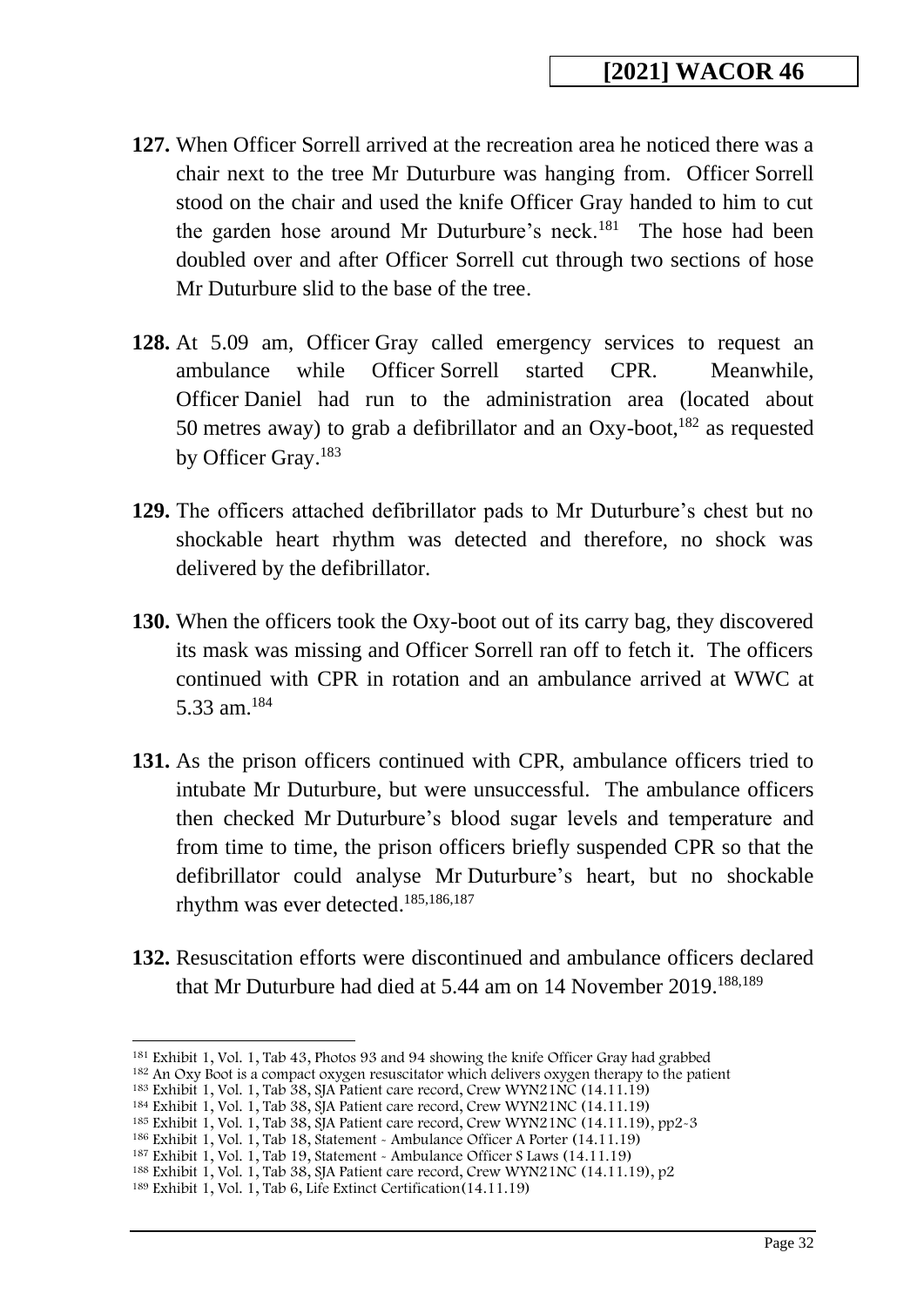# <span id="page-32-0"></span>*Aftermath*190,191,192,193,194,195

- **133.** Sergeant Simon Womersley (Officer Womersley), the officer in charge of the Wyndham Police station, received a call at about 5.35 am on 14 November 2019, advising him of Mr Duturbure's death. He and First Class Constable Aaron Briggs (Officer Briggs) travelled to WWC, and arrived there at about 5.45 am, with First Class Constable Brad Manera (Officer Manera) arriving later, at about 6.55 am.
- **134.** Officers Womersley and Briggs (and later, Officer Manera) inspected Mr Duturbure's body and noted marks around his neck consistent with a nearby length of hose. There was also a blue wipe cloth tied loosely around Mr Duturbure's left wrist that was covering an incised wound that appeared recent.
- **135.** On searching Mr Duturbure's cell, Officers Womersley and Briggs found what appeared to be drops of fresh blood on the bed and handwritten pages of what appeared to be song lyrics referring to child abuse and depression.
- **136.** The officers also found a small pair of black scissors (which are not restricted items at WWC)<sup>196</sup> and on a desk, there was a mental health first aid manual that was open to an action plan for anxiety.<sup>197</sup>
- **137.** At the request of prison staff, local Aboriginal Elders attended WWC on 14 November 2019, and conducted several smoking ceremonies. Prison officers checked on the welfare of all prisoners and Officer Daniel took prisoners on a bus trip. Prisoners were also offered a transfer to BRP if they wished.<sup>198,199,200</sup>

<sup>190</sup> Exhibit 1, Vol. 1, Tab 12, Statement - Sgt. S Womersley (17.11.19), paras 2-17

<sup>191</sup> Exhibit 1, Vol. 1, Tab 13, Statement - FC Const. A Briggs (17.11.19), paras 2-36

<sup>192</sup> Exhibit 1, Vol. 1, Tab 14, Statement - FC Const. B Manera (14.11.19), paras 3-17

<sup>193</sup> Exhibit 1, Vol. 1, Tab 41, Scene photos showing Mr Duturbure's cell and Mental health First Aid Manual

<sup>194</sup> Exhibit 1, Vol. 1, Tab 3, Memo - Det. Sgt P Brunini (03.12.19)

<sup>195</sup> Exhibit 1, Vol. 1, Tab 3, Memo - Det. Snr. Const. C Stone (20.11.19)

<sup>196</sup> Exhibit 1, Vol. 2, Tab 44.43, Statement - Mr N Smith (13.12.21), para 59

<sup>&</sup>lt;sup>197</sup> Aboriginal and Torres Strait Islander Mental Health First Aid Manual ( $3<sup>rd</sup>$  Edition)

<sup>198</sup> Exhibit 1, Vol. 1, Tab 15, Statement - Mr G Sorrell (06.03.20), paras 61

<sup>199</sup> Exhibit 1, Vol. 1, Tab 16.1, Statement - Mr S Gray (06.03.20), paras 29 <sup>200</sup> Exhibit 1, Vol. 1, Tab 17, Statement - Mr B Daniel (11.03.20), paras 29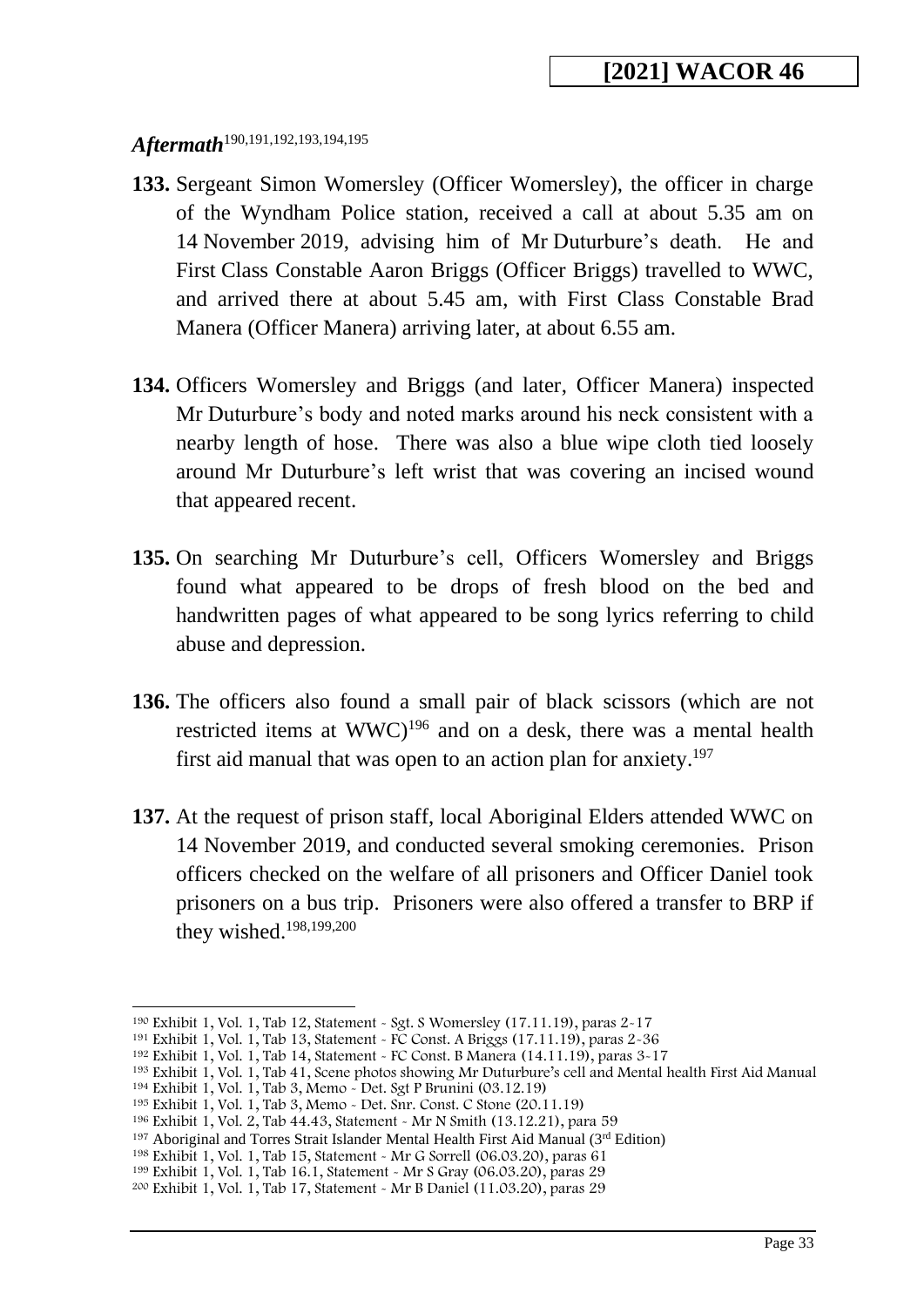- **138.** Following Mr Duturbure's death, letters between himself and his partner was examined by police. That correspondence appears to chart the decline of the couple's relationship, particularly letters from Mr Duturbure's partner dated 7 November 2019 and 9 November 2019. The letter dated 9 November 2019, also refers to a debt of \$20,800 which police later established related to criminal injuries compensation paid to the police officer assaulted by Mr Duturbure and his partner. Recovery action for \$7,500 each was being pursued against Mr Duturbure and his partner by the Assessor of Criminal Injuries Compensation. 201,202,203,204
- **139.** Detectives from the Homicide Squad travelled to WWC and conducted an investigation into Mr Duturbure's death. In these circumstances, the Homicide Squad's investigation runs parallel with the investigation undertaken by the Coronial Investigation Section until a decision is made as to the future conduct of the matter. The Homicide Squad concluded:

Taking into account all the evidence and information that has been gathered, physical evidence and speaking to fellow witnesses who dealt with the deceased in the weeks prior to his passing, it was deemed that the sudden death was not suspicious.<sup>205</sup>

- **140.** For the sake of completeness, I note that at the time of Mr Duturbure's death the CPR credentials of Officers Sorrell, Gray and Daniels were current. I also note that since Mr Duturbure's death, emergency resuscitation equipment at WWC is now regularly checked for serviceability.<sup>206,207</sup>
- **141.** Although not directly related to Mr Duturbure's death, it emerged at the inquest that fire alarms in prisoner's cells at WWC did not sound in the staff quarters. Thankfully, this wholly unsatisfactory situation has now been resolved, but I would urge the Department to conduct an audit of its other work camps to ensure that the situation at WWC is unique.<sup>208</sup>

<sup>201</sup> Exhibit 1, Vol. 1, Tab 34, File Note - Sen. Const. M Purver (26.11.19)

 $202$  Exhibit 1, Vol. 1, Tab 34.1, Letter to Mr Duturbure from his partner (07.11.19)

<sup>203</sup> Exhibit 1, Vol. 1, Tab 34.2, Letter to Mr Duturbure from his partner (09.11.19)

<sup>204</sup> Exhibit 1, Vol. 1, Tab 37, Letter - Assessor of Criminal Injuries Compensation to Mr Duturbure (11.10.19)

<sup>&</sup>lt;sup>205</sup> Exhibit 1, Vol. 1, Tab 4, Memo - Det. Snr. Const. C Stone  $(20.11.19)$ , p5

<sup>&</sup>lt;sup>206</sup> Exhibit 1, Vol. 2, Tab  $44-27$ , Email - Mr A Myers to Ms A Palmer (15.10.21)

<sup>207</sup> ts 14.12.21 (Sorrell), p16 and ts 14.12.21 (Branigan), p55

<sup>208</sup> ts 14.12.21 (Branigan), p75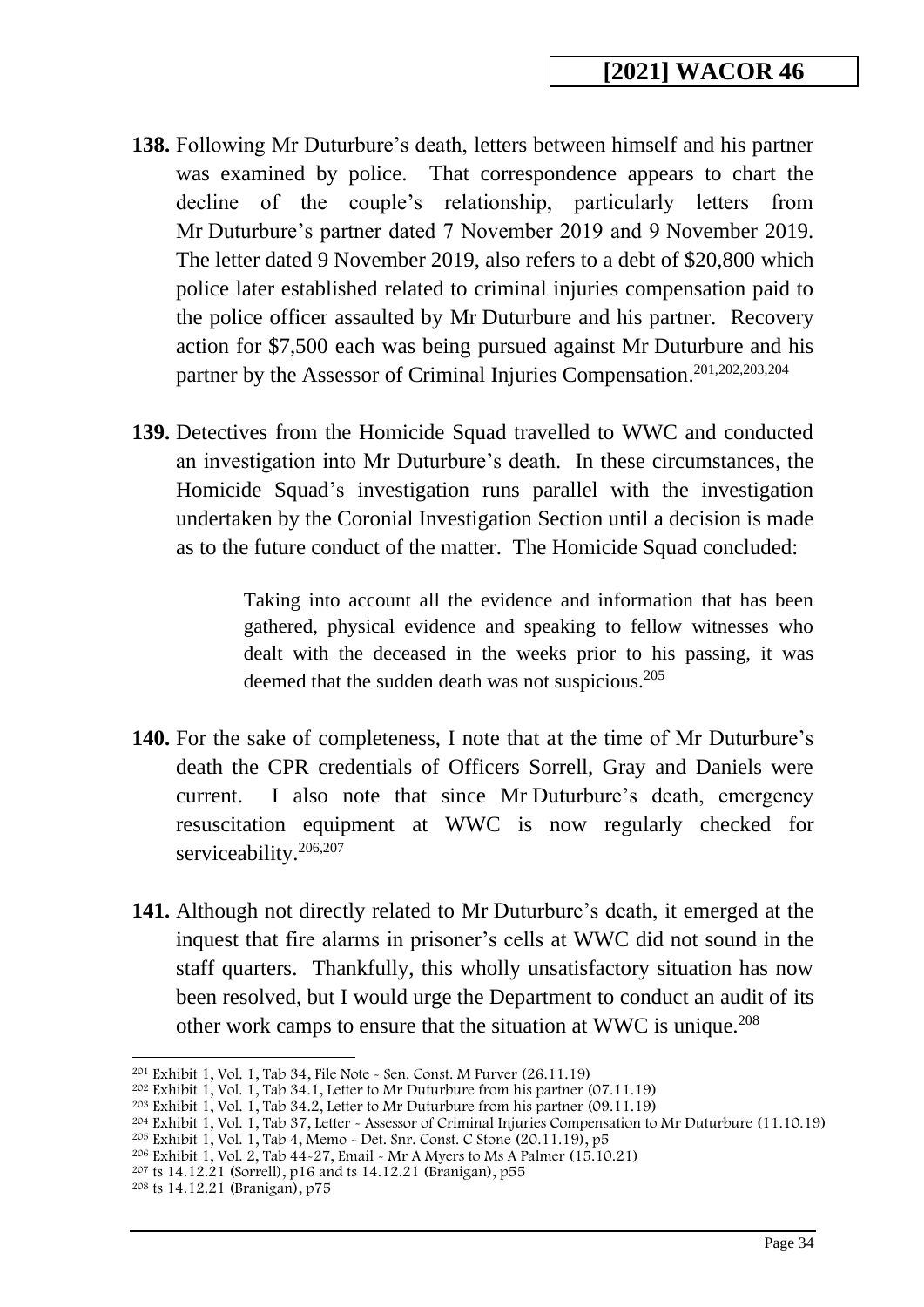# *Predicting suicide*

- **142.** I am aware from previous inquests I have conducted, that predicting the risk of suicide in the short-term is very difficult and is virtually impossible in the case of chronic suicidality. Chronic in this context means "*elevated lifetime risk*", which would apply to Mr Duturbure, given his level of ACE. 209
- **143.** Although many people contemplating suicide give some indication of their intentions, some don't. The impulsive nature of many suicides has been demonstrated by several studies of survivors of nearly fatal suicide attempts, that found that the time between the decision to suicide and the actual attempt was less than 10 minutes.<sup>210</sup>
- **144.** The Department's ARMS manual relevantly notes:

There is a widely held assumption explicit in suicide prevention procedures that suicides can be predicted and action taken to avert them. The extent to which individual suicides are in fact predictable remains a complex and somewhat confused issue. It is likely that certain types of suicide are more predictable and preventable than others. There may be a number of factors which *may* mean a prisoner is more likely to be at risk. But these factors are poor predictors. There is no sure way of "diagnosing" suicidal intentions or predicting the degree of risk. Assessments can only be of temporary value because moods and situations change. Self-harm can be an impulsive reaction to bad news or a sudden increase in stress. 211

- **145.** It is possible that the reason Mr Duturbure's intentions went unnoticed by prison officers and prisoners alike, is that he only made the decision to take his life in the early hours of 14 November 2019, at which time he was alone is his cell.
- **146.** On separate note, Officer Gray expressed the view that had Mr Duturbure's suitability for WWC been properly assessed, his offending history would have excluded him from placement. This would have meant that Mr Duturbure would have remained at BRP.

<sup>209</sup> ts 14.12.21 (Rowland), pp117-118

<sup>210</sup> See: [www.hsph.harvard.edu/means-matter/means-matter/duration/](http://www.hsph.harvard.edu/means-matter/means-matter/duration/)

<sup>211</sup> At Risk Management System (ARMS) Manual v4 (October 2016), p9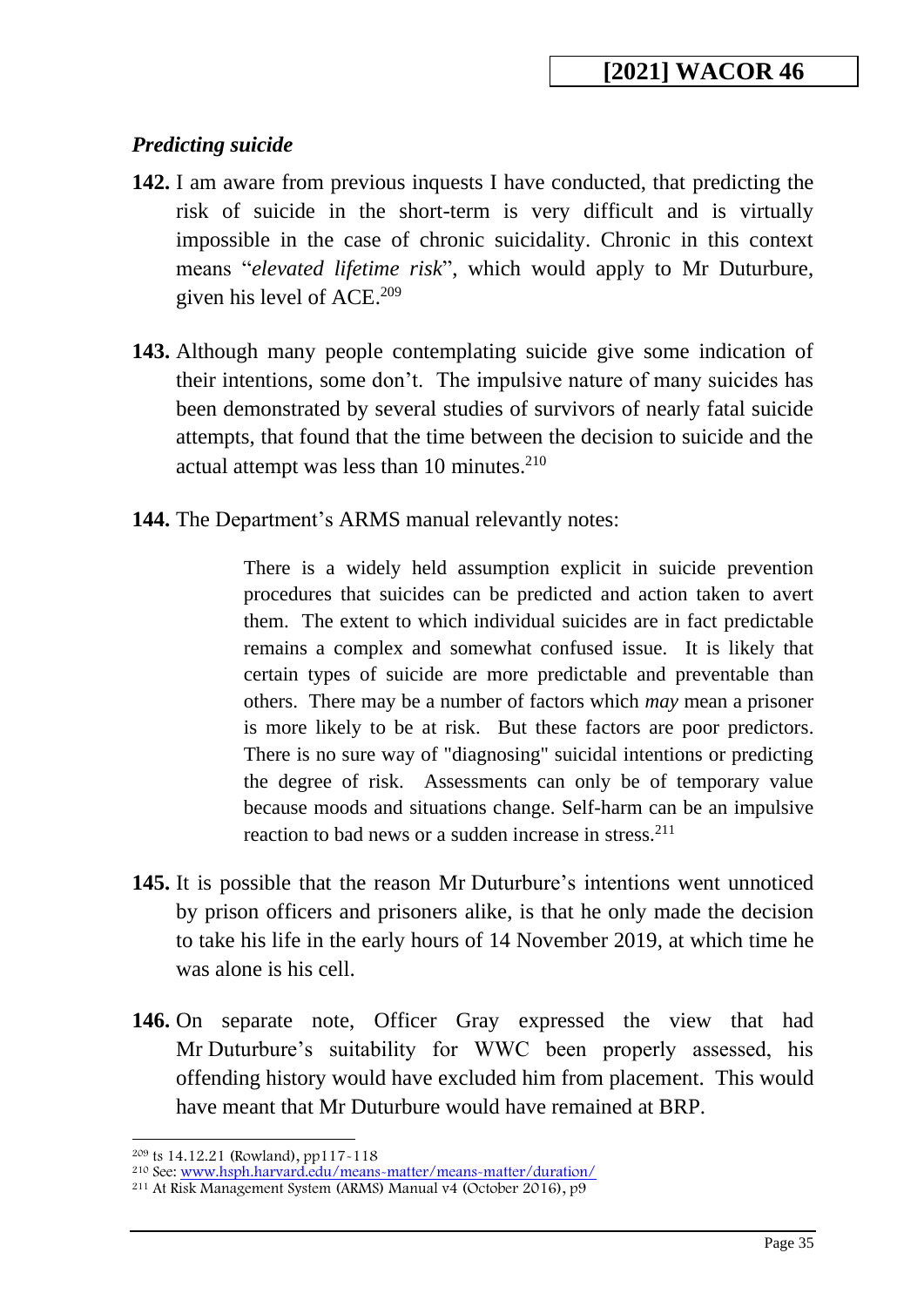- **147.** According to Officer Gray, if Mr Duturbure had remained at BRP, he would have been placed in a multiple occupancy cell and would not have been alone during the night. Officer Gray suggested that had Mr Duturbure displayed any signs of mental health issues or have attempted to take his life, his cell mate could have raised the alarm using the cell call system.<sup>212</sup>
- **148.** Although Officer Gray's assertion is plausible, it is worth noting that prisoners have taken their lives at maximum-security prisons. Therefore (and given what I have just said about the unpredictability of suicide) it is impossible to know whether the outcome in this case would have been any different had Mr Duturbure remained at BRP.

### **CAUSE AND MANNER OF DEATH**213,214,215

- <span id="page-35-0"></span>**149.** A forensic pathologist, Dr Gerard Cadden (Dr Cadden) carried out a post mortem examination of Mr Duturbure's body at the State Mortuary on 20 November 2019. Dr Cadden noted prominent markings around Mr Duturbure's neck that were consistent with the garden hose ligature that had accompanied his body.
- **150.** Dr Cadden found marked pooling of fluid within Mr Duturbure's lungs (pulmonary congestion) and an incised injury to the inside of his left wrist. Dr Cadden described this injury as "minor" and noted that no major structures or blood vessels were involved.
- **151.** The only other findings noted by Dr Cadden were minor injuries to the tibial aspects of both of Mr Duturbure's legs (with associated bruising) and an area of bruising on the lower right femoral area. Specialist examination of Mr Duturbure's brain was unremarkable, and toxicological analysis did not detect common drugs.

<sup>212</sup> Exhibit 1, Vol. 1, Tab 16.2, Statement - Mr S Gray (29.11.21), paras 29-33

<sup>213</sup> Exhibit 1, Vol. 1, Tab 7, Post Mortem Report (20.11.19), pp1 & 16

<sup>214</sup> Exhibit 1, Vol. 1, Tab 8, Neuropathology Report (09.12.19)

<sup>215</sup> Exhibit 1, Vol. 1, Tab 9, ChemCentre Toxicology Report (27.11.19)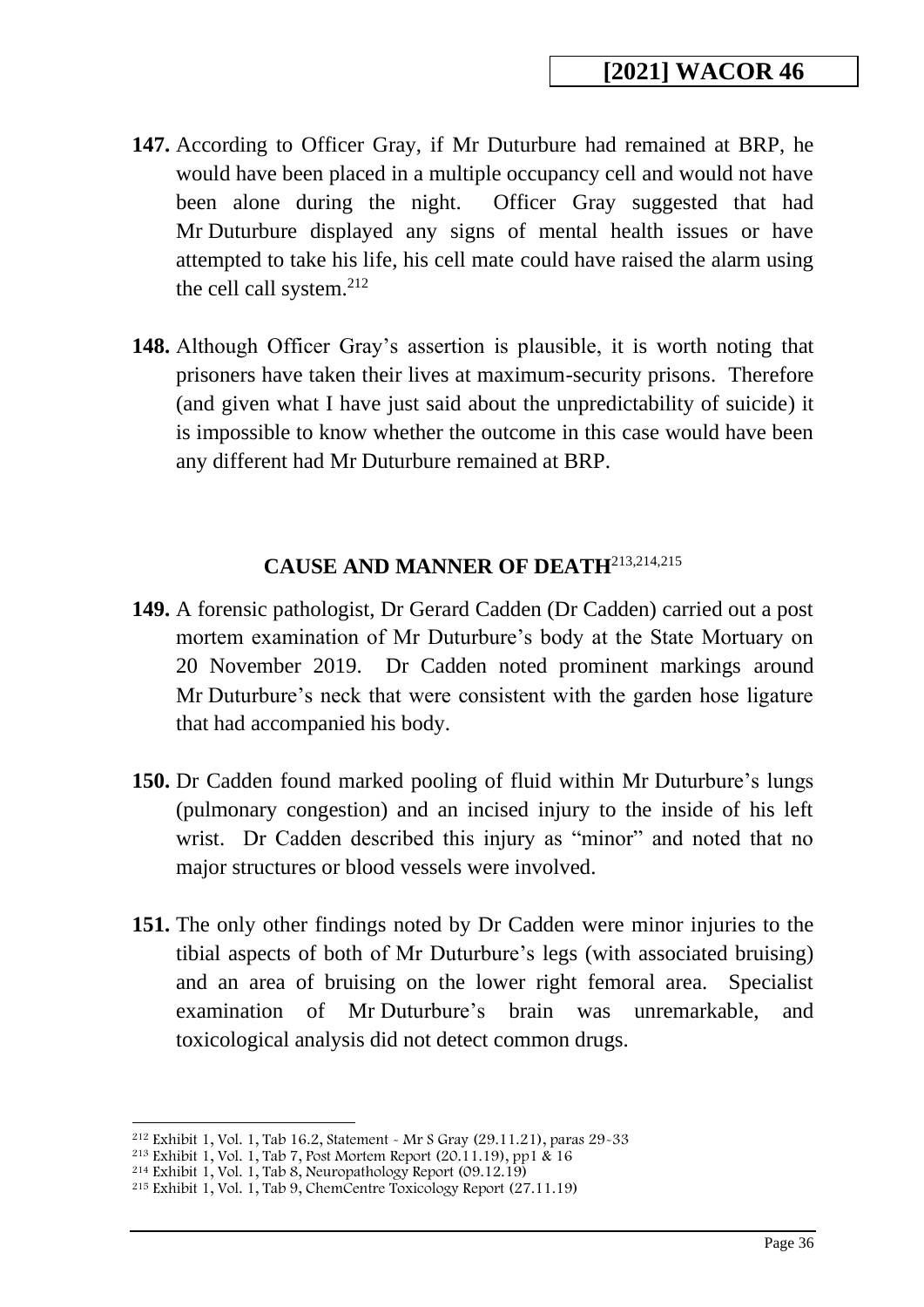- **152.** At the conclusion of the post mortem examination, Dr Cadden expressed the opinion that the cause of Mr Duturbure's death was ligature compression of the neck (hanging).
- **153.** I accept and adopt Dr Cadden's opinion as to the cause of Mr Duturbure's death and in view of all the circumstances in this case, I find that death occurred by way of suicide.

## **QUALITY OF SUPERVISION, TREATMENT AND CARE**

- <span id="page-36-0"></span>**154.** After carefully considering the available evidence, I have come to the conclusion that the quality of primary medical care Mr Duturbure received while he was in custody was commensurate with the standard of care he would have received in the general community.
- **155.** However, as I have explained, the Department failed to obtain records relating to Mr Duturbure's incarceration in Darwin Prison and the most superficial of enquiries would also have unearthed his RDH records. Had the Department obtained these records, it would have been aware of Mr Duturbure's significant level of ACE, his history of self-harm and suicide attempts and his previous criminal and prison behaviour history in the Northern Territory.
- **156.** That information should have formed part of any proper assessment of Mr Duturbure's level of risk when he was admitted to BRP on 17 August 2017, and would have been of enormous significance to the PCS counsellor Mr Duturbure consulted between 5 September 2019 and 1 October 2019. The information would also have been relevant to the assessment of Mr Duturbure's suitability for transfer to WWC.
- **157.** The Department's failure to make even the most basic of enquiries about Mr Duturbure's Darwin Prison history must necessarily mean that the quality of supervision, treatment and care it provided to him whilst he was imprisoned in Western Australia was potentially of a lower standard than might otherwise have been the case.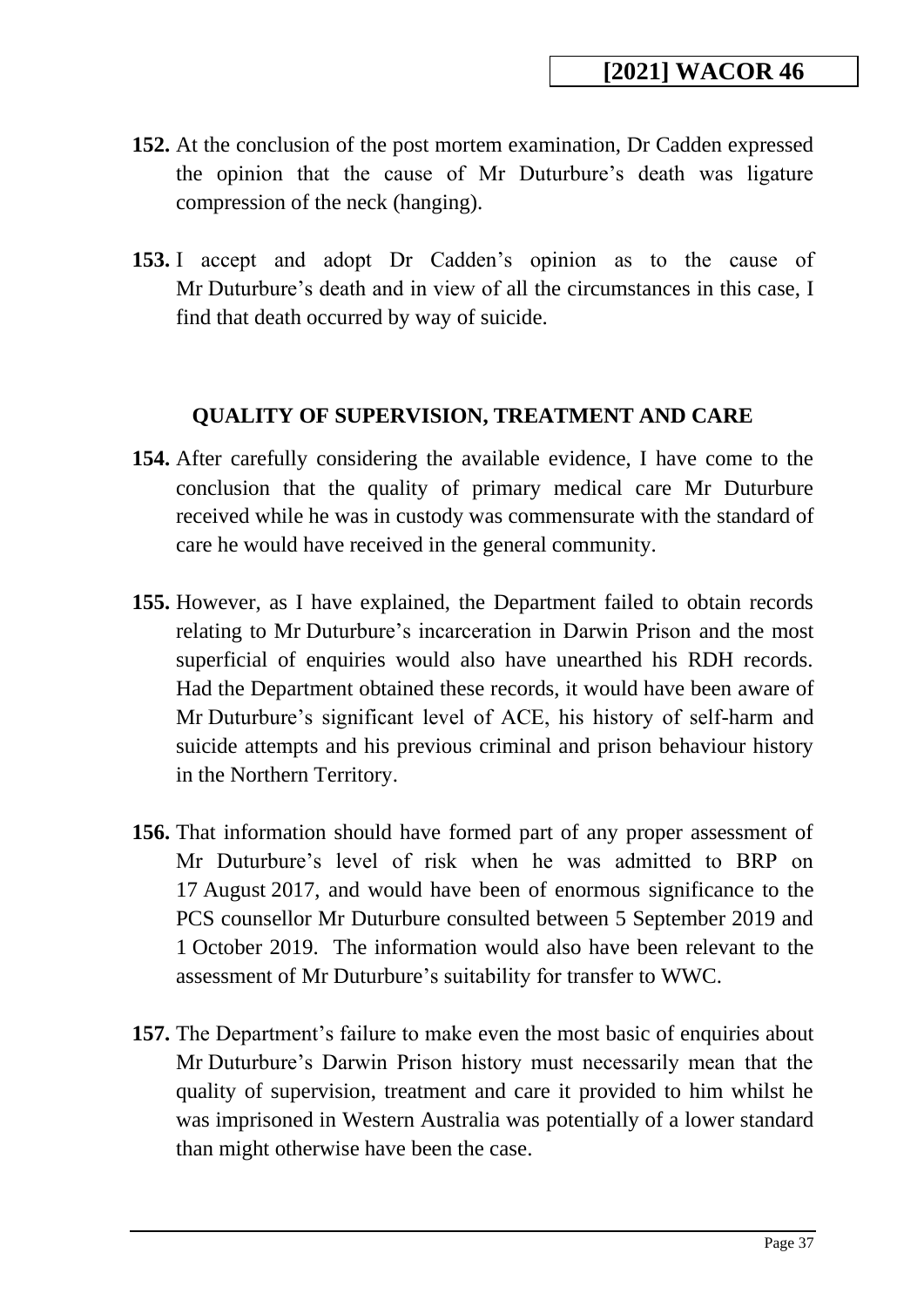**158.** The fact that Mr Duturbure did not appear to exhibit any signs of selfharm or suicidality whilst he was incarcerated in Western Australia is irrelevant. So too is the fact that he repeatedly denied any suicidal or self-harm ideation. The inescapable fact is that there was information about his mental health history that was readily available and it simply was not requested. It should have been.

#### **RECOMMENDATIONS**

<span id="page-37-0"></span>**159.** In view of the observations I have made in this finding, I make the following recommendation:

#### *Recommendation*

**When a prisoner is first received at a prison in Western Australia, the prisoner should be asked whether they have ever been incarcerated in another State or Territory prison.**

**Where a prisoner discloses having been incarcerated in another State or Territory prison then, as soon as is practicable, the Department should obtain records relating to that interstate incarceration (including medical records) in order to ensure that the prisoner is appropriately managed.**

#### <span id="page-37-1"></span>*Comments relating to recommendations*

- **160.** In accordance with my usual practice, a draft of this recommendation was forwarded to the Department by Sergeant Alan Becker, on 10 December 2021.<sup>216</sup>
- **161.** Mr Tom Ledger (counsel for the Department) replied to that email on 20 December 2021, advising that he was instructed that although that the Department broadly supported the proposed recommendation, it had some suggested amendments.<sup>217</sup>

 $216$  Email - Sgt. A Becker to Mr T Ledger (10.12.21)

<sup>217</sup> Email - Mr T Ledger to Sgt A Becker (20.12.21)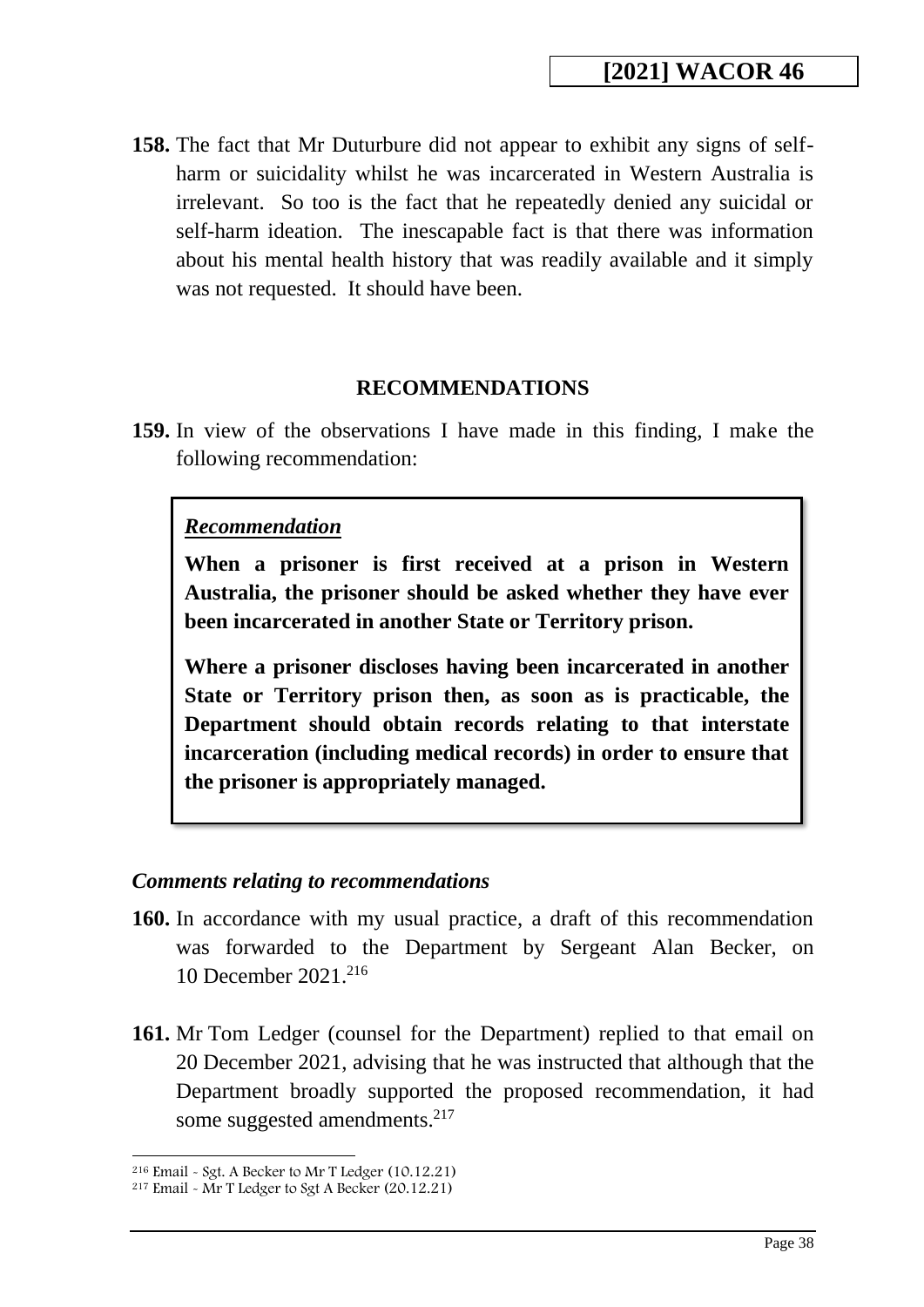- **162.** Essentially, the Department did not consider it was reasonable to make enquires about a prisoner's interstate incarceration history on a "*speculative basis*", because of the resource implications of doing so. The Department also suggested that the nature of the interstate records that were to be obtained should be specified along the applicable timeframe. Finally, the Department suggested that the prisoner's consent should first be obtained before their interstate records were requested.<sup>218</sup>
- **163.** After careful consideration, I determined that it would be appropriate to amend my recommendation to address the issues raised by the Department. I acknowledge that my recommendation may have resource implications however, as this case clearly demonstrates, the Director General cannot properly discharge the statutory responsibilities imposed by section 7 of the Prison Act, unless records about a prisoner's known interstate incarceration are obtained and reviewed.
- **164.** In order to avoid speculative enquiries, I consider that it would be appropriate for prison reception officers to routinely ask prisoners being received into prison for the first time, whether they have previously been incarcerated in an interstate prison, and to obtain records with respect to those who have.

## **CONCLUSION**

- <span id="page-38-0"></span>**165.** Mr Duturbure was 29-years of age when he hanged himself on or about 14 November 2019 at WWC. The reasons why he chose to take his life at such a young age will never be known and this must make the tragedy of his death more difficult for his family and friends to bear.
- **166.** Mr Duturbure had a significant history of ACE and had attempted to take his life on two occasions. Although the Department was aware that he had been incarcerated in Darwin Prison, it took no steps to obtain his Northern Territory prison records. Had it done so, it would have discovered important information about Mr Duturbure's background and his mental health history.

<sup>218</sup> Email - Mr T Ledger to Sgt A Becker (20.12.21)